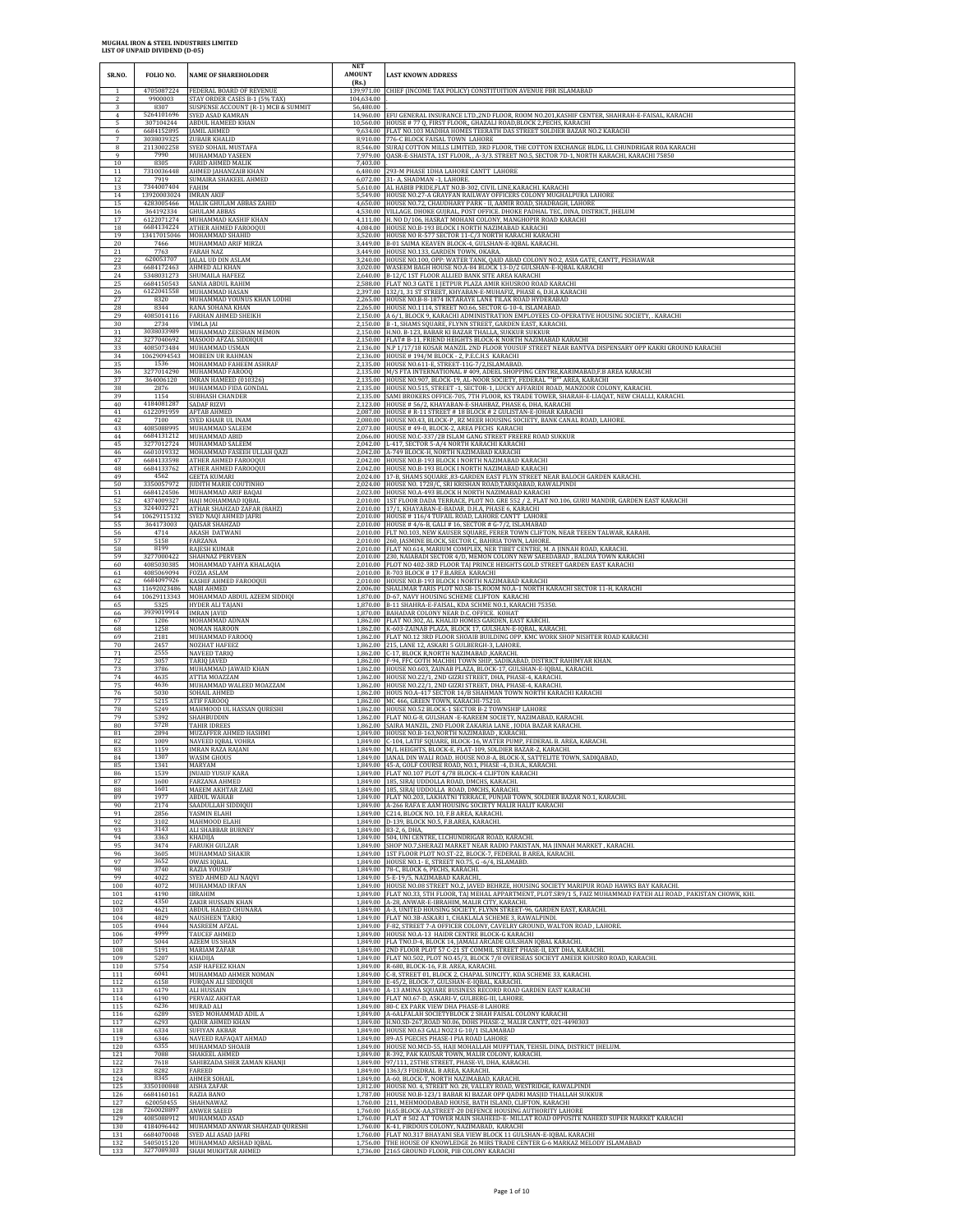| SR.NO.                   | FOLIO NO.                | <b>NAME OF SHAREHOLODER</b>                                     | NET<br><b>AMOUNT</b><br>(Rs.) | <b>LAST KNOWN ADDRESS</b>                                                                                                                                                                                                                                                             |
|--------------------------|--------------------------|-----------------------------------------------------------------|-------------------------------|---------------------------------------------------------------------------------------------------------------------------------------------------------------------------------------------------------------------------------------------------------------------------------------|
| 134                      | 1130                     | MUHAMMAD ALI                                                    |                               | 1,736.00 304, SUMAYA PALACE, BLOCK-363, PLOT-18, C.P. BERAR CO HOUSING SOCIETY, KARACHI.                                                                                                                                                                                              |
| 135                      | 1591                     | SHAHIDA AGHA                                                    |                               | 1,736.00 74/A, 5TH LANE, KHY-E-BADAR, PHASE-VI, KARACHI.                                                                                                                                                                                                                              |
| 136<br>$\frac{137}{138}$ | 1736<br>2331<br>2332     | SYED JAWAD HAIDER<br>MUHAMMAD FAHIM<br>HAMMAD AHMED             |                               | 1,736.00 HOSUE NO.269, JAFIRIA SOCIETY, MALIR KARACHI.<br>1,736.00 HABIB BANK LIMITED R-H-Q MILITARY ROAD, SUKKUR<br>1,736.00 HABIB BANK LTD RHQ MILITARY ROAD SUKKUR.                                                                                                                |
| 139                      | 2442                     | SALMAN PERVAIZ                                                  |                               | 1,736.00 HOUSE NO.17/369, MOHALA MIAN PORA, SIALKOT                                                                                                                                                                                                                                   |
| 140                      | 2444                     | ABDUL MOEED AHMED LACK                                          |                               | 1,736.00 HOUSE NO. F37, STREET NO. 8, PHASE-IV, OFFICER COLONY, WAH CANTT                                                                                                                                                                                                             |
| 141                      | 2618                     | REHANA NAQI                                                     |                               | 1,736.00 HOUSE NO.B - 132/52, SURVEY NO.615, JAFFER - E TIYYAR, MALIR, KARACHI                                                                                                                                                                                                        |
| 142                      | 2641                     | SANIYYA WASIM                                                   |                               | 1,736.00 HOUSE NO.24 STREET NO.19 LANE NO.18 SECTOR-A DHA PHASE-2 ISLAMABAD                                                                                                                                                                                                           |
| 143                      | 2942                     | MUHAMMED TARIQ                                                  | 1.736.00                      | 1,736.00 C-17, BLOK R, NORTH NAZIMABAD, KARACHI.                                                                                                                                                                                                                                      |
| 144                      | 3060                     | TASNEEM AKHTAR                                                  |                               | FFC MEDICAL CENTRE GOTH MACHHI SADIKABAD                                                                                                                                                                                                                                              |
| 145                      | 3386                     | MUZZAMIL BALAGAMWALA                                            |                               | 1,736.00 PLOT NO.715-9, BE APPARTMENT, 2ND FLOOR, M.A. JINNAH COLONY, JAMSHED ROAD-3, KARAHCL                                                                                                                                                                                         |
| 146                      | 3387                     | JAVERIA                                                         |                               | 1,736.00 PLOT-715-9, 2ND FLOOR, B-3, BE APPARTMENT, M.A. JINNAH ROAD, JAMSHAED RAOD-3, KARAHCL                                                                                                                                                                                        |
| 147                      | 3529                     | ASMA                                                            |                               | 1,736.00 JALIL ARCADE 5TH FLOOR FLAT A-502, PLOT JM 716/9/1, OFF M.A JINNAH ROAD, KARACHI.                                                                                                                                                                                            |
| 148                      | 3787                     | MUHAMMAD RAHEEL KHAN                                            |                               | 1,736.00 K-603, ZAINAB PLAZA, BLOCK-17, GULSHAN-E-IQBAL, KARACHI.                                                                                                                                                                                                                     |
| 149                      | 3788                     | MUHAMMAD ASAD KHAN                                              |                               | 1,736.00 K-603, ZAINAB PLOAZA, BLOCK-17, GULSHAN-E-IQBAL, KARACHI.                                                                                                                                                                                                                    |
| 150<br>151<br>152        | 3950<br>4628<br>4844     | <b>BUSHRA ZAFAR</b><br>SAIIDA SADIA<br>KAMRAN KHALIQ            |                               | 1,736.00 SMYCO, 145 MARRIOT ROAD, DENSOHAL, KARACHI.<br>1.736.00 FLAT NO.A-103 FORT CORNER BIN HASHIM BLOCK-14 GULISTAN E IAUHAR KARACHI                                                                                                                                              |
| 153<br>154               | 5256<br>5562             | TAHER BANDUKWALA<br>AFTAB ALAM                                  |                               | 1,736.00 HOUSE NO.22, LANE-1, STREET-3, LALAZAR ESTATE, TULSA ROAD, RAWALPINDI<br>1,736.00 D-22, BLOCK - F, NORTH NAZIMABAD, KARACHI.<br>1,736.00 SHOP NO.G16, BLOCK 61, I & T CENTER, G-10-4 BELLA ROAD, ISLAMABAD.                                                                  |
| 155                      | 5591                     | RUBINA SHAHID                                                   | 1.736.00                      | 28-D, MODEL TOWN, LAHORE                                                                                                                                                                                                                                                              |
| 156                      | 5597                     | <b>ABDUL QADIR</b>                                              |                               | 1,736.00 B - 23, BLESSING OLAZA, NORTH NAZIMABAD, BLOCK - K, KARACHI.                                                                                                                                                                                                                 |
| 157                      | 5724                     | <b>GHULAM RASUL KHAN</b>                                        |                               | 1,736.00 HOUSE NO.7, BLOCK NO.I, SHAH RUKN-EALAM, COLONY, MULTAN                                                                                                                                                                                                                      |
| 158                      | 5982                     | RAJA MOHAMMAD AYUB                                              |                               | 1,736.00 MC 460 - G, GREEN TOWN, KARACHI.                                                                                                                                                                                                                                             |
| 159                      | 6072                     | AMNA KHATOON                                                    |                               | 1,736.00 B-189, PEARL STREET, BLOCK 14, GULISTAN-E-JOHAR, KARACHI.                                                                                                                                                                                                                    |
| 160                      | 6348                     | SAIMA KARIM                                                     |                               | 1,736.00 FLAT NO B 1 AL FAISAL HOUSING SOCIETY PLOT NO 416/1 GARDEN EAST KARACHI                                                                                                                                                                                                      |
| 161                      | 3350056131               | SHERAZ HUSSAIN SIDDIQUI                                         |                               | 1,736.00 HOUSE NO. 1728/C SEHRI KRISHAN ROAD, TARIQABAD RAWALPINDI RAWALPINDI                                                                                                                                                                                                         |
| $\frac{162}{163}$        | 5348029186<br>6742055432 | AFSHEEN ABDUL WAHID<br>GHULAM MUHAMMAD TAAK RAJPUT              | 1.725.00                      | SALEH MUHAMMAD BUILDING HOUSE O.T-4/31 KAGZI BAZAR MITHADAR KARACHI<br>1,725.00 116 A 34/182 AMIL COLONY HIRABAD HYDERABAD                                                                                                                                                            |
| 164                      | 3277089375               | AZIZ AHMED                                                      |                               | 1,724.00 HOUSE NO.124,STREET#1, MADINA COLONY, PAKISTAN QUATER GARDEN KARACHI                                                                                                                                                                                                         |
| 165                      | 3203                     | SAHUKAT ALI KABANI                                              |                               | 1,724.00 BUILDING NO.29, FLAT NO.H, PLOTINIUN CO OPERATIVE HOUSING SOCIETY, NASHTIR RAOD KARCHI.                                                                                                                                                                                      |
| 166                      | 1003                     | KALEEM ZAHEER                                                   |                               | 1,724.00 FLAT NO.B-16, NADEEM APPARTMENT, SECTOR 15A5, BUFFER ZONE, NORTH KARACHI, KARACHI.                                                                                                                                                                                           |
| 167                      | 1045                     | SADIA KHAN                                                      |                               | 1,724.00 111/2, 8-STREET, OFF KHAYABAN-E-RAHAT, PHASE-VI, DHA, KARACHI.                                                                                                                                                                                                               |
| 168                      | 1069                     | SUMAIRA                                                         |                               | 1,724.00 FLAT NO.310 3RD FLOOR AL MADNI PLAZA GARDEN WEST KARACHI.                                                                                                                                                                                                                    |
| 169                      | 1102                     | SANA SOHAIL                                                     |                               | 1,724.00 ROOM NO.208, BUSNES & FINANCE CENTRE, I.I. CHUNDRIGAR ROAD, 2ND FLOOR, OPPOSITE SBP KARACHI.                                                                                                                                                                                 |
| 170                      | 1131                     | AMIR IQBAL                                                      |                               | 1,724.00 HOUSE NO.L-655, NEAR MACCA MASJID, SECTOR-5L, NORTH KARACHI, KARACHI                                                                                                                                                                                                         |
| 171                      | 1200                     | YASMIN ARIF LAKHANI                                             |                               | 1,724.00 23 A ADAMIEE NAGAR KCHS KARACHI.                                                                                                                                                                                                                                             |
| 172                      | 1291                     | MUHAMMAD ATIF SIDDIQUI                                          |                               | 1,724.00 HOSUE NO.C - 173-174, HAD EMPLOYEES CO OPRATIVE HOUSING SOCIETY, PHASE-1, KOHSAR, HYDERABAD.                                                                                                                                                                                 |
| 173                      | 1342                     | MUNIRA                                                          |                               | 1,724.00 45 A-3, GOLF COURSE ROAD NO.2, PHAE -4, DHA, KARACH                                                                                                                                                                                                                          |
| 174                      | 1387                     | SARMAD                                                          |                               | 1,724.00 3H 12/33 NAZIMABAD KARACHI.                                                                                                                                                                                                                                                  |
| 175                      | 1419                     | KHAWAJA ASHRAF HUSSAIN                                          |                               | 1,724.00 H NO.B-196, SECTOR 11/A, NORTH KARACHI, KARACHI.                                                                                                                                                                                                                             |
| 176                      | 1430                     | ZEESHAN                                                         |                               | 1,724.00 F - 59/1/2, BLOCK-7, KEHKASHAN CLIFTON, KARACHI.                                                                                                                                                                                                                             |
| 177                      | 1460                     | RAHEELA                                                         |                               | 1,724.00 1029 BLOCK-3 HUSSAINABAD FEDERAL B AREA KARACHI                                                                                                                                                                                                                              |
| 178                      | 1496                     | YASMEEN IFTIKHAR                                                |                               | 1,724.00 D-3/54 RABIA CITY BLOCK-18 GULISTAN E JOHAR KARACHI                                                                                                                                                                                                                          |
| 179                      | 1587                     | <b>AZRA PEERA</b>                                               |                               | 1,724.00 OT 4/62, MUSTAFA MANSION, NEAR MAZAR-E-KAUSAR, KAGZI BAZAR, KARACHI.                                                                                                                                                                                                         |
| 180                      | 1596                     | ALI AKHTAR ZAKI                                                 | 1,724.00                      | SIRAJUDDOLLA ROAD, DMCHS, KARACHI.                                                                                                                                                                                                                                                    |
| 181                      | 1597                     | HIRA ZIA                                                        |                               | 1,724.00 185, SIRAJUDDOLLA ROAD, DMCHS, KARACHI.                                                                                                                                                                                                                                      |
| 182                      | 1598                     | MOMINA DANISH                                                   |                               | 1,724.00 185, SIRAJUDDOLLA ROAD, DMCHS, KARACHI.                                                                                                                                                                                                                                      |
| 183                      | 1599                     | SABEEN DAUOOD                                                   |                               | 1,724.00 185, SIRAJ UDDOLLA ROAD, DMCHS, KARACHI.                                                                                                                                                                                                                                     |
| 184                      | 1644                     | <b>UMER SHAHID</b>                                              |                               | 1,724.00 HOUSE NO.329 QBLOCK MODEL TOWN LAHORE                                                                                                                                                                                                                                        |
| 185                      | 1654                     | MUHAMMAD ASIF                                                   |                               | 1,724.00 HOUSE NO.123, ST NO.1, SHARIF PURA OKARA                                                                                                                                                                                                                                     |
| 186                      | 1811                     | MUHAMMAD NAEEM                                                  |                               | 1,724.00 BANGLOW NO 86/A1 STREET 4., HYDERABAD.                                                                                                                                                                                                                                       |
| $\frac{187}{188}$<br>189 | 1815<br>2037<br>2042     | MARYAM KHATOON<br>FURQAN ALI<br>MUHAMMAD ZUBAIR                 |                               | $1,724.00$ $\,$ $11$ -C/2 PECHS, OFF COLLEGE ROAD NEAR WAPDA TOWN , LAHORE. $1,724.00$ $\,$ HOUSE NO.419D NEAR CHISHTIA MASJID SHUJABAD DISTT MULTAN<br>1,724.00 CHAK NO.2610 R POST OFFICE KUCHAKUR DISTT & TEHSIL KHANEWAL                                                          |
| 190                      | 2312                     | UM-E-KULSOOM DEPAR                                              |                               | 1,724.00 HOUSE NO. 525, 14-B, PEOPLES COLONY, NEW LAHORI MOHALLAH                                                                                                                                                                                                                     |
| 191                      | 2515                     | MAQAS ZAFAR                                                     |                               | 1,724.00 HOUSE NO.F/135, CHANNI AWAN KAHUTA, RAWALPINDI.                                                                                                                                                                                                                              |
| 192                      | 2516                     | <b>MALIK ZAFAR IQBAL</b>                                        |                               | 1,724.00 HOUSE NO. F/135, CHANNI, AWAN-KAHUTA, RAWALPINDI.                                                                                                                                                                                                                            |
| 193                      | 2534                     | MUHAMMAD SARFRAZ                                                |                               | 1,724.00 HOUSE NO.A223, RAILWAY HOUSING SOCIETY , BLOCK 13-A, GULSHAN-E-IQBAL KARACHI.                                                                                                                                                                                                |
| 194                      | 2638                     | SHEIKH RIAZ UL HASSAN                                           |                               | 1,724.00 HOUSE NO.222, STREET NO.10, SECTOR-A, ZARAJ HOUSING SOCIETY, ISLAMABAD.                                                                                                                                                                                                      |
| 195                      | 2642                     | MUHAMAMD HASHAM                                                 |                               | 1,724.00 ARIF TECH. SERVICE, ATTOCK REFINRY MORGAH, RAWALPINDI.                                                                                                                                                                                                                       |
| 196                      | 2680                     | <b>UMBREEN HABIB</b>                                            |                               | 1,724.00 FLAT NO.103, 1ST FLOOR, ABBAL PALACE SOLDIER BAZAR, KARACHI                                                                                                                                                                                                                  |
| 197                      | 2685                     | <b>GHULAM HUSSAIN</b>                                           |                               | 1,724.00 HOUSE NO.E-3/3, PND COLONY GHARI ROAD , KARACHI.                                                                                                                                                                                                                             |
| 198                      | 2699                     | MUHAMMAD DILAWER                                                |                               | 1,724.00 997-B BLOCK, SABZAZAR, SCHEME LAHORE                                                                                                                                                                                                                                         |
| 199                      | 2751                     | TAHA SAJJAD                                                     |                               | 1,724.00 FLAT NO.B - 1, 1 -J-9, NAZIMABAD, NO.1, KARACHI -74600.                                                                                                                                                                                                                      |
| 200                      | 2760                     | ABDUL GHANI                                                     |                               | 1,724.00 FLAT NO.6, 2ND FLOOR, HAJI YOUSUF HAJI IBRAHIM BUILDING, CUTCHI MEMON STREET, NO.1SADDAR, KARACHI.                                                                                                                                                                           |
| 201                      | 2861                     | <b>IKRAMUDDIN</b>                                               |                               | 1,724.00 R-1210, BLOCK NO. 17, FEDREL B, AREA, KARACHI.                                                                                                                                                                                                                               |
| 202                      | 2904                     | MUHAMMAD AKRAM                                                  |                               | 1,724.00 T-D-A-P-62, GARDEN BLOCK NEW GARDEN TOWN, LAHORE.                                                                                                                                                                                                                            |
| 203                      | 2905                     | <b>HINA FARRUKH</b>                                             |                               | 1,724.00 218-B, AHMAD BLOCK NEW GARDEN TOWN, LAHORE.                                                                                                                                                                                                                                  |
| 204                      | 2929                     | AYESHA MOIN                                                     |                               | 1,724.00 HOUSE NO.1460 BLOCK-15 GROUND FLOOR DASTAGIR FEDERAL B AREA KARACHI                                                                                                                                                                                                          |
| 205                      | 2967                     | HASSAN AHMED KHAN                                               |                               | 1,724.00 HOUSE NO. B-116/1, BLOCK NO.6, GULSHAN-E- IQBAL, KARACHI.                                                                                                                                                                                                                    |
| 206<br>207               | 2998<br>3026<br>3237     | ASAD MEHMOOD MINHAS<br>WHAB ALI<br>MUHAMMAD FARAZ YOUSUF        |                               | 1,724.00 HOUSE NO.158, STREET 24, DHOKE, SYEDIAN, CHAMAN ABAD MISRIAL ROAD, RAWALPINDI.<br>1,724.00 C 10 SL AHMAD BILAL FLAT D-516, SECTOR E-912, PAF COMPLEX, ISLAMABAD<br>1,724.00 FLAT NO.104, PLOT NO.C-4-7, ISMAIL ARACE CHANDNI CHOWK, KARACHI.                                 |
| 208<br>209<br>210        | 3241<br>3311             | MOHAMMAD SALIM<br><b>FARZANA MUNIR</b>                          |                               | 1,724.00 45A 1/1, GOLF COURSE ROAD NO.1, PHASE 4, DHA KARACHI<br>1,724.00 D-73, BLOCK-4, F.B. AREA, KARIMABAD, KARACHI.                                                                                                                                                               |
| 211                      | 3364                     | MUNEEZA                                                         |                               | 1,724.00 504, UNI CENTRE, LLCHUNDRIGAR ROAD, KARACHL                                                                                                                                                                                                                                  |
| 212                      | 3412                     | FAKHAR BASHIR RANA                                              |                               | 1,724.00 HOUSE NO.168 BLOCK-D PHASE-4 DHA LAHORE                                                                                                                                                                                                                                      |
| 213                      | 3500                     | MUDASSAR ABBAS                                                  |                               | 1,724.00 ALI AKBAR ROAD HOUSE NO.309, MOHALLAH IMAMIA COLONY CHOWK ABBAS SHAHDARA LAHORE.                                                                                                                                                                                             |
| 214                      | 3519                     | MUHAMMAD FAISAI                                                 |                               | 1,724.00 D-50, BLOCK-7, GULSHAN-E-IQBAL KARACHI.                                                                                                                                                                                                                                      |
| 215                      | 3590                     | NAFISA                                                          |                               | 1,724.00 931 BLCOK 3, HUSSAINABAD, F.B.AREA, KARACHI.                                                                                                                                                                                                                                 |
| 216                      | 3653                     | HASSAN UL HAQ                                                   |                               | 1,724.00 MOH, JANDA QAZIAN ROAD, GUJJAR KHAN, RAWALPINDI                                                                                                                                                                                                                              |
| 217                      | 3735                     | MOHAMMAD SHAFI                                                  |                               | 1,724.00 13-D2, GULSHAN-E-IQBAL, RABBI APPATMENT, KARACHI                                                                                                                                                                                                                             |
| 218                      | 3839                     | ASIYA ASHFAQUI                                                  |                               | 1,724.00    FLAT NO.702 SUMYA COMFORTS PLOT NO.8 JAMAL UDDIN AFGHANI ROAD SHARFABAD CHOWRANGI SHARFABAD BAHADURABAD KARACHI                                                                                                                                                           |
| 219                      | 4069                     | <b>FARHA TAHIR</b>                                              |                               | 1,724.00 HOUSE NO.69 KHAYABAN-E-SHAHBAZ PHASE-VI, DHA KARACHI.                                                                                                                                                                                                                        |
| 220<br>221<br>222        | 4114<br>4139<br>4143     | NAILA<br>MUHAMAMD HASAN<br><b>IQRAR AHMED</b>                   |                               | 1,724.00 SHAHEEN AIR INTERNATIONAL LTD, TERMINAL 1 ROAD, JINNAH INTERNATIONAL AIRPORT, KARACHL<br>1,724.00 FLAT NO.301, 3RD FLOOR, BLOCK-F-61/2, YASIN SOUARE, DOLI KHATA, KARACHI.<br>1,724.00 HOUSE NO.71, MUHALLA MAZHAR SAEED, FAREED COLONY, SADIQABAD, DISTRICT RAHIM YAR KHAN. |
| 223<br>224               | 4151<br>4239             | SHANILA BANO<br>KANEEZ FATIMA                                   |                               | 1,724.00 R -31, BLOCK -8, GULSHAN-E- SHAMIM, YASEENABAD, KARACHI.<br>1,724.00 SUBHAN APPARTMENT 275 D FLAT NO.B-202, CRUZ ROAD, KARACHI.                                                                                                                                              |
| $\frac{225}{226}$        | 4242<br>4330             | ABDUL MOIZ<br>MOHAMMAD MUNAF                                    |                               | 1,724.00 HOPUSE NO.89, AMIL COLONY NO.2, JAMSHED ROAD, NO.1.<br>1,724.00 2ND FLOOR, 25/3/A-2, MUHAMMAD ALI SOCIETY, KARACHI.                                                                                                                                                          |
| 227                      | 4333                     | MOHAMMAD WAHID                                                  |                               | 1,724.00 FLAT NO.207, AL MARIUM ARCADE 138, GARDEN EAST, KARACHI.                                                                                                                                                                                                                     |
| 228                      | 4528                     | AABIDA                                                          |                               | 1,724.00 1-DARGAH JAMAL SHAH DOCTOR HAJI QASIM LANE KHARADAR KARACHI-74000                                                                                                                                                                                                            |
| 229                      | 4574                     | MUHAMMAD DANISH                                                 |                               | 1,724.00 361/B, BLOCK B, ADAMJEE NAGAR GHAZI SALAHUDDIN ROAD, KARACHI.                                                                                                                                                                                                                |
| $\frac{230}{231}$        | 4646<br>4834             | RABIA<br><b>NOREEN KHURRAM</b>                                  | 1,724.00                      | D-42, MEMON PLAZA, PHASE-1, FLAT-3, BLOCK-13-B, GULSHAN-E-IQBAL, KARACHI.<br>1,724.00 HOUSE NO.133-A, KASHMIR ROAD, RAWALPINDI.                                                                                                                                                       |
| 232                      | 4884                     | <b>KHALID HAYAT</b>                                             |                               | 1,724.00 332-B, NEW CHAUBURJI PARK, MULTAN ROAD, LAHORE.                                                                                                                                                                                                                              |
| 233                      | 4934                     | ZAHIDA PARVEEN                                                  |                               | 1,724.00 776,C- BLOCK, FAISAL TOWN, LAHORE.                                                                                                                                                                                                                                           |
| 234                      | 4945                     | <b>SHAGUFTA SHAMS</b>                                           |                               | 1,724.00 BASIT SYED QUTUB SHAH, PO BOX, MOKAL , TEHSIL CHNIAN, DISTT, QASUR                                                                                                                                                                                                           |
| 235                      | 5163                     | SAMAN AFZAL                                                     |                               | 1,724.00 HOUSE NO.912 RAVI BLOCK ALLAMA IQBAL TOWN LAHORE                                                                                                                                                                                                                             |
| 236                      | 5222                     | <b>FAISAL ABBAS</b>                                             |                               | 1,724.00 FAISAL STREET NO.20, MOHALA SYED PAK, DHULLY, GUJRANWALA.                                                                                                                                                                                                                    |
| 237                      | 5238                     | <b>IRTAZA ZAIGHAM</b>                                           |                               | 1.724.00 HOUSE NO.541-CC.PHASE 4.DHA, LAHORE                                                                                                                                                                                                                                          |
| 238                      | 5261                     | MOHAMMAD FARHAN KHAN                                            |                               | 1,724.00 KACHI MEMON BUILDING 2ND FLOOR HOUSE NO.B-13 KARACHI                                                                                                                                                                                                                         |
| 239                      | 5324                     | RUKHSANA                                                        |                               | 1,724.00 AL REHMAN AGENCY,32 NAWAB MUHABBAT KHANHJI ROAD, LEA MARKET, KARACHI                                                                                                                                                                                                         |
| 240                      | 5340                     | HABIBA                                                          |                               | 1,724.00 AL AMIN APPATMENT, FLAT B-11, BLOCK NO.368, GARDEN EAST .KHI.                                                                                                                                                                                                                |
| 241                      | 5374                     | SYED OMAR FAROOQ                                                |                               | 1,724.00 FLAT NO.3, PLOT NO.412, C.P & BARAR SOCIETY, BLOCK- 7/8, KARACHI.                                                                                                                                                                                                            |
| 242                      | 5556                     | ERUM NADEEM                                                     |                               | 1,724.00 K-12,. RAZA SQAURE, GULSHAN-E-IQBAL, BLCOK 10, KARACHI.                                                                                                                                                                                                                      |
| 243                      | 5578                     | <b>ABDULLAH BIN SHOAIB</b>                                      |                               | 1,724.00 82/212 STREET NO.5, KHAYABAN-E-RAHAT, PHASE 6, DHA, KARACHI.                                                                                                                                                                                                                 |
| 244                      | 5599                     | <b>ABDUL SAMAD</b>                                              |                               | 1,724.00 201,AL MADINA CENTER, PARYA LAL STREET, JODIA BAZAR, KARACHI                                                                                                                                                                                                                 |
| 245                      | 5697                     | WISHAH NADEEM                                                   |                               | 1,724.00 HOUSE NO 231-HI JOUHAR TOWN, LAHORE                                                                                                                                                                                                                                          |
| 246                      | 5761                     | MUHAMMAD MUDASAR NAWAZ                                          | 1.724.00                      | 1,724.00 JAMAL K P.O. BASIR PUR, THE DEPAL PUR, DISTT, OKARA.                                                                                                                                                                                                                         |
| 247                      | 5820                     | MUHAMMAD RIZWAN                                                 |                               | 1,724.00 S-2161, BLOCK-5, SHAHFISAL COLONY DIG ROAD KARACHI.                                                                                                                                                                                                                          |
| 248                      | 5829                     | SYEDA SANJEEDA KHATOON ZAIDI                                    |                               | 2-J, 1412, NAZIMABAD NO.2, KARACHI.                                                                                                                                                                                                                                                   |
| 249                      | 5849                     | MUHAMMAD BILAL                                                  |                               | 1,724.00 SHOP NO.6, AMIN CENTRE GARDEN KARACHI.                                                                                                                                                                                                                                       |
| 250                      | 5919                     | <b>KEHKASHAN FATIMA</b>                                         |                               | 1,724.00 C - 9, APSARA APPARTMENT, 3-G, GULSHAN-E-IQBAL, BLOCK -16, KARACHI.                                                                                                                                                                                                          |
| $\frac{251}{252}$        | 5920<br>5933             | KHURSHID JEHAN SHIRAZI<br>UMAIR KHAN                            |                               | 1,724.00 C-9-APSARA, APPARTMENT NO.3, GULISTAN-E-IQBAL, BLOCK 16, KARACHI.<br>1,724.00 HOUSE NO.264 BLOCK-F UNIT NO.8 LATIFABAD HYDERABAD                                                                                                                                             |
| 253<br>254               | 5934<br>5954<br>5979     | MUHAMMAD HAMMAD KHAN<br>ASIFA PARVEEN<br>MUHAMMAD FARRUKH AZEEM |                               | 1,724.00 HOUSE NO.264 BLOCK-F UNIT NO.8 LATIFABAD HYDERABAD<br>1,724.00 B. NO.B-100 QASIM NAGAR QASIMABAD HYDERABAD<br>1,724.00 HOUSE NO.A-37, PAPOSH, NAZIMABAD, KARACHI.                                                                                                            |
| $\frac{255}{256}$        | 5996                     | MAHROO KHANAM                                                   |                               | 1,724.00 FLAT C-10, APSARA APPARTMENT-3, BLOCK-16, GULSHAN-E-IQBAL KARACHI.                                                                                                                                                                                                           |
| 257                      | 6062                     | <b>ABUL MOJAHID</b>                                             |                               | 1,724.00 C-008,C-3,PHASE 3, HAROON ROYAL CITY, BLOCK 17, GULISTAN-E-JOHAR, KARACHI.                                                                                                                                                                                                   |
| 258                      | 6090                     | AYESHA MEHMOOD                                                  |                               | 1,724.00 3/297, STREET-18, SHARFABAD, BAHADURABAD, KHI EAST.                                                                                                                                                                                                                          |
| 259                      | 6117                     | <b>IFFAT YUSUF</b>                                              |                               | 1,724.00 B-53, KARACHI UNIVERSITY, CORPORATIVE-HOUSING SOCIETY, BLOCK-A, SCHEME-33, GULZAR-E-HIJRI, KARACHI                                                                                                                                                                           |
| 260                      | 6127                     | SYEDA HINA TALIB                                                |                               | 1,724.00 B-9, FARHANA SQUARE, BLOCK-M, KARACHI.                                                                                                                                                                                                                                       |
| 261                      | 6224                     | ABDUL GHAFFAR                                                   |                               | 1,724.00 MUHALLA MUHAMMAD AMEEN KHAN ESA KHEL MIANWALI                                                                                                                                                                                                                                |
| 262                      | 6239                     | <b>SYED ALI BIRJEES</b>                                         |                               | 1,724.00 HOUSE NO.186 SECTOR A-2 TOWNSHIP LAHORE                                                                                                                                                                                                                                      |
| 263                      | 6246                     | MUHAMMAD FARAZ                                                  |                               | 1,724.00 PLOT NO.52, SECTOR 35C KORANGI NO.4 KARACHI.                                                                                                                                                                                                                                 |
| 264                      | 6273                     | MOHAMMAD NAEEM SHAIKH                                           |                               | 1,724.00 HOUSE NO.M7-4 FLORADE HOMES PHASE-5 EXT DHA KARACHI                                                                                                                                                                                                                          |
| 265                      | 6285                     | <b>AIZA SHABBIR</b>                                             |                               | 1,724.00 325-A, ABBAS BLOCK, MUSTAFA TOWN, LINK WAHDAT ROAD, LAHORE                                                                                                                                                                                                                   |
| 266                      | 6288                     | MOHAMMAD KHALID MAJEED                                          |                               | 1,724.00 HOUSE NO 283 RIWAZ GARDEN LOWER MALL ROAD LAHORE LAHORE                                                                                                                                                                                                                      |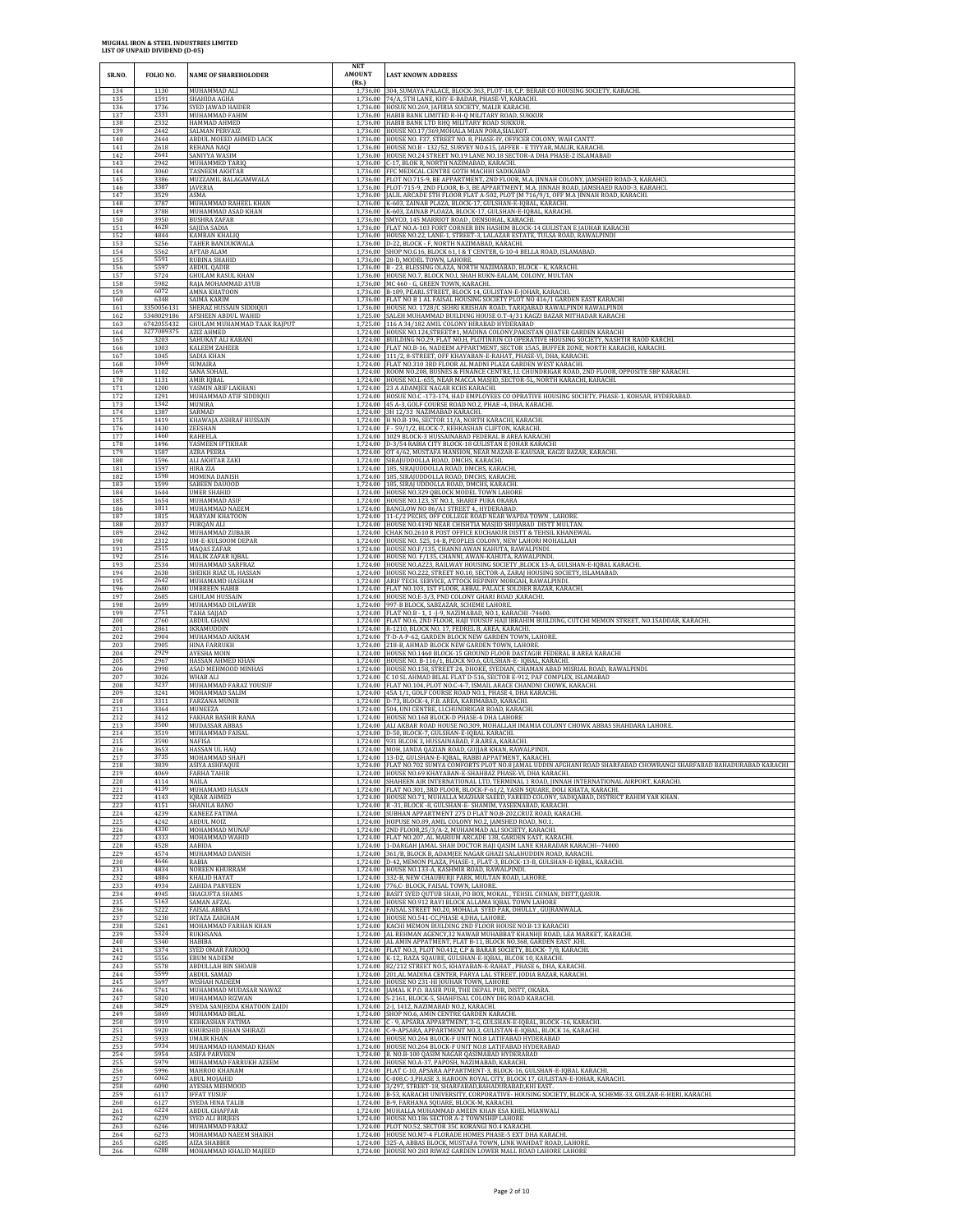| SR.NO.                   | FOLIO NO.                        | <b>NAME OF SHAREHOLODER</b>                                            | <b>NET</b><br><b>AMOUNT</b><br>(Rs.) | <b>LAST KNOWN ADDRESS</b>                                                                                                                                                                                                                       |
|--------------------------|----------------------------------|------------------------------------------------------------------------|--------------------------------------|-------------------------------------------------------------------------------------------------------------------------------------------------------------------------------------------------------------------------------------------------|
| 267                      | 6386                             | FAHAD                                                                  | 1,724.00                             | HOUSE NO R-188 SECTOR 15-A/1 BUFFERZONE NORTH NAZIMABAD TOWN KARACHI                                                                                                                                                                            |
| 268                      | 6387                             | WAQAS                                                                  |                                      | 1,724.00   FAISAL LATIF & CO SUITE # 202 FIRST FLOOR KASHIF BLAIR PLAZA G-8 MARKAZ ISLAMABAD                                                                                                                                                    |
| 269                      | 6958                             | KHURRAM                                                                |                                      | 1,724.00 HOUSE NO.1732/144 A, BALDIA TOWN NO.3, KARACHI.                                                                                                                                                                                        |
| 270                      | 7076                             | ABDUL MAJEED BAWANI                                                    |                                      | 1,724.00 HOUSE NO.L-54, NEAR MASJID E SHUGA AZIZABAD, FEDERAL B AREA, KARACHI.                                                                                                                                                                  |
| 271                      | 7163                             | MUHAMMAD TAHIR SHAHZAD                                                 |                                      | 1,724.00 R - 195, SECTOR-11 C/2, SIR SYED TOWN, NORTH KARACHI, KARACHI.                                                                                                                                                                         |
| 272                      | 8102                             | <b>JALAL UDDIN</b>                                                     |                                      | 1,724.00 HOUSE NO.AI-89, BLOCK 13-A, GULSHAN E IQBAL, KARACHI                                                                                                                                                                                   |
| 273                      | 8192                             | SARMAD                                                                 |                                      | 1,724.00 HOUSE NO.3H12/33, NAZIMABAD NO.3, KARACHI.                                                                                                                                                                                             |
| $\frac{274}{275}$<br>276 | 8194<br>8233<br>4424009304       | SAIR HUSSAIN<br>MUHAMMAD MUNAF<br>MUHAMMAD SABIR KHATRI (200)          | 1.724.00<br>1.724.00                 | HOUSE NO.A-123, SECTOR-31-F, DAR-US-SALAM SOCIETY, MAIN KORANGI ROAD, KARACHI.<br>25/3/A-2, 2ND FLOOR, MOHD ALI SOCIETY, KARACHI.<br>1,724.00 HOUSE # 1008, P.I.B. COLONY, KARACHI                                                              |
| 277                      | 9563018600                       | ASGHAR HUSSAIN AWAN                                                    |                                      | 1,724.00 HOUSE # 160, PHASE 2, D.O.H.S GUJRANWALA CANTT GUJRANWALA                                                                                                                                                                              |
| 278                      | 10629157613                      | SHOAIB KAMRAN                                                          |                                      | 1,620.00 HOUSE # 33 B/2, KHAYABAN-E-BADBAN PHASE - 7, DHA KARACHI                                                                                                                                                                               |
| 279                      | 7978                             | NAVEED RIFAQAT AHMED                                                   | 1.620.00                             | 1,620.00 89-A5 PGECHS PHASE-I PIA ROAD LAHORE                                                                                                                                                                                                   |
| 280                      | 8133                             | MUHAMMAD FAROOQ                                                        |                                      | 1,620.00 JAMSHED ROAD, KARACHI.                                                                                                                                                                                                                 |
| 281                      | 8324                             | MUHAMMAD ALI                                                           |                                      | HOUSE NO.14, LANE NO.V, STREET NO.6, CAVALRY GROUND, LAHORE.                                                                                                                                                                                    |
| 282                      | 10629107196                      | <b>UZAIR ANWAR</b>                                                     | 1.510.00                             | A-399, BLOCK - H, NORTH NAZIMABAD KARACHI                                                                                                                                                                                                       |
| 283                      | 10629067671                      | <b>IBRAHIM SHAMIM REHMANI</b>                                          |                                      | 1,510.00 HOUSE # C-67 BLOCK 2 K.A.E.C.H.S KARACHI                                                                                                                                                                                               |
| 284                      | 4777                             | SHOAIB MAHMOOD                                                         |                                      | 1,510.00 HEAD OFFICE SIDH PUBLIC SERVICE COMMISSION THANDI SARAK HYDERABAD.                                                                                                                                                                     |
| 285                      | 5870                             | SEEMA SABOOR                                                           |                                      | 1,510.00 47 SHARFABAD BMCHS KARACHI-74800                                                                                                                                                                                                       |
| 286                      | 7959                             | SUMAIRA SHAKEEL AHMED                                                  |                                      | 1,510.00 31- A, SHADMAN - 1, LAHORE                                                                                                                                                                                                             |
| 287                      | 8009                             | SUMMAIRA SHAKEEL AHMED                                                 |                                      | 1,510.00 31-A, SHADMAN-1, LAHORE.                                                                                                                                                                                                               |
| 288                      | 8067                             | <b>REHAN YASEEN</b>                                                    |                                      | 1,510.00 252 - B, SECOND FLOOR, BLOCK - 3, D.M.C.H. SOCIETY, KARACHI.                                                                                                                                                                           |
| 289<br>290               | 8221<br>8239<br>620055033        | <b>TAZEEN SHAHID</b><br>MUHAMMAD FEROZ AKHTAR                          |                                      | 1,510.00 12-A, STREET NO.1, ASKARI-4, RASHID MINHAS ROAD, KARACHI.<br>1,510.00 FLAT NO.2, TOWER NO.1, SHAHEEN TOWER, NEAR M.A. JINNAH ROAD, KARACHI                                                                                             |
| 291<br>292<br>293        | 6874008888<br>4093003548         | MOHAMMAD ABDUL RAZZAQ<br>ASIMA UMER (0475)<br>SHAHID HUSSAIN KHAN -323 | 1.510.00                             | 1,510.00 HOUSE NO.4/2, KHAYABAN-E-SHAMSHEER, 28TH STREET, PHASE-5, D.H.A., KARACHI<br>HOUSE NO. 674, NASHEMAN HOUSING SOCIETY, WAPDA TOWN LAHORE<br>1,155.00 HOUSE NO.12, STREET NO.10, FAYYAZ ROAD, NEW ANARKALI LAHORE                        |
| 294                      | 6684142896                       | SHEHZAD                                                                |                                      | 1,130.00 HOUSE NO.LY-10/85 4TH FLOOR USMAN MANZIL HINGORA PARA STREET NO.7 MOOSA LANE KARACHI                                                                                                                                                   |
| 295                      | 7871                             | <b>DILEEP KUMAR</b>                                                    |                                      | 1,130.00 FLAT NO.602-A, BLOCK-C, NAZ PLAZA, MAIN MA JINNAH ROAD, KARAACHI.                                                                                                                                                                      |
| 296                      | 10629147226                      | MUHAMMAD ATEEQ UR REHMAN                                               |                                      | 1,075.00 ALLIED BANK LIMITED, HEAD OFFICE 4TH FLOOR 3-4 TIPU BLOCK NEW GARDEN TOWN LAHORE                                                                                                                                                       |
| 297                      | 7260025679                       | MUHAMMAD UMAIR SIDDIQUE                                                |                                      | 1,068.00 H.353-A JOHAR TOWN LAHORE                                                                                                                                                                                                              |
| 298                      | 12203004574                      | MUHAMMAD ASGHAR KHOKHAR                                                |                                      | 1,068.00 HOUSE NO.G-36, EMPLOYEES COLONY, MARI PETROLEUM COMPANY LIMITED, DAHARKI                                                                                                                                                               |
| 299<br>300               | 4804006139<br>7260008410         | MUHAMMAD WAQAR DAYALA<br>SAJID MAQBOOL                                 |                                      | 1,068.00 D-152 BLOCK-B NORTH NAZIMABAD KARACHI<br>1,068.00 84- TIPU BLOCK, NEW GARDEN TOWN LAHORE                                                                                                                                               |
| 301                      | 1899                             | HARILAL                                                                |                                      | 1,068.00 FLAT NO.512, BLOCK-A, RENO CENTRE, NEAR ANKLE SERIA, HOSPITAL, PRIRANDAL RAOD, SADDAR KARACHI.                                                                                                                                         |
| 302                      | 2975                             | <b>RANA SHAKIL</b>                                                     |                                      | 1,068.00 1ST FLOOR ONE IBL CENTRE PLOT NO.1 BLOCK 7 & 8 DMCHS TIPU SULTAN ROAD KARACHI                                                                                                                                                          |
| 303                      | 4249                             | MUTAFA ALI                                                             |                                      | 1,068.00 FLAT NO.G - 7, J.J APARTMENT, MIRZA KALEEJ BAIG ROAD, PARSI COLONY, KARACHI.                                                                                                                                                           |
| 304                      | 4512                             | MUKESH KUMAR                                                           |                                      | 1,068.00 FLAT NO.401, 4TH FLOOR, PARSA VIEW NEAR CLIFTON BRIGDE KARACHI.                                                                                                                                                                        |
| 305                      | 6005                             | <b>MAHESH KUMAR</b>                                                    |                                      | 1,068.00 FLAT NO.C-503, AL NOOR CENTER, UNKLE SURIA HOSPITAL SADDAR KARACHI.                                                                                                                                                                    |
| 306                      | 3277087298                       | SAMREEN KHAN                                                           | 1.068.00                             | B-118, BLOCK-D, NORTH NAZIMABAD, KARACHI                                                                                                                                                                                                        |
| 307                      | 4234005016                       | <b>IRSHAD ALI</b>                                                      |                                      | 1,068.00 HOUSE NO. 1, , AREA 5-C, LANDHI NO.6, KARACHI. KARACHI                                                                                                                                                                                 |
| 308                      | 3863055719                       | FARHAN                                                                 |                                      | 1,046.00 TOP FLOOR AHMED MAHAL THATHAI COMPOUND LIGHT HOUSE KARACHI                                                                                                                                                                             |
| 309                      | 3525011835                       | SAIF UR REHMAN                                                         | 1.039.00                             | 1,044.00 150-ABU BABAR BLOCK NEW GARDEN TOWN LAHORE                                                                                                                                                                                             |
| 310                      | 10629089196                      | <b>ASIA PERVEEN</b>                                                    |                                      | ROOM # 102, GIRLS HOSTEL # 06, PUNJAB UNIVERSITY, NEW CAMPUS LAHORE                                                                                                                                                                             |
| 311<br>312<br>313        | 2177<br>3929<br>4825             | HAMZAH JAZIL FARUQI<br>S.MUSTAFA ZAHEER ZAIDI<br>MUHAMMAD SHAHAB QAZI  |                                      | 1,039.00 D-107, NAVY HOUSING, SCHEME ZAMZAMA, KARACHI.<br>1,039.00 4-B 1/2, NAZIMABAD, KARACHI.                                                                                                                                                 |
| 314<br>315               | 364112837<br>3863054845          | <b>ABDUL GHAFOOR</b><br>MIRZA MURTAZA ABBAS                            |                                      | 1,039.00 HOUSE NO.69-B, STREET NO.17, GULZAR-E-QUAID-E-RAWALPINDI.<br>1,037.00 D-17/2, MARGALA VIEW HOUSING SCHEME, HOUSE #41, STREET #36, ISLAMABAD<br>1,037.00 PLOT NO 25-C, LANE 8 FLAT NO 8, BUKHARI PHASE 6 D.H.A KARACHI                  |
| 316                      | 3277030228                       | HAIDER NAQI                                                            | 1.012.00                             | 1,025.00 109, 1ST FLOOR PARADISE CHAMBER OFF PASSPORT OFFICE, SADDAR 74400 KARACHI                                                                                                                                                              |
| 317                      | 3277088876                       | KHAIR-UN-NISSA                                                         |                                      | 108-112 AWP UNIT 1ST FLOOR EFU HOUSE M.A. JINNAH ROAD KARACHI                                                                                                                                                                                   |
| 318                      | 3277087627                       | <b>HINA KASHAN</b>                                                     |                                      | 1,012.00 A-1, M.L CENTRE, 714/3 FATIMA JINNAH COLONY, JAMSHED ROAD #3, KARACHI                                                                                                                                                                  |
| 319                      | 5884015008                       | SYED MUHAMMAD ASHRAF                                                   |                                      | 1,012.00 HOUSE@1735/245 NEW ANJAM COLONY BALDIA TOWN KARACHI KARACHI                                                                                                                                                                            |
| 320                      | 3277023067                       | SYED GHULAM MURTAZA                                                    |                                      | 1,006.00 C-203,BLOCK-6 GULSHAN-E-IQBAL KARACHI                                                                                                                                                                                                  |
| 321                      | 6684080062                       | MUHAMMED FURQAN                                                        |                                      | 1,006.00 IBRAHIM BUILDING RC-5/451 3RD FLOOR ALLAH DIN STREET GAZDARABAD KARACHI                                                                                                                                                                |
| 322                      | 4317009620                       | <b>FURQAN FAROOQ</b>                                                   |                                      | 1,006.00 FLAT # C-194, NEW DHORAJI COLONY, GULSHAN-E-IQBAL, BLOCK 4, KARACHI                                                                                                                                                                    |
| 323                      | 6684130792                       | AHMED                                                                  |                                      | 1,006.00 O.T 1/48 50 UZMA MENSION 3RD FLOOR MITHADAR KARACHI                                                                                                                                                                                    |
| 324                      | 3277088899                       | MASROOR AHMED KHAN                                                     |                                      | 1,005.00 FLAT NO.69, BLOCK-C1, RABIA PALACE, MAIN RASHID MINHAS ROAD, BLOCK-10A, GULSHAN-E-IQBAL, KARACHI                                                                                                                                       |
| 325                      | 7260025687                       | <b>SUNDUS JABEEN</b>                                                   |                                      | 1,005.00 H.353-A JOHAR TOWN LAHORE                                                                                                                                                                                                              |
| 326                      | 6742073190                       | RIAZ ALI SHAIKH                                                        |                                      | 1,005.00 H NO:163 / CIVIL LINE, LIAQUAT ROAD HYDERABAD                                                                                                                                                                                          |
| 327                      | 5733                             | <b>VICKY KUMAR</b>                                                     |                                      | 1,005.00 FLAT NO.102, SHAHZAD APPATMENT, STREET NO.3, NEAR LAMS COLLEGE, BATH YEE LAND CLIFTON KHI.                                                                                                                                             |
| 328<br>329<br>330        | 5891<br>3863055917<br>5116022956 | <b>MAHESH KUMAR</b><br><b>HINA IMRAN</b><br>SHAHZAD ASHRAF             |                                      | 1,005.00 FLAT NO.2, 6TH FLOOR, FAKIA TERRACE PLOT NO.D-5/21, STREET NO.2, DEHLI COLONY NO.2, CLIFTON, KARACHI.<br>1,005.00 FLAT NO E-40, 2ND FLOOR 22ND COMMERCIAL STREET D.H.A KARACHI<br>1,005.00 DEPTT OF EE, NFC-IET, KHANEWAL ROAD, MULTAN |
| 331                      | 6684156284                       | SAMINA                                                                 | 1,005.00                             | 1,005.00 O.T 1/48 50 UZMA MANSION 3RD FLOOR MITHADAR KARACHI                                                                                                                                                                                    |
| 332                      | 6700001858                       | CH. HAMMAD AZEEM                                                       |                                      | B-196, BLOCK-2 GULISTAN-E-JOHAR KARACHI                                                                                                                                                                                                         |
| 333                      | 6700023662                       | SUMBAL GHAFOOR                                                         | 969.00                               | 1,005.00 53-G, HAMEED PARK JOHAR TOWN LAHORE                                                                                                                                                                                                    |
| 334                      | 6226                             | AYESHA AHMER                                                           |                                      | 981.00 HOUSE NO.B/63 STREET NO.01, NAYA MOHALLAH LIAQUAT ROAD, RAWALPINDI                                                                                                                                                                       |
| 335                      | 1250                             | SYEDA SIDRADH SABAHAT HADI                                             |                                      | L-510 RUFI LAKE DRIVE, GULISTAN-E- JAUHAR, KARACHI.                                                                                                                                                                                             |
| 336                      | 3615                             | SHAHERYAR                                                              |                                      | 969.00 B-19, A-2, MEMON COMPLEX, BLOCK M NORTH NAZIMABAD, KARACHI.                                                                                                                                                                              |
| 337                      | 10629147341                      | MUHAMMAD SHAHAB QAZI                                                   |                                      | 935.00 HOUSE NO: 69-B, STREET NO:17 MOHALLAH GULZAR QUAID AIRPORT LINK ROAD RAWALPINDI                                                                                                                                                          |
| 338<br>339<br>340        | 5308<br>2113001094<br>1285       | AMIR TAJANI<br>ZIA HABIB<br>MUBASHAR IQBAL                             | 935.00<br>931.00                     | 935.00 63/2, 20TH STREET, P5, KHAYABAN-E- BADBAN, DHA, KARACHI.<br>B-4/4, A-ONE CENTRE, P.I.B COLONY, KARACHI<br>59/C NEW MUSLIM TOWN LAHORE                                                                                                    |
| 341                      | 1493                             | SHEIKH MANSOOR HANIF                                                   | 931.00                               | 931.00   A-2, FIRST FLOOR, NOOR CENTER, MOHAMMAD FEROZ STREET, JODIA BAZAR, KARACHI.                                                                                                                                                            |
| 342                      | 1750                             | <b>AGHA TAHIR HUSSAIN</b>                                              |                                      | F-44, BLOCK-7, KEHKASHAN CLIFTON, KARACHI                                                                                                                                                                                                       |
| 343<br>344               | 1814<br>2507<br>2672             | MUHAMMAD EJAZ AKBER KHAN<br><b>GOHAR MAJEED KHAN</b>                   |                                      | 931.00 112-C MODEL TOWN, LAHORE<br>931.00 C-49, OFFICER RESIDENTIAL AREA, PAF BASE, MALIR,                                                                                                                                                      |
| 345<br>346<br>347        | 2847<br>3685                     | <b>ASIM ZAFAR</b><br><b>ADNAN KHAN</b><br>MUHAMMAD TALAH AIIAZ         |                                      | 931.00 HOUSE NO.76, STREET-23, G-10-1, ISLAMABAD.<br>931.00 HOUSE NO. H77/9, MALIR, EXTENSION, COLONY SAUDABAD, KARACHI.<br>931.00 HOUS ENO.A-560, BLOCK N, NORTH NAZIMABAD, STREET NO.7, KARACHI.                                              |
| 348                      | 3686                             | SYED AHMED HUMBAL                                                      |                                      | 931.00 HOUS ENO.8/48, SECTOR 5A, NAZIMABAD 5, KARACHI.                                                                                                                                                                                          |
| 349                      | 4717                             | <b>MARIA RAJPUT</b>                                                    |                                      | 931.00 HOUSE NO.B - 21. BLOCK-18, F.B AREA, KARACHL                                                                                                                                                                                             |
| 350                      | 5822                             | ZAIN ZAFAR                                                             |                                      | 931.00 D-56, BLOCK H, NORTH NAZIMABAD, KARACHI.                                                                                                                                                                                                 |
| 351                      | 6049                             | MUMTAZ AHMED                                                           |                                      | 931.00 A-360, BLOCK 9, KARACHI ADMINISTRATION SOCIETY, KARACHI.                                                                                                                                                                                 |
| 352                      | 6314                             | <b>IFTIKHAR AHMED</b>                                                  |                                      | 931.00 H # 17, ST # 89, G-6/3, ISLAMABAD                                                                                                                                                                                                        |
| 353                      | 8381                             | MUHAMMAD TALAH AIJAZ                                                   |                                      | 931.00 HOUSE NO.A-560, BLOCK-N, NORTH NAZIMABAD, STREET-7, KARACHI.                                                                                                                                                                             |
| 354                      | 2205                             | <b>SYED HASSAN ABBAS</b>                                               |                                      | 925.00 HOUSE NO.280 5 NO.553/595 JAFFAR E-TAYYAR MALIR KARACHI.                                                                                                                                                                                 |
| 355<br>356<br>357        | 1196<br>1213<br>1238             | <b>NOMAN NAFEES</b><br>MUHAMMAD YOUSUF<br>DANISH MUZAFFAR              | 925.00<br>925.00                     | 925.00 24/3, BAHADURABAD, OPP USMANIA PARK, NEAR HAHEED SUPER MARKET, KARACHI.<br>PLOT D-35 FLAT NO, A301 AL RAZAK APPARTMENT AL HILAL SOCIETY, KARACHI<br>YADGAR-E-ZAFAR, AL HABIB, PACK OLD SANDA ROAD, LAHORE.                               |
| 358                      | 1331                             | MIRZA SHAHZAD AHMED                                                    | 925.00                               | GALI NORANWALI, KANWARI BAZAR, HOUSE NO. [-126, TOYA MOHALLAH, [HELUM.                                                                                                                                                                          |
| 359                      | 1347                             | SYED HASSAN AIJAZ NAQVI                                                |                                      | 925.00 IH-33, STREET-4, AFOHS FALCON COMPLEX-2, CHOTA MALIR, KARACHI.                                                                                                                                                                           |
| 360                      | 1399                             | NADEEM BAIG                                                            | 925.00                               | FLAT NO.101, ZAINAB RESIDENCY, PLOT NO.673/2, JAMSHED ROAD NO.2, NEAR TOTAL PETROL PUMP, KARACHI.                                                                                                                                               |
| 361                      | 1437                             | MAZHAR ABBAS                                                           |                                      | 925.00 12-C STREET -5, BADAR COMMERCIAL, PHASE - V, EXT. DHA. KARACHI.                                                                                                                                                                          |
| 362                      | 1610                             | MOHAMMAD AHMED                                                         |                                      | 925.00 G.K 8/6, OFFICE - 3, MEMON PALACE, BOHRI ROAD, KHARADAR, KARACHI.                                                                                                                                                                        |
| 363                      | 1611                             | MAMOONA AHMED                                                          | 925.00                               | OFFICE NO.3, MEMON PALACE, BOHRI ROAD, KHARADAR, KARACHI.                                                                                                                                                                                       |
| 364                      | 1649                             | FAISAL MATEEN MAKKI                                                    | 925.00                               | HOUSE NO.54, ST NO.8, SHEIKH BASTI OKARA                                                                                                                                                                                                        |
| 365<br>366               | 1719<br>1728<br>1738             | MUHAMMAD FARHAN<br>MOHAMMAD ALI<br><b>ABDULLAH FAROOQ MIRZA</b>        | 925.00                               | 925.00 HOUSE NO.A-23 MEMON NAGAR GULZAR E HIJRI SCHEME-33 SECTOR A-13 KARACHI<br>925.00 HOUSE NO.384, SHAH FAISAL COLONY NO.3, KARACHI.<br>HOUSE NO.631, KARIM BLOCK, ALLAMA IQBAL TOWN, LAHORE.                                                |
| $\frac{367}{368}$        | 1777                             | HAMMAD HASAN SIDDIQUI                                                  |                                      | 925.00 R-1150/ /15-A-4, BUFFER ZONE, NORTH KARACHI, KARACHI                                                                                                                                                                                     |
| 369                      | 1810                             | SYED HASAN QAMAR                                                       |                                      | 925.00 HOUSE NO.R430, GROUND FLOOR , SECTOR 15A2, BUFFER ZONE . NORTH KARACHI.                                                                                                                                                                  |
| 370                      | 1896                             | <b>NASEER AHMED</b>                                                    |                                      | 925.00 FLAT NO.608, BLOCK-3, AL KHIZRA HEIGHTS, MUNAWAR CHOURANGI, GULISTAN-E-JOHAR, KARACH.                                                                                                                                                    |
| 371                      | 2031                             | ADEEL KHAN                                                             |                                      | 925.00 B-51, GULSHAN-E-IQBAL, BLOCK 18, KARACHI.                                                                                                                                                                                                |
| 372                      | 2100                             | <b>TAUQEER ABBAS</b>                                                   |                                      | 925.00 A-54, BLOCK J, NORTH NAZIMABAD, KARACHI.                                                                                                                                                                                                 |
| 373                      | 2254                             | MOHAMAMD JAVAID IQBAL                                                  | 925.00                               | 925.00 HAROON BAHARIA CO OPRATIVE HOUSING-SOCIETY, HOUSE NO.6, STREET-S.K, SECTOR-1, MOHALLAH, HAB ROAD, KARACHI.                                                                                                                               |
| 374                      | 2257                             | MALIK ZULFIQAR AHMED                                                   |                                      | HOUSE NO.9, SECTOR-3, SR SHAHRAH-E-RAHEEM, KARACHI.                                                                                                                                                                                             |
| 375                      | 2278                             | MUHAMMAD YASEEN                                                        |                                      | 925.00 FLAT NO.115, MICASA APPARTMENT, BL -8, SIR SHAH SULEMAN ROAD, GULSH-E-IQBAL KARACHL                                                                                                                                                      |
| 376                      | 2460                             | <b>IMRAN SARWAR</b>                                                    |                                      | 925.00 185/2-A, BLOCK, OAA, PHASE NO. 1,                                                                                                                                                                                                        |
| 377                      | 2461                             | SYED ASGHAR ABBAS ABIDI                                                |                                      | 925.00 75-S-5, OWAIS QARNI ROAD, ISLAM PURA LAHORE                                                                                                                                                                                              |
| 378                      | 2728                             | YASMEEN YOUSUF                                                         |                                      | 925.00 HOUSE NO.1289-90, BLOCK-3, FEDERAL B. AREA, MEMON COLONY, KARACHI.                                                                                                                                                                       |
| 379                      | 2777                             | S.M IRSHAD                                                             |                                      | 925.00 TAQWA TRAVELS, OFFICE NO.G-37, BILAL CENTER, 9 NICHOLSON ROAD, LAHORE                                                                                                                                                                    |
| 380                      | 2852                             | <b>ADNAN AHMED SHAKIL</b>                                              | 925.00                               | 925.00 BLOCK NO. 19-F.B AREA, KARACHI.                                                                                                                                                                                                          |
| 381                      | 2977                             | <b>ASIM BIN TASNEEM</b>                                                | 925.00                               | BLOCKFL-2, PLOT NO R-21, TARIQ BIN ZIYAD SOCIETY, KARACHI.                                                                                                                                                                                      |
| 382                      | 3067                             | <b>CHOUDHRY AHSAN JEHANGIR</b>                                         |                                      | A-153, BLCOK NO.5, GULSHAN-E-IQBAL, KARACHI                                                                                                                                                                                                     |
| 383                      | 3139                             | <b>NAILA JABEEN</b>                                                    |                                      | 925.00 HOUSE NO. 569, STREET NO. 4, SHAHZAD TOWN, ISLAMABAD                                                                                                                                                                                     |
| 384                      | 3157                             | AGHA IMRAN ZULFIQAR                                                    |                                      | 925.00 X-17, 18TH EAST STREET, DHA, PHASE -I, KARACHI.                                                                                                                                                                                          |
| 385                      | 3498                             | <b>GULAM SHABBIR TAHIR</b>                                             |                                      | 925.00 HOUSE NO.185, BLOCK-3, SECTOR C1, TOWNSHIP LAHORE                                                                                                                                                                                        |
| 386                      | 3630                             | MUHAMMAD JAWAD ULLAH                                                   |                                      | 925.00 R-77, K.D.A. EMPLOYEE CO OPERATIVE HOUSING SOCIETY SCH-33, KARACHI                                                                                                                                                                       |
| 387                      | 3641                             | SYED MUHAMMED WASEEM AHMED                                             | 925.00                               | 925.00 A - 269, BLOCK-3, GULSHAN-E-IQBAL, KARACHI.                                                                                                                                                                                              |
| 388                      | 3660                             | FAISAL SALEEM RAHOD                                                    |                                      | 925.00 FLAT NO.201, 2ND FLOOR, THE CORNER RESIDENCY PLOT NO.150/5, BLCOK 2, PECHS, KARACHI.                                                                                                                                                     |
| 389                      | 3694                             | <b>IBRAHIM TAHIR</b>                                                   |                                      | Q-26/1, 10TH EAST STREET PHASE 1, DHA, KARACHI.                                                                                                                                                                                                 |
| 390                      | 3722                             | <b>FADAD JABBAR KHAN</b>                                               |                                      | 925.00 HOUSE NO.813/A, STREET 28C, MEHMOODA NO.3, KARACHI.                                                                                                                                                                                      |
| 391                      | 3776                             | MUHAMMAD HARIS UMER                                                    |                                      | 925.00 HLUSE NO.146-A, STREET NO.22, KHAYABAN-E-MUHAFIZ, PHASE-6, DHA, KARACHI.                                                                                                                                                                 |
| 392<br>393<br>394        | 3783<br>3995<br>4135             | SHAIKH ADNAN QASER<br>HASSAN SAIGAL<br>MUHAMAMD ZEESHAN MEHDI          | 925.00                               | PLOT 5-C LANE-10, SAHAR COMMERCIAL DHA V11, KARACHI PAKISTAN.<br>925.00 FLAT NO.302, PLOT-30, ALMAS ARCADE, BMCHS, KARACHI.<br>925.00 HOUSE NO.A-7, SECTOR-T-4, GULSHAN-E-MAYMAR, KARACHI.                                                      |
| 395                      | 4353                             | NAJEED AHMED KHAN                                                      |                                      | 925.00 B-17 NED UNIVERSITY, STAFF COLONY KARACHI                                                                                                                                                                                                |
| 396                      | 4377                             | <b>IAWED</b>                                                           |                                      | 925.00 FLAT NO.29, PLOT NO.AK 135, HOOA BAI BLDG., STREET NO.2, TAYYAB ALI ALVI ROAD, MEMON SOCIETY LYARI, KARACHI.                                                                                                                             |
| 397                      | 4450                             | SHAHERYAR RASHID                                                       |                                      | 925.00 HOUSE NO.15/9, STREET NO.43, PECHS, BLCOK 6, KARACHI.                                                                                                                                                                                    |
| 398                      | 4532                             | MUHAMMAD YASEEN                                                        |                                      | 925.00 HOUS ENO.27, M. YASEEN MENSION BAGH-E-ZEHRA STREET, KHARADAR KARACHI.                                                                                                                                                                    |
| 399                      | 4648                             | SYED MUHAMMAD SHARIQ                                                   |                                      | 925.00 A-72, BLOCK-13-D/1, GULSHANJ-E-IQBAL, KARACHI.                                                                                                                                                                                           |
|                          |                                  |                                                                        |                                      |                                                                                                                                                                                                                                                 |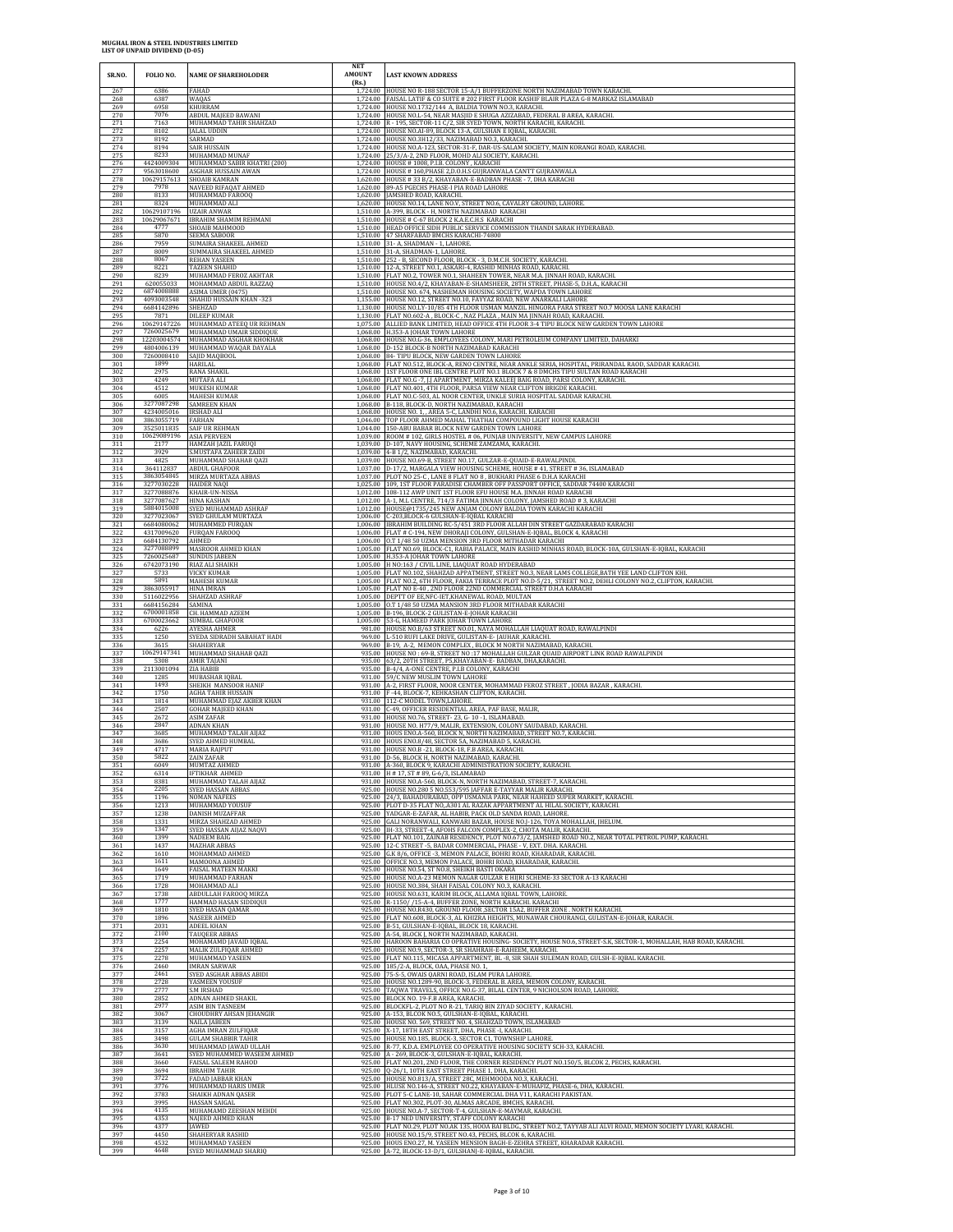| SR.NO.            | FOLIO NO.            | <b>NAME OF SHAREHOLODER</b>                                | <b>NET</b><br><b>AMOUNT</b> | <b>LAST KNOWN ADDRESS</b>                                                                                                                                                                     |
|-------------------|----------------------|------------------------------------------------------------|-----------------------------|-----------------------------------------------------------------------------------------------------------------------------------------------------------------------------------------------|
| 400               | 4732                 | <b>MUHAMMAD IMRAN</b>                                      | (Rs.)                       | 110 CANEL PARK RAHIM YAR KHAN                                                                                                                                                                 |
| 401               | 4745                 | RUKHSANA KHANUM                                            | 925.00                      | 925.00 P162 CIRCULAR ROAD FAISALABAD                                                                                                                                                          |
| 402               | 4783                 | MUMESH KUMAR SOBHANI                                       |                             | 925.00 BAGLOW AZI MUHALLA HAPPY HOMES PHASE-2, QASMABAD HYDERABAD.                                                                                                                            |
| 403               | 4924                 | MUHAMMAD SHAHID                                            |                             | 925.00 HOUSE NO.1719, JINNAH BLOCK, NEW SHALIMAR COLONY, MULTAN                                                                                                                               |
| 404               | 4936                 | GHULAM MUSTAFA                                             |                             | 925.00 HOUSE NO.1, STREET 96, MAIN BAZAR MOZANG. LAHORE                                                                                                                                       |
| 405               | 4943                 | SAMI ULLAH KHAN                                            |                             | 925.00 HOUSE NO.447, BLOCK 3, SECTOR, B-2, CIVIL DEFNCE ROAD, TOWN SHIP, LAHORE                                                                                                               |
| 406               | 5062                 | SYED SHAHNAWAZ                                             | 925.00                      | 925.00 AR CLASSIC GROUND FLOOR, FLAT NO.198, BLOCK-13, STREET NO.15, KARACHI.                                                                                                                 |
| 407               | 5129                 | SHAHAB AHMED                                               |                             | R358 BLOCK 8, AZIZABAD F.B.AREA, KARACHI.                                                                                                                                                     |
| 408               | 5138                 | IKRAM ULLAH KHAN NIAZI                                     |                             | 925.00 R-37, PARADISE HOMES ABUL HASSAN ISPAHANI ROAD GULSHAN-E-IQBAL KARACHI.                                                                                                                |
| 409               | 5212                 | ASFANDYAR ALI                                              |                             | 925.00 HOUSE NO.58-A, NISAR ROAD, LAHORE CANTT.                                                                                                                                               |
| 410               | 5237                 | SABOOHI TARIQ                                              |                             | 925.00 HOUSE NO.123, BLOCK -N, DHA, PHASE1,LAHORE                                                                                                                                             |
| 411               | 5266                 | MOHAMMAD IKRAM KHAN LODHI                                  |                             | 925.00 FALAK NAZ VIEW, FLAT-B-26, OPP. AIR PORT, NATIONAL HIGH WAY, KARACHI                                                                                                                   |
| 412               | 5318                 | NAUSHAD ALI                                                |                             | 925.00 FLAT NO.C505 ML HEIGHTS JM-152, BURGHARI ROAD, SOLDIER BAZAR NO.2, KARACHL                                                                                                             |
| 413               | 5323                 | MUHAMMAD ALI KHAN                                          |                             | 925.00 HOUSE NO.C96, RAUFI GREEN LAND, SCHEME 33, ABUL HASAN ISPHANI ,ROAD,KARACHI.                                                                                                           |
| 414               | 5343                 | <b>ABID MEHMOOD</b>                                        | 925.00                      | HOUSE NO.2, NISAR ROAD, WEST BRIDGE-II, RAWALPINDI.                                                                                                                                           |
| 415               | 5344                 | <b>HUMA IFTIKHAR</b>                                       |                             | 925.00 C/O. NAI ZINDAGI OFFICE-37-38, TOP FLOOR, BEVERLY, CENTER, BLUE AREA, ISLAMABAD.                                                                                                       |
| 416               | 5426                 | SYED AMJAD ALI                                             | 925.00                      | 925.00 HOUSE NO.B-52/1, AL AHMED SOCIETY, MALIR HALT KARACHI.                                                                                                                                 |
| 417               | 5455                 | NASIR ALI                                                  |                             | SONER BANK LTD LIAQUAT PUR                                                                                                                                                                    |
| 418               | 5628                 | MUHAMMAD ASIF ADVANI                                       |                             | 925.00 MEMON MANZIL, NAZIM UD DIN STREET, FLAT NO.35, NANAK WARA, KARACHI                                                                                                                     |
| 419               | 5698                 | SYED AIJAZ AHMED GILLANI                                   |                             | 925.00 WEAL HOUSE FAIZ ROAD MUSLIM TOWN LAHORE.                                                                                                                                               |
| 420               | 5808                 | QAMAR FATIMA                                               |                             | 925.00 43-A-JAFFARIA COLONY SODIWALL MULTAN ROAD LAHORE.                                                                                                                                      |
| 421               | 5858                 | <b>GHULAM MOHY UDDIN</b>                                   |                             | 925.00 HOUSE NO. L-1037/A, SECTOR 4-A, SURJANI TOWN, KARACHI.                                                                                                                                 |
| 422               | 5894                 | MUHAMMAD YOUSUF                                            |                             | 925.00 7/104-BLOCK 3, D.M.C. KARACHI-74800                                                                                                                                                    |
| 423               | 5899                 | MUHAMAMD SARWAR JAWAID                                     |                             | 925.00 3H4/9, NAZIMABAD NO.3, KARACHL                                                                                                                                                         |
| 424               | 5955                 | <b>LEKH RAJ</b>                                            |                             | 925.00 MAHSHORI MOHALLAH CHACHRO DISTT THARPARKAR                                                                                                                                             |
| 425               | 5967                 | MANZOOR ALI                                                | 925.00                      | SHAHWANI BOOK STORE,LAHORI MASJID,MOHALA LARKAN.                                                                                                                                              |
| 426               | 6159                 | SYEDA QUDSIA LAEEQ BUKHARI                                 |                             | 925.00 HOUSE NO.1442, BLOCK-2, 1ST FLOOR, AZIZABAD, F.BA.AREA, KARACHI                                                                                                                        |
| 427               | 6281                 | SALIK MAJEED                                               |                             | 925.00 R-2-AL FALAH HOUSING SOCIETY, SHAH FAISAL COLONY-3 KHI.                                                                                                                                |
| 428               | 6287                 | AHTESHAM UL HAQUE                                          |                             | 925.00 B 68 BLK 2 GULISTAN E JOHAR KARACHI                                                                                                                                                    |
| 429               | 6320                 | MUHAMMAD RIZWAN UL HAQ                                     |                             | 925.00 HOUSE # 869 C STREET # 41 BLOCK C PWD HOUSING SOCIETY ISLAMABAD                                                                                                                        |
| 430               | 6326                 | <b>TAHIR</b>                                               |                             | 925.00 REGIONAL AUDIT OFFICE NORTH UBL 14TH FLOOR JINNAH AVENUE ISLAMABAD                                                                                                                     |
| 431               | 6347                 | <b>ISMAIL ZAHID SELOD</b>                                  |                             | 925.00 5/132 MODEL COLONY KARACHI                                                                                                                                                             |
| 432<br>433        | 6356<br>6360         | ANIUM<br>SYED AKMAL HAIDER AK                              | 925.00                      | 925.00 H NO 44 G G PHASE 4 DEFENDCE HOUSING AUTHORITY LAHORE CANTT LAHORE                                                                                                                     |
| 434               | 6363                 | MUHAMMAD FAHEEM KHAN                                       |                             | 925.00 H NO 18/8 E CATEGORY 3 SEC 18/1 ISLAMABAD                                                                                                                                              |
| 435               | 6367                 | MUHAMMAD FURQAN HASAN KH                                   |                             | 925.00 54/B/1 OLD SUNSET BOULEVARD PHASE II DHA KARACHI                                                                                                                                       |
| 436               | 6371                 | ALI                                                        |                             | 925.00 IBC-1ST FLOOR, MOBILINK HOUSE,F-8 MARKAZ ISLAMABAD                                                                                                                                     |
| 437               | 6373                 | <b>FAISAL UR REHMAN</b>                                    |                             | 925.00 HOUSE NO A-218 NEW BLOCK 13C GULSHAN IQBAL KARACHI                                                                                                                                     |
| 438               | 7912                 | SHAHNAWAZ KHIMANI                                          | 925.00                      | 925.00 FLAT NO.17 AL AZEEM APT. 412 NUSSERWANJI ROAD GARDEN EAST KARACHI                                                                                                                      |
| 439               | 7979                 | SHAMIM AHMED ALLAWALA                                      |                             | HOUSE NO.78, JINNAH CO-OPERATIVE- HOUSING SOCIETY, BLOCK-7/8, SHAEED-E-MILLAT ROAD, KARACHL                                                                                                   |
| 440               | 8204                 | TAHIR ALI                                                  |                             | 925.00 85-C/B, MODEL TOWN, GUJRANWALA.                                                                                                                                                        |
| 441               | 8352                 | MIRZA IRFAN BAIG                                           |                             | 925.00 FLAT NO.707, SAMAR RESIDENCY, BLOCK-F, NORTH NAZIMABAD, KARACHI.                                                                                                                       |
| 442               | 3277018867           | SYED SAFDAR ALI                                            |                             | 908.00 D-79, BLOCK-B NORTH NAZIMABAD KARACHI                                                                                                                                                  |
| 443               | 4184095022           | AROON KUMAR                                                |                             | 907.00 APT: PRIVCE COMPLEX, BLOCK-A, FLAT 72, NEAR PSO HEAD OFFICE, TEEN TALWAR, CLIFTON, KARACHI                                                                                             |
| 444               | 10629134059          | <b>SHAHEEN YOUSUF</b>                                      |                             | 907.00 HOUSE # C-23, SHEET # 26, MODEL COLONY KARACHI                                                                                                                                         |
| 445               | 6684119399           | KHALED NADEEM                                              | 900.00                      | 907.00 SD-188 ROAD 5 D.O.H.S 2 MALIR CANTT KARACHI                                                                                                                                            |
| 446               | 12203007767          | MUHAMMAD TANVEER                                           |                             | HOUSE NO.7/5-A, SARVAY 89, GOLDEN TOWN DISTRICT MALIR, KARACHI                                                                                                                                |
| 447               | 10629109507          | MUHAMMAD ABDULLAH UMAR                                     |                             | 887.00 KARACHI COMPANY FLAT NO.6, BLOCK B-88, SECTOR G-9/2 ISLAMABAD                                                                                                                          |
| 448               | 6874012328           | MUHAMMAD NASIR ALI (2421)                                  |                             | 880.00 HOUSE NO. I, STREET NO. 3, LANE-3-B, SECTOR -I, AL-NOOR COLONY, NEAR SANA BEAUTY PARLOR, RAWALPINDI                                                                                    |
| 449               | 6122113951           | MUHAMMAD KAMRAN RAZA                                       | 880.00                      | 880.00 B-76 2ND FLOOR YOUSUF PLAZA F.B.AREA KARACHI                                                                                                                                           |
| 450               | 10231003641          | RIAZ IMRAN ABBASI                                          |                             | FLAT.NO.IIIG112/29 NAZIMABAD.NO.5 KARACHI KARACHI                                                                                                                                             |
| 451               | 3038036933           | <b>DILEEP KUMAR</b>                                        |                             | 880.00 FLAT# 207 PINE RESIDENCY NEAR AGHA KHAN SCHOOL EAST GARDEN KARACHI                                                                                                                     |
| 452               | 3525094428           | SAIMA SHAHEEN                                              |                             | 868.00 187-A, UET HOUSING SOCIETY, SATOKATLA LAHORE                                                                                                                                           |
| 453               | 3277083930           | <b>NASIM BANO</b>                                          |                             | 868.00 D-409, M.L PARADISE, OPPOSITE NISHTER PARK, SOLDIER BAZAR NO-2 KARACHI                                                                                                                 |
| 454               | 2531                 | HAMEEDA                                                    |                             | 868.00 C/O. MASCOT GARMENTS, MATEEN CENTER, TARIQ ROAD, KARACHI.                                                                                                                              |
| 455               | 1344                 | <b>BILAL ASLAM</b>                                         |                             | 868.00 HOUSE NO.B-43, AL MUSLIM HOUSING SOCIETY SCHEME-33, NEAR MASJID-E-QUBA SAFORA GOTH KARACHI.                                                                                            |
| 456               | 1345                 | <b>JUNAID ANWER</b>                                        | 868.00                      | 868.00 MIIE-604, BLOCK-D, SHERSHAH KARACHI.                                                                                                                                                   |
| 457               | 1444                 | NIDA ASKARI                                                |                             | HOUSE NO.R - 315, BLOCK-B, MILLAT GARDEN, MALIR CITY, KARACHI.                                                                                                                                |
| 458               | 1621                 | <b>NEMAT FATIMA</b>                                        |                             | 868.00 A-26, BAKHSHI, SQUARE, BLOCK-7, F. B. AREA, KARACHI.                                                                                                                                   |
| 459               | 1638                 | ZAIB UN NISA                                               |                             | 868.00 SHOP NO.21, NAMCO CENTRE, NEW CHALLI, CAMPBEL STREET, KARACHI.                                                                                                                         |
| 460<br>461        | 2412<br>2527<br>2577 | KH. GHULAM FARID CHISTI<br>MUHAMMAD HAMZA                  |                             | 868.00 MOHALLA MEHMOODABAD OLD SHUJABAD ROAD MULTAN<br>868.00 B-23, ASSALAM APT, UNIVERSITY ROAD, GULSHAN-E-IQBAL, KARACHI.                                                                   |
| 462<br>463<br>464 | 2590<br>2741         | SHEIKH ZULFIQAR ALI<br>SAIMA SHAHEEN<br><b>HINA TAIMUR</b> | 868.00                      | 868.00 R - 636, MOHALLA ANCHOLI, BLOCK-20, F.B AREA, KARACHI.<br>868.00 187-A, UET HOUSING SOCIETY, SATTOKATLA, LAHORE.<br>APARTMENT NO.103, BLOCK-B, CREEK VISTAS, PHASE-VIII, DHA, KARACHI. |
| 465               | 2744                 | SANIAH IMRAN SYED                                          | 868.00                      | 32 - A/1, GOLD COURSE ROAD - 2, PHASE -4, DEFENCE, KARACHI.                                                                                                                                   |
| 466               | 3320                 | <b>NASREEN</b>                                             |                             | 868.00 HOUSE NO.102, SEC-50-D, KORANGI 100 QUARTER GHOUS PAK ROAD, KORANGI, KARACHI.                                                                                                          |
| 467               | 4227                 | ZAINAB BANO RAVJANI                                        |                             | 868.00 FLAT NO.501, SAIMA HEIGHTS, OPP NISHTER PARK, SOLDIER, BAZAR KARACHI,                                                                                                                  |
| 468               | 4417                 | MEHBOOB AHMED                                              |                             | 868.00 C-18, SAFDAR SQUARE BANTVA NAGAR LIAQUATABAD, KARACHI.                                                                                                                                 |
| 469               | 5065                 | MUHAMMAD YOUSUF GHADAI                                     |                             | 868.00 P-2, SAIMA PALACE, SARAFABAD, KARACHI.                                                                                                                                                 |
| 470               | 5296                 | MUHAMMAD BIN WAHEED                                        |                             | 868.00 8 A -PUNJ MEHAL ROAD, AMIR STREET, MOZANG, LAHORE                                                                                                                                      |
| 471               | 5297                 | SANA WAHEED MALIK                                          |                             | 868.00 8 - A, PUNJ MEHAL ROAD, AMIR STREET, MOZANG, LAHORE.                                                                                                                                   |
| 472               | 5462                 | ABDUL WAHEED KHAN                                          |                             | 868.00 40-C BLOCK-2 PECHS KARACHI-75400                                                                                                                                                       |
| 473               | 5642                 | <b>IRSHAD AHMED</b>                                        |                             | 868.00 YOUSUF GRAND SQUARE, FLAT NO.409, BLOCK-8, CLIFTON, KARACHI.                                                                                                                           |
| 474               | 6383                 | QAISER SHAHZAD                                             | 868.00                      | 868.00 MUGHAL HOSPITAL LALAMUSA G T ROAD DISTT LALAMUSA-50200                                                                                                                                 |
| 475               | 6391                 | SYED AHMED FRAZ                                            |                             | A-52/9 YASEENABAD F.B.AREA                                                                                                                                                                    |
| 476               | 1826084962           | SAQIB GULZAR /                                             |                             | 863.00 SHOP# 3, IQBAL AUTOS MARKET M. A. JINNAH ROAD, OPP TAJ MEHAL MARKET KARACHI                                                                                                            |
| 477               | 8412                 | DAUD MEHDI                                                 |                             | 862.00 HOUSE NO.1 STREET NO.1 IMTIAZABAD SARGODHA                                                                                                                                             |
| 478               | 6777                 | MUHAMMAD KASHIF                                            |                             | 862.00 FLAT NO.201, PLOT NO.106, AL-HARAM TOWR-I, BMCHS., KARACHI.                                                                                                                            |
| 479               | 6122074724           | <b>TALLAT PERVAIZ</b>                                      |                             | 862.00 FLAT NO 67-D, ASKARI 5, GULBERG 3, LAHORE CANTT LAHORE                                                                                                                                 |
| 480               | 6478                 | MRS. FEHMIDA JUNAID                                        |                             | 862.00 FLAT NO.302, ARIF ARCADE, BAHADURABAD, KARACHI.                                                                                                                                        |
| 481               | 5447                 | QADRUNISSA                                                 |                             | 862.00 SHOP NO,48 MEZNINE FLOOR CAPITAL CENTER ABDULLAH HAROON ROAD, SADDAR KARACHI.                                                                                                          |
| 482               | 8349                 | <b>ABDUL RASHEED</b>                                       |                             | 862.00 HOUSE NO.16, BLOCK-T, DHA., LAHORE CANTT.                                                                                                                                              |
| 483               | 5446                 | MOHAMMAD ANWER                                             |                             | 862.00 SHOP NO.4, MEZNINE FLOOR, CAPITAL CENTTER ABDULLAH HAROON ROAD, KARACHI                                                                                                                |
| 484               | 1124                 | ZEESHAN YAQOOB                                             |                             | 862.00 FLAT NO.302, PLOT-304, ALMAS ARCADE, BMCHS, KARACHI                                                                                                                                    |
| 485               | 1155                 | MUHAMMAD SALEEM                                            |                             | 862.00 DAWN PAPER MART, SHOP-9, DARULHINA BUILDING, PAPER MARKET, KARACHI                                                                                                                     |
| 486               | 1243                 | MARIA UMER                                                 |                             | 862.00 HOUSE NO.B-16 ,9/2 AMIRIS PRIOR SOCIETY, SECTOR 7 ,BLOCK 15, KHI                                                                                                                       |
| 487               | 1284                 | <b>NASREN AKHTAR</b>                                       |                             | 862.00 25-A, PIA SOCIETY, JOHAR TOWN, LAHORE.                                                                                                                                                 |
| 488               | 1289                 | <b>JAWAID BASHIR</b>                                       |                             | 862.00 SHAHBAZ TOWN, BACK SIDE HONDA PALACE, HOUSE NO.C 13, QASIMABAD, HYDERABAD.                                                                                                             |
| 489               | 1292                 | SYED TAYYAB HUSSAIN                                        | 862.00                      | HOUSE NO.89/D, UNIT NO.9, LATIFABAD, HYSERABAD.                                                                                                                                               |
| 490               | 1336                 | NIGHAT NAEEM                                               |                             | 862.00 HOUSE N O.B - 22 - J, NORTH NZIMABAD, KARACHI.                                                                                                                                         |
| 491               | 1357                 | MUHAMMAD IMRAN KHAN                                        | 862.00                      | 862.00 HOUSE NO.21, MUHALLAH PM COLONY, MIRPURKHAS                                                                                                                                            |
| 492               | 1362                 | AKHTARI BEGUM                                              |                             | B-54, BLOCK-6, GULSHAN-E-IQBAL, KARACHI.                                                                                                                                                      |
| 493               | 1378                 | MOHAMMAD                                                   |                             | 862.00 2A/2, GOLF COURSE ROAD-1, PHASE 4, DHA, KARACHI.                                                                                                                                       |
| 494               | 1389                 | ERUM ZIA                                                   |                             | 862.00 5A 16/46, NAZIMABAD KARACHI.                                                                                                                                                           |
| 495               | 1406                 | PERVEZ ALI                                                 |                             | 862.00 B-4 23 RABIA CITY BLOCK-18, GULISTAN-E-JOHAR KARACHI.                                                                                                                                  |
| 496               | 1415                 | MIAN AZIMUR RAHMA                                          | 862.00                      | A22. BLOCK 15. GULISTAN-E-IOHAR . KARACHI                                                                                                                                                     |
| 497               | 1438                 | MONISA ASLAM                                               |                             | 862.00 F -43, TAJ PRINCE HEIGHTS, GOLD STREET, GARDEN EAST, KARACHI.                                                                                                                          |
| 498               | 1439                 | SAAD JUNEJO                                                |                             | 862.00 FLAT NO.9, 5TH FLOOR, HAJI MUHAMMAD ZAHID MANZIL, OT 117/118, MITHADAR, KARACHI.                                                                                                       |
| 499               | 1461                 | <b>SHAMS AYOUB</b>                                         |                             | 862.00 R-618 BLOCK-16 FEDERAL B AREA NEAR CARDIO HOSPITAL KARACHI HEART & DISEASE KARACHI                                                                                                     |
| 500               | 1464                 | MUHAMMAD KASHIF                                            | 862.00                      | HOUSE NO.R-194 MEMON NAGAR 15-A/2 GULZAR E HIJRI SCHEME-33 KARACHI                                                                                                                            |
| 501               | 1524                 | RUBAB FATIMA                                               |                             | 862.00 R-693, SECTOR 14-A, SHADMAN TOWN, NORTH KARACHI.                                                                                                                                       |
| 502               | 1605                 | TAIMOOR KHAN                                               |                             | 862.00 C-33, U.K SQUARE, BLOCK-16, F.B. AREA, KARACHI.                                                                                                                                        |
| 503               | 1606                 | <b>SYED AIMEN HASSAN</b>                                   |                             | 862.00 HOUSE NO.B-145, BLOCK-H, NORTH NAZIMABAD, KARACHI.                                                                                                                                     |
| 504               | 1648                 | SAAD BIN MASOOD                                            |                             | 862.00 E-36 BLOCK-4, GULSHAN-E-IQBAL KARACHI.                                                                                                                                                 |
| 505               | 1699                 | RUQYA YASMIN                                               |                             | 862.00 CB 37 STREET-4 SEHAN ROAD RAWALPINDI                                                                                                                                                   |
| 506               | 1710                 | AHMED MUMTAZ                                               |                             | 862.00 A-256 BLOCK-9 PIA SOCIETY GULISTAN E JOHAR KARACHI                                                                                                                                     |
| 507               | 1721                 | ZAHID NAWAZ                                                |                             | 862.00 HOUSE NO.33/E-58 STREET NO.27/3 MOHALLA STREET NOMAN MOSQUE KAMALABAD NO.3 RAWALPINDI                                                                                                  |
| 508               | 1729                 | KHADIJA KHURSHEED PERACHA                                  |                             | 862.00 FLAT NO.C - 4, STREET NO. KDA, SAFARI APPARTMENT, GULISTAN - E-JOUHAR, KARACHI.                                                                                                        |
| 509               | 1737                 | AMNA FAROOQ                                                |                             | 862.00 HOUSE NO.631, KARIM BLOCK ALLAMA IQBAL TOWN LAHORE                                                                                                                                     |
| 510               | 1824                 | SAJID ALI                                                  |                             | 862.00 HOUSE NO.100, DAKHANA LIAQATABAD, KARACHI.                                                                                                                                             |
| 511               | 1848                 | ADEEL UR REHMAN                                            |                             | 862.00 PLOT NO.463 A, STREET NO.3, DEHLI COLONY, KARACHI.                                                                                                                                     |
| 512               | 1869                 | MUHAMMAD JUNAID                                            |                             | 862.00 FLAT NO.115, KMC STAFF, QUARTER FIR BIRGADE-1, CEMENT LINE URDU COLLEGE KARACHI                                                                                                        |
| 513               | 1870                 | <b>MUHAMAD PARVEZ</b>                                      |                             | 862.00 HOUSE NO.K-10 MT KHAN ROAD, SULTANABAD KARACHI-74200.                                                                                                                                  |
| 514               | 1884                 | KHURRAM IQBAL QAZ                                          |                             | 862.00 A-5FB GATH ISLANAND APPARTMENT, BATH ISLAND CLIFTON KARACHI                                                                                                                            |
| 515<br>516        | 1937<br>1938<br>1940 | MOHAMMAD ZABAIR<br>SHAHIDA ADNAN                           |                             | 862.00 NPI-17-18, 2ND FLOOR, KOSAR MANZIL, MITHARDAR KARACHI.<br>862.00 N P-17-18, 2ND FLOOR, MITHADAR, KARACHI.<br>862.00 FLAT NO.5, BABA SQUARE, TAUHEED ROAD, KEMARI, KARAHCI.             |
| 517<br>518<br>519 | 2097<br>2111         | KHIZER MEHMOOD<br>FAR00Q<br><b>NISAR SHAIKH</b>            |                             | 862.00 FLAT NO.A210, GAZIANI CASTLE SUPARCO ROAD, KDA SCHEME 33, KARACHI<br>862.00 AMINA MANSION OLD KUMAR WARA LEE MARKET KARACHI.                                                           |
| 520               | 2116                 | MUHAMMAD NASIR KHAN                                        |                             | 862.00 HOUSE NO.1712, BLOLCK 14, F.B.AREA, DASTAGIR KARACHI.                                                                                                                                  |
| 521               | 2172                 | MOHAMMAD SOHAIL ANWAR                                      |                             | 862.00 F-5 FARAZ AVENUE BLOCK-20 GULISTAN E JOHAR KARACHI                                                                                                                                     |
| 522               | 2255                 | GUL FARAZ                                                  |                             | 862.00 NOOR ISLAM ROAD, HOUSE NO.1725/3324, MUHALLA MADINA COLONY,                                                                                                                            |
| 523               | 2270                 | SYED SHAN - E- HAIDER NAQVI                                |                             | 862.00 R - 47, 15 A/4, BUFFER ZONE, NORTH KARACHI, KARACHI.                                                                                                                                   |
| 524               | 2285                 | NUSRAT NAZ                                                 |                             | 862.00 HOUSE NO.188, GOWSHALA, USMANABAD, HYDERABAD.                                                                                                                                          |
| 525<br>526        | 2290                 | MOHAMMAD YASIN KHAN                                        |                             | 862.00 HOUSE NO.712- A, TANDO GHULLAM HUSSAIN, UNIT NO.8, HYDERBAD,                                                                                                                           |
| 527<br>528        | 2351<br>2414<br>2473 | KHOLA MUSTAFA<br>MUHAMMAD IRSHAD<br>MOHAMMAD ASHRAF SHEIKH |                             | 862.00 HOUSE NO. BIX, 7-5-1, TOYA MOHALLA,<br>862.00 MOHALLAH MULKAN KUDVI TARRU JABBA TEHSIL DISTT. NOSHEHRA<br>862.00 MOHALLA TEHSIL HEAD QUARTER, PINDI, GHEB ATTOCK.                      |
| 529               | 2494                 | ANEES AHMED                                                |                             | 862.00 HOUSE NO. 406/B, DRIGH ROAD, CANTT BAZAR,                                                                                                                                              |
| 530               | 2523                 | MUZAFFAR HUSSAIN RAJA                                      |                             | 862.00 HOUSE NO.5, STREET-3, FAZAL TOWN, BUTT MARKET, AIRPORT LINK ROAD, CHAKLALA.                                                                                                            |
| 531               | 2537                 | KOSAR ZAHID                                                |                             | 862.00 HOUSE NO.125/14, NEW KARACHI.                                                                                                                                                          |
| 532               | 2583                 | ZAHIDA PARVEEN                                             |                             | 862.00 31/1 - B, MARKTIN QUARTER, KARACHI.                                                                                                                                                    |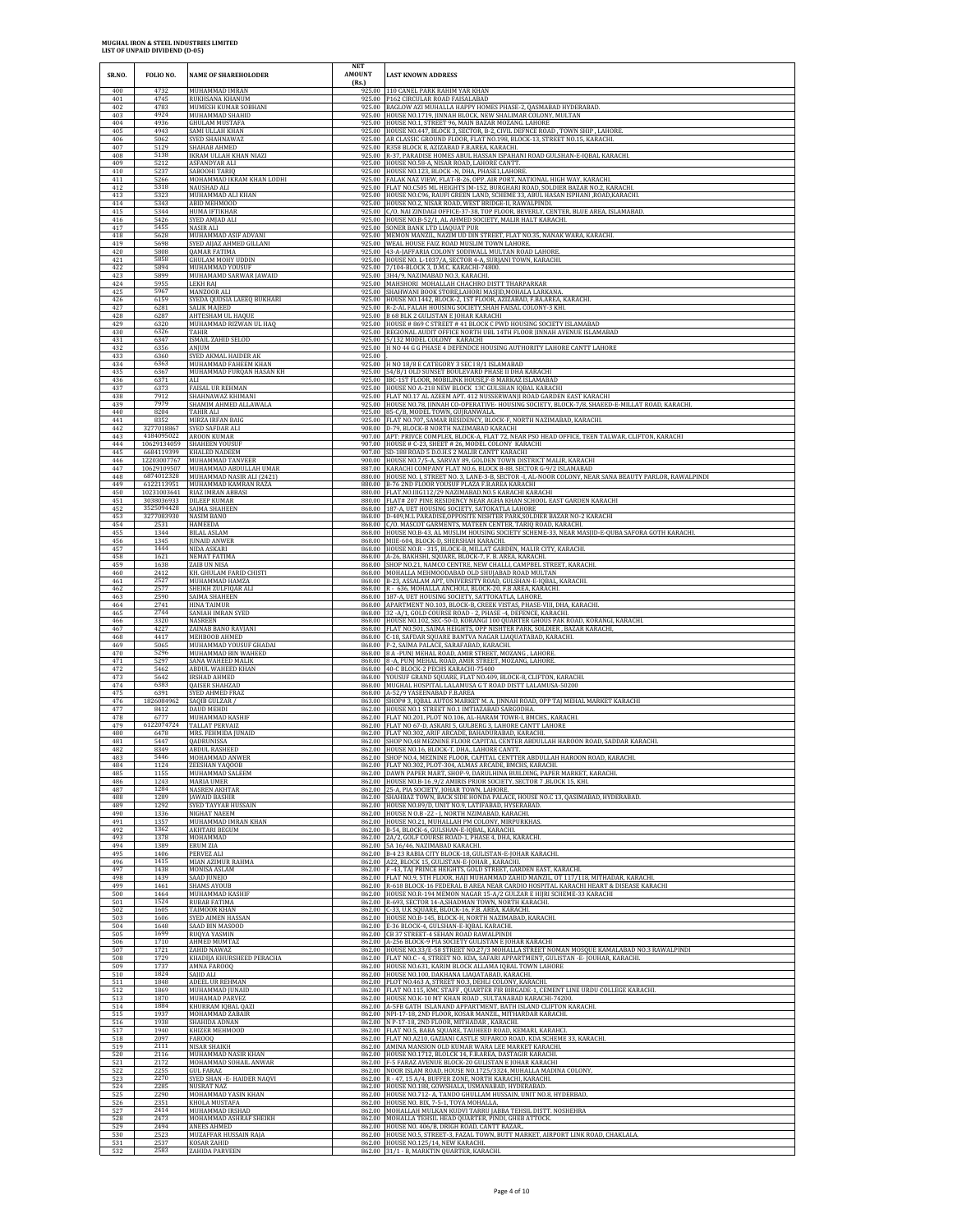| SR.NO.            | FOLIO NO.            | <b>NAME OF SHAREHOLODER</b>                                               | <b>NET</b><br><b>AMOUNT</b><br>(Rs.) | <b>LAST KNOWN ADDRESS</b>                                                                                                                                                                                           |
|-------------------|----------------------|---------------------------------------------------------------------------|--------------------------------------|---------------------------------------------------------------------------------------------------------------------------------------------------------------------------------------------------------------------|
| 533<br>534        | 2587<br>2594<br>2596 | MUHAMMAD WALI<br>FAISAL KHALIL                                            | 862.00                               | 862.00 HASSAN SILK CENTER, ANARKALI BAZAR, CHAKWAL<br>SHAFI TEXCEL LTD, 4.5KM, KAIWIND MANGA ROAD, RAWALPINDI.                                                                                                      |
| 535<br>536<br>537 | 2609<br>2643         | MISSING APPLICATION (03-545-28)<br>RASHID SOHAIL<br>ARSHAD ASIMALI        | 862.00                               | 862.00 HOUSE NO.7, SURWAY NO.371, AL FALAH SOCIETY, SHAH FAISAL COLONY NO.2, KARACHI.<br>862.00 F -59/4 - A, MARTIN QUARTER, JAHNGIR ROAD, NEAR HINA CLINIC, KARACHI.                                               |
| 538               | 2670                 | RAJA MUHAMMAD ARIF                                                        |                                      | 862.00 HOUSE NO.196, STREET NO.09, PEER JAMSHED COLONY, KR; ROAD, RAWALPINDI                                                                                                                                        |
| 539               | 2720                 | SUMAIYA ADAMJEE                                                           |                                      | 862.00 1363 BLOCK NO.3, FB AREA, KARACHI.                                                                                                                                                                           |
| 540               | 2721                 | ABDUL SAMMAD                                                              |                                      | 862.00 1380 BLOCK NO.3, FB AREA, KARACHI.                                                                                                                                                                           |
| 541               | 2729                 | <b>MUHAMMAD YOUSUF</b>                                                    |                                      | 862.00 HOUSE NO.1289-90, BLOCK 3, FB AREA , HUSSAINA ABAD KARACHI                                                                                                                                                   |
| 542<br>543        | 2854<br>2869<br>2870 | UROOJ IFTIKHAR<br>MUHAMMAD FAISAL RIAZ                                    |                                      | 862.00 B-571, BLOCK 13, F.B.AREA, KARACHI.<br>862.00 1564 /2, AZIZABAD, F.B AREA, BANK, KARACHI.                                                                                                                    |
| 544<br>545<br>546 | 2903<br>2938         | RIAZ AHMED<br>PERVAIZ SHAH KHAWAR<br><b>AKHTER SULTANA</b>                |                                      | 862.00 1564/2, AZIZABAD, F.B. AREA, KARACHI.<br>862.00 121/B, TAK BEER BLOCK BAHARIA TOWN, LAHORE<br>862.00 A-311, STREET NO.12, BLOCK N, NORTH NAZIMABAD, KARACHI                                                  |
| 547               | 2970                 | SHAUKAT                                                                   |                                      | 862.00 R-69, SECTOR 11-C-2, SIR SYED TOWN, NORTH KARACHI.                                                                                                                                                           |
| 548               | 2972                 | <b>SALEEM TARIQ</b>                                                       |                                      | 862.00 A-536, BLOCK NO.1, GULSHAN-E-IQBAL, KARACHI                                                                                                                                                                  |
| 549               | 3016                 | KHADEEJA SAEED                                                            |                                      | 862.00 233 F-1 WAPDA TOWN, LAHORE.                                                                                                                                                                                  |
| 550               | 3025                 | AMBER FAROOQ GHAURI                                                       |                                      | 862.00 D-9/1 STREET 11, PAF COMPLEX SECTOR E-9, ISLAMABAD.                                                                                                                                                          |
| 551               | 3066                 | NASREEN JEHANGIR                                                          |                                      | 862.00 A-153, BLOCK 5, GULSHEN-E-IQBAL, KARACHI.                                                                                                                                                                    |
| 552               | 3125                 | ZAIN UL ABIDEEN                                                           |                                      | 862.00 HOUSE NO. A/7, 520, MINHAS HOUSE, NEAR AMAN HOSPITAL MISRAIL ROAD, RAWALPINDI.                                                                                                                               |
| 553               | 3136                 | RASHIDA BEGUM                                                             |                                      | 862.00 HOSE NO. 217, BLOCK-E-MILLAT, TOWN, FAISALBAD.                                                                                                                                                               |
| 554               | 3153                 | SULAIMAN JAVAID RUBIAN                                                    |                                      | 862.00 NEAR, RAILWAY, POLCE STATION, EID- GAH ROAD, KINGS, HILL, SUKKUR                                                                                                                                             |
| 555               | 3204                 | ATIA BEGUM                                                                |                                      | 862.00 HOUSE NO.G-7/3, JACOB LINE, KARACHI.                                                                                                                                                                         |
| 556               | 3236                 | MEHRUNNISA                                                                |                                      | 862.00 HOUSE NO.45, MANIYA SOCIETY, SHAHEED-E-MILLAT ROAD, KARACHI.                                                                                                                                                 |
| 557               | 3260                 | MEHREEN KAUSAR AZAM                                                       |                                      | 862.00 A -450, BLOCK-N, NORTH NAZIMABAD, KARACHI.                                                                                                                                                                   |
| 558<br>559<br>560 | 3312<br>3405<br>3416 | MOHAMMAD WAHEED BHATTI<br>FAIZA QAMAR                                     |                                      | 862.00 E-117, DEFENCE, PHASE-2, KARACHI.<br>862.00 HOUSE NO.L-297/2 SECTOR 16-A BUFFERZONE KARACHI                                                                                                                  |
| 561<br>562        | 3520<br>3560         | AASIA SAEED<br>SABA YASIR<br><b>ABDUL MAJEED SAYA</b>                     |                                      | 862.00 GG-273 DHA PHASE-4 LAHORE<br>862.00 D-50 BLOCK-7, GULSHAN-E-IQBAL KARACHI.<br>862.00 R-652, BLOCK-2, FEDERAL B AREA, AZIZABAD, KARACHI.                                                                      |
| 563               | 3613                 | FOZIA SULTANA                                                             |                                      | 862.00 R-65 SECTOR-4 NORTH KARACHI KARACHI                                                                                                                                                                          |
| 564               | 3654                 | SRDAR MOHY UDDIN                                                          |                                      | 862.00 KAHOTA ROAD, HOUSE NO.799, STREET - 8, MODEL TOWN, ISLAMABAD.                                                                                                                                                |
| 565               | 3795                 | BUSHRA SANA                                                               |                                      | 862.00 HOUSE NO.470-E, ASKARI-10, LAHORE-CANTT.                                                                                                                                                                     |
| 566               | 3951                 | ZARINA                                                                    |                                      | 862.00 33,34 (MAZNINEEN) BURHANI CENTRE, M.A. JINNAH ROAD, KARACHI.                                                                                                                                                 |
| 567               | 4021                 | ALIYA BEGUM                                                               |                                      | 862.00 HOUSE NO.A-678, SECTOR 9, NORTH, KARACHI.                                                                                                                                                                    |
| 568               | 4028                 | SHAMSA AHMED                                                              |                                      | 862.00 B3 GALAXY APPARTMENTS CLIFTON BLCOK 8, KARACHI.                                                                                                                                                              |
| 569               | 4038                 | SYED HAROON AHMED                                                         |                                      | 862.00 HOUSE NO.B-20 BLOCK-7, GULISTAN E JAUHAR AKRACHI                                                                                                                                                             |
| 570               | 4044                 | MATEEN                                                                    |                                      | 862.00 FLAT 404, 4TH FLOOR MUHAMMADI PRIDE PAKISTAN CHOWK NEAR PLICE CHOKI, KARACHI.                                                                                                                                |
| 571               | 4073                 | <b>AISHA IRFAN</b>                                                        |                                      | 862.00 HOUSE NO.8, AYJB MANZIL DEGREE COLONY KARACHI.                                                                                                                                                               |
| 572               | 4080                 | ANEEL KUMAR                                                               |                                      | 862.00 BLOCK-/D/5/6, A- ONE CENTER, NEW TOWN, NEAR PIB COLONY, KARACHI.                                                                                                                                             |
| 573               | 4093                 | AYESHA ADEEL                                                              |                                      | 862.00 HOUSE NO.R-311, RAILWAY SOCIETY GULISTAN-E-JOUHAR BLOCK-16, KARACHI.                                                                                                                                         |
| 574               | 4108                 | KANWAL FATIMA LAKHANI                                                     |                                      | 862.00 C7 DIAMOND JUBILEE APPT 262 RUBY STREET GARDEN WEST KARACHI.                                                                                                                                                 |
| 575               | 4117                 | MOHSIN RAZA                                                               |                                      | 862.00 FLAT NO.20, FLOOR NO.52, ZAINABIA BUILDING, SOLDIER BAZAR NO.2, STREET 2, KARACHI.                                                                                                                           |
| 576               | 4157                 | ZAHEER UL HASSAN                                                          |                                      | 862.00 HOUSE NO.99/3, KHYABAN-E-MOHAFIZ, PHASE-VI, STREE 22, DHA, KARACHI.                                                                                                                                          |
| 577               | 4174                 | MUHAMAMD YOUSUF                                                           |                                      | 862.00 F -201, ANUM PRIDE, BLOCK-A, K.C.H.S., SHAHEED -E-MILLAT ROAD, KARACHI                                                                                                                                       |
| 578               | 4191                 | MUHAMMAD IMRAN                                                            |                                      | 862.00 HOUSE NO.573, BLOCK 3, KARIMABAD FB AREA ,KARACHI,                                                                                                                                                           |
| 579               | 4205                 | ULFAT MUZZAMIL                                                            |                                      | 862.00 PARK RECIDANCY A-37/3 MAQBOOLABAD KARACHI                                                                                                                                                                    |
| 580               | 4251                 | <b>ARZAN</b>                                                              |                                      | 862.00 79-E BLOCK 2, PECHS, KARACHI.                                                                                                                                                                                |
| 581               | 4332                 | MUHAMAMAD ISAMIL                                                          |                                      | 862.00 PLOT NO.8/73A, LIAQTABAD, KARACHI                                                                                                                                                                            |
| 582               | 4439                 | MOHAMAMD FEROZ SANA                                                       |                                      | 862.00 L-907, SECTOR 5-C-1, NORTH KARACHI, KARACHI.                                                                                                                                                                 |
| 583               | 4443                 | MADIHA MOEEN                                                              |                                      | 862.00 BUILDING NO.9C FIRST FLOOR, LANE NO.4, SEHR COMM DHA 7, KARACHI                                                                                                                                              |
| 584               | 4460                 | <b>ABIDA BANO</b>                                                         |                                      | 862.00 ABO BAKER ASA JALAL BUILDING, KALYANJI STREET, GAZDARABAD, KARACHI                                                                                                                                           |
| 585               | 4468                 | KHATOON ASHRAF                                                            |                                      | 862.00 G-K 2/23-24, AYOOB MANTION 2ND FLOOR, PARIA STREET KHARADAR, KARACHI.                                                                                                                                        |
| 586               | 4575                 | SYEDA ANUM ALI                                                            |                                      | 862.00 R-908, BLCOK 15, DASTAGIR SOCIETY F.B.AREA, KAACHL                                                                                                                                                           |
| 587               | 4617                 | SYED ALI IRTAZA ZAIDI                                                     |                                      | 862.00 FLAT NO.B-79, SUNNY PRIDE, BLOCK-20, GULISTAN-E-JOHAR, KARACHI.                                                                                                                                              |
| 588               | 4673                 | MUHAMMAD IMRAN                                                            |                                      | 862.00 PLOT NO.507 STREET NO.26 SECTOR 4-B POLICE TRAINING CENTRE NEW SAEEDABAD BALDIA TOWN KARACHI\                                                                                                                |
| 589               | 4800                 | MUHAMAMD HAMID KHAN GHORI                                                 |                                      | 862.00 HOUSE NO.3/D BLOCK-A UNIT NO.5, LATIFABAD HYDERABAD.                                                                                                                                                         |
| 590               | 4814                 | ABID HABIB NAYAB                                                          |                                      | 862.00 HOUSE NO.354-D, MOHALLAH, KHAYABAN-E-SIR SYED, SECTOR 111, RAWALPINDI.                                                                                                                                       |
| 591               | 4824                 | <b>MUHAMMAD ALI RAO</b>                                                   |                                      | 862.00 HOUSE NO.74/2-D, STREET 32, SECTOR F-61, ISLAMABAD.                                                                                                                                                          |
| 592               | 4830                 | RASHID HABIB                                                              |                                      | 862.00 HOUSE NO.354-D-KHAYADAN-E-SIR SYED, SECTOR 3, RAWALPINDI.                                                                                                                                                    |
| 593               | 4840                 | SAAD HAMZA                                                                |                                      | 862.00 ZB 80/A MOHALLAH ALAMABAD NAI ABADI DHOKE HASSU RAWALPINDI                                                                                                                                                   |
| 594               | 4853                 | <b>ISMAT BATOOL</b>                                                       |                                      | 862.00 MPA. HOUSE BHOWN CHOWK, LALAGUNG ROAD, CHAKWAL-48800.                                                                                                                                                        |
| 595               | 4927                 | MUHAMMAD SHAHID KHAN                                                      |                                      | 862.00 MCB BANK LIMITED EDEN CENTRE, JAIL ROAD, LAHORE                                                                                                                                                              |
| 596               | 5021                 | <b>FAIZAN AHMED</b>                                                       |                                      | 862.00 3-B-10/5 NAZIMABAD KARACHI                                                                                                                                                                                   |
| 597               | 5024                 | MOHAMMAD KHURSHID ALAM                                                    |                                      | 862.00 4 A 1/12 1ST FLOOR NAZIMABAD NO.4 KARACHI                                                                                                                                                                    |
| 598               | 5039                 | MUHAMAMD FAISAL ANSARI                                                    |                                      | 862.00 HOUSE NO.FL-11/6, BLCOK 13-A, GULSHAN-E-IBQLA KARACHI                                                                                                                                                        |
| 599               | 5050                 | NAHEED                                                                    |                                      | 862.00 DADA TERRACE FLAT NO.301 GUL MEHAR STREET JHANGIR ROAD, KARACHI.                                                                                                                                             |
| 600               | 5055                 | FARHAN ALI KHAN                                                           |                                      | 862.00 HOUSE NO.704-165-FATIMA JINNAH COLONY, JAMSHED ROAD NO.3, KARACHI                                                                                                                                            |
| 601               | 5134                 | <b>WAHB HASSAN</b>                                                        |                                      | 862.00 E-12, ABID PLAZA, GULSHAN-E-IQBAL, BLOCK-3, KARACHI.                                                                                                                                                         |
| 602               | 5137                 | SYED ZEESHAN ALAM                                                         |                                      | 862.00 A-375, BLOCK-15, GULISTAN-E-JAUHAR, KARACHI                                                                                                                                                                  |
| 603               | 5205                 | MIAN NISAR AFZAL                                                          |                                      | 862.00 C-123- C BLOCK, NORTH NAZIMABAD KARACHI.                                                                                                                                                                     |
| 604               | 5210                 | MUSTAFA SHAFI KHAN                                                        |                                      | 862.00 L-3 ERUM PALACE BLOCK 13A, GULSHAN-E-IQBAL, KARACHI.                                                                                                                                                         |
| 605               | 5213                 | RABAB ZEHRA                                                               |                                      | 862.00 HOUSE NO.58-A, NISAR ROAD, LAHORE CANTI                                                                                                                                                                      |
| 606               | 5316                 | <b>ATTA UR REHMAN</b>                                                     |                                      | 862.00 HOUSE NO.861, STREET 29C, MEHMOODABAD NO.5,1/2, KHI                                                                                                                                                          |
| 607               | 5327                 | UBAID UR REHMAN MEMON                                                     |                                      | 862.00 FLAT NO.3. 6TH FLOOR SEEMA BHATTI PLAZA. HYDRABAD                                                                                                                                                            |
| 608               | 5375                 | ASMA                                                                      |                                      | 862.00 C 12, PHASE -1, MEMON PLAZA, BLOCK -13-B, QULSHAN -E- IQBAL, KARACHI.                                                                                                                                        |
| 609               | 5404                 | ARIFA KHATOON                                                             |                                      | 862.00 L-842, SECTOR 5-C/2, BILAL TOWN, NORTH KARACHI, KARACHI                                                                                                                                                      |
| 610               | 5410                 | DANISH MUHAMMAD SALIM                                                     |                                      | 862.00 FLAT NO.3 AL-FEROZ CENTRE BLOCK-7 FEDERAL B AREA KARACH                                                                                                                                                      |
| 611               | 5435                 | SHAZMA ISMAIL                                                             |                                      | 862.00 601, AL FATIMA APARTMENT, BEZONJI STREET, NEAR CIVIL HOSPITAL, RAJA MANSION, KARACHI                                                                                                                         |
| 612               | 5561                 | MUHAMMAD WAQAS                                                            |                                      | 862.00 MODEL TOWN, RAWALPINDI.                                                                                                                                                                                      |
| 613               | 5611                 | UZAIR JAMIL                                                               |                                      | 862.00 HOUSE NO.262, SHAHID - E- MILLAT ROAD, D.M.C.H.S, KARACHI                                                                                                                                                    |
| 614               | 5613                 | <b>ADNAN AHMED</b>                                                        |                                      | 862.00 PLOT NO.E-26/2, HOUSE NO.170, BEHAR COLONY, KARACHI.                                                                                                                                                         |
| 615               | 5626                 | ZAHID MEHMOOD                                                             |                                      | 862.00 41, KHAYABAN-E-JABAL, PHASE-V, DHA, KARACHI.                                                                                                                                                                 |
| 616               | 5638                 | <b>RAMZAN IDREES</b>                                                      |                                      | 862.00 VILLAGE CHEHARI BINAIAL P/O CHFHARI DOLAL PHAR WAL TEHSIL GUJAR KHAN DISTT. RAWALPIND                                                                                                                        |
| 617               | 5650                 | MUHAMMAD ARMAN                                                            |                                      | 862.00 HOUSE NO.1288, STREET NO.6, MAJEED COLONY, LANDHI, KARACHI                                                                                                                                                   |
| 618               | 5708                 | <b>JUNAID AHMED</b>                                                       |                                      | 862.00 BHATTI HOUSE WARD NO,12, HISBANI MOHALLA KANDIARO NAUSHAHRO FEROZE                                                                                                                                           |
| 619               | 5816                 | ADNAN                                                                     |                                      | 862.00 PLOT NO.1726/56 MUSLIM MUJAHID COLONY JUNA GARH BALDIA TOWN, KARACHI                                                                                                                                         |
| 620               | 5818                 | MUHAMMAD KHALID KASMANI                                                   |                                      | 862.00 2ND FLOOR FLAT NO.K 16 SHAHLIMAR GARDEN WEST KARACHI.                                                                                                                                                        |
| 621               | 5823                 | ABDUR REHMAN                                                              |                                      | 862.00 HOUSE NO.3, ESSA ABDULLAH BUILDING ALI BUDHA STREET GAZDAR ABAD KARACHI                                                                                                                                      |
| 622               | 5864                 | SYEDA FATIMA ARIF                                                         |                                      | 862.00 B-102, YOUSUF ARCADE BLOCK L, NORTH NAZIMABAD, KARACHI.                                                                                                                                                      |
| 623               | 5881                 | <b>HIRA RASHEED</b>                                                       |                                      | 862.00 A-50, BLOCK 07, GULISTAN-E-JOHAR, KARACHI                                                                                                                                                                    |
| 624               | 5927                 | <b>NUSRAT JABBAR MEMON</b>                                                |                                      | 862.00 HOUSE NO.B-7 HADI NAGAR QASIMABAD HYDERABAD                                                                                                                                                                  |
| 625               | 5936                 | MUHAMMAD KAMRAN                                                           |                                      | 862.00 UNILEVER PAKISTAN LTD BANGLOW NO.25-A BLOCK-A LATIFABAD UNIT NO.9 HYDERABAD                                                                                                                                  |
| 626               | 5999                 | MUHAMMAD IBRAHIM                                                          |                                      | 862.00 FLAT NO503, RENO CENTRE, RANDEL ROAD, NEAR UNKASARIA HOSPITAL, KARACHI.                                                                                                                                      |
| 627               | 6016                 | <b>SYEDA UME KULSOOM</b>                                                  |                                      | 862.00 HOUSE NO.B-20, BLOCK 7, GULISTAN-E-JAUHAR, KARACHI.                                                                                                                                                          |
| 628               | 6021                 | SYED MEHMOOD ALI                                                          |                                      | 862.00 HOUSE NO.29, GALI NO.14, 36 B LANDHI NO.6, KARACHI.                                                                                                                                                          |
| 629               | 6030                 | BUSHRA ALI                                                                |                                      | 862.00 7/114, MODEL COLONY, KARACHI.                                                                                                                                                                                |
| 630               | 6052                 | FAZEELAT SHAIKH                                                           |                                      | 862.00 138 A, FLAT NO.05, FARHAN SOCIETY, HYDER ALI ROAD, BAHADURABAD, KARACHI                                                                                                                                      |
| 631<br>632        | 6057<br>6058<br>6066 | ATIA SHAMS<br>MARIYAM ADEEI                                               |                                      | 862.00 B-18, BLOCK 16, GULISTAN-E-JAUHAR, KARACHI.<br>862.00 B-18, BLOCK 16, GULISTAN-E-JOHAR KARACHI.                                                                                                              |
| 633<br>634<br>635 | 6081<br>6105         | MOHAMAMD FAKHRUDDIN FAROOQUI<br><b>MIR MAJID BILLO</b><br>MOHAMMAD MAZHAR |                                      | 862.00 A-309, BISMA GARDEN BLOCK 13, GULISTAN-E-JOHAR, KARACHI.<br>862.00 HILL VIEW , APPARTMENTS, A-586,167/5, KMCHS, BLOCK 7-8, GOL MEMON MASJID KARACHI,<br>862.00 482/4K BR., SECTOR-16-A, BUFFER ZONE, KARACHL |
| 636               | 6147                 | FOZIA QURESHI                                                             |                                      | 862.00 FLAT NO.B-2, ZEESHAN HOMES, 18/4, BLOCK-3, F.B. AREA, KARACHI.                                                                                                                                               |
| 637               | 6185                 | NADIA SIDDIQUI                                                            |                                      | 862.00 A-52 BLOCK-13 GULSHAN E IQBAL KARACHI                                                                                                                                                                        |
| 638               | 6192                 | MUHAMMAD ALI JAN                                                          |                                      | 862.00 49-C LDA FLATS MODEL TOWN EXT. N BLOCK, LAHORE                                                                                                                                                               |
| 639               | 6197                 | ALINA AKRAM                                                               |                                      | 862.00 HOUSE NO.266 BLOCK K2 WAPDA TOWN, LAHORE.                                                                                                                                                                    |
| 640<br>641        | 6247<br>6248<br>6302 | SUNITA BAI<br><b>GEEMA KHURRAM QAZI</b>                                   |                                      | 862.00 FLATE NO.401, 4TH FLOOR, PARSA VIEW NEAR CLIFTON VIEW, NEAR CLIFTON BRIDGE, KARACHI.<br>862.00 17-A, ASKARI 3, KARACHI.<br>862.00 227-N D/E MODEL TOWN LAHORE LAHORE                                         |
| 642<br>643<br>644 | 6317<br>6324         | SUFIAN JAVED<br>HAMZA AHMAD<br>NIZAMUDDIN                                 |                                      | 862.00 H NO 27 1ST FLOOR AL BABAR CENTRAL F-8 MARKET ISLAMABAD<br>862.00 C/84 BLOCK NO-4 F.B.AREA KARACHI.                                                                                                          |
| 645               | 6331                 | AWWAD UL HAQUE                                                            |                                      | 862.00 H NO C 35 STAFF TOWN UNIVERSITY OF KARACHI KARACHI KARACHI                                                                                                                                                   |
| 646               | 6338                 | AYESHA AHMED DOGER                                                        |                                      | 862.00 H#27 1ST FLOOR AL BABAR CENTRE F-8 MARKAZ ISLAMABAD                                                                                                                                                          |
| 647               | 6339                 | SAIMA                                                                     |                                      | 862.00 STREET 05 H# 92S, SIDDIQUE AKBAR TOWN, CHAK NO 279 RBKHURD NEAR KALEEM SHAHEEDPARK GHULAM M. ABAD                                                                                                            |
| 648               | 6340                 | M.TAUSIF ALAM/HUMA TAUSIF                                                 |                                      | 862.00 B-384 BLOCK-10 GULSHAN-E-IQBAL KARACHI-4823124                                                                                                                                                               |
| 649<br>650        | 6342<br>6633<br>7004 | MRS SEEMA NIZAM. MR<br>MUHAMMAD KAMRAN                                    |                                      | 862.00 MR.NIZAMUDDIN. C.84 BLOCK 4.F,B,AREA. KARACHI.<br>862.00 HOUSE NO.1727/823, STREET-4, TURK COLONY, BALDIA TOWN, KARACHI.                                                                                     |
| 651<br>652<br>653 | 7878<br>7879         | MOHAMMAD KAMRAN<br>SYED MAJID HUSSAIN ZAIDI<br>SYED SHAHID HUSSAIN ZAIDI  |                                      | 862.00 C-5/4, IQBAL CENTER, EID GAH, M.A. JINNAH ROAD, KARACHI.<br>862.00 DOUBLE STOREY NO.22, SECTOR- 5/E, NORTH KARACHI, KARACHI<br>862.00 HOUSE NO.R - 845, BUFFER ZONE, 15/A3, NORTH NAZIMABAD TOWN, KARACHI    |
| 654               | 8292                 | ASMA RIZWAN                                                               |                                      | 862.00 218-A NEW CHABURJI PARK, MULTAN ROAD, LAHORE.                                                                                                                                                                |
| 655               | 5264105465           | SAROOSH ASIF                                                              |                                      | 810.00 ASKARI BANK LIMITED, MAIN BRANCH, OPP.HONDA BREEZE, ABDALI ROAD, MULTAN                                                                                                                                      |
| 656               | 10629147788          | YASIR AHMED MALIK                                                         |                                      | 810.00 HOUSE # 204, KHAYABAN-E-SHAHBAZ PHASE -6 DHA KARACHI                                                                                                                                                         |
| 657               | 364184273            | JAMIL AHMED SHAIKH                                                        |                                      | 810.00 HOUSE #107/A, PHASE-1, QASIMABAD, HYDERABAD                                                                                                                                                                  |
| 658               | 3141                 | ASEELA LAMIYA                                                             |                                      | 810.00 D-154, BLOCK NO. 5, CLIFTON, KARACHI.                                                                                                                                                                        |
| 659               | 7950                 | <b>ABDUL RAZAK MEMON</b>                                                  |                                      | 810.00 B-52, BLOCK-18, GULSHAN-E-IQBAL, KARACHI.                                                                                                                                                                    |
| 660               | 7951                 | IRSHAD ALI                                                                |                                      | 810.00 HOUSE NO.1, STREET NO.36, AREA 5/C, LANDHI NO.6, KARACHI.                                                                                                                                                    |
| 661               | 8259                 | AHMER HAYAT KHAN                                                          |                                      | 810.00 HOUSE NO.184, STREET NO.10, CHAKLALA SCHEME-3, RAWALPINDI CANTT.                                                                                                                                             |
| 662               | 8346                 | FARHAN RAZA JAFRI                                                         |                                      | 810.00 ELECTRICAL WORKSHOP, FFC MIRPUR, MATHELO, GHOTKI.                                                                                                                                                            |
| 663               | 8347                 | AMIR ALI                                                                  |                                      | 810.00 OFFICE NO.1, MAZANNINE FLOOR,, MASHRIQ CENTRE, 14 GULSHAN E IQBAL, KARACHI.                                                                                                                                  |
| 664               | 364108454            | MIRZA MUHAMMAD AMJAD                                                      |                                      | 810.00 ABDULA ELECTRONICS, OPPOSITE SHAHDOULA CHOWKI, CIRCULAR ROAD, GUJRAT                                                                                                                                         |
| 665               |                      | 4457080310 REHAN AHMED                                                    |                                      | 810.00 H-NO 2/4 SURVEY 79 GOLDEN TOWN NEAR WIRELESS GATE KARACHI                                                                                                                                                    |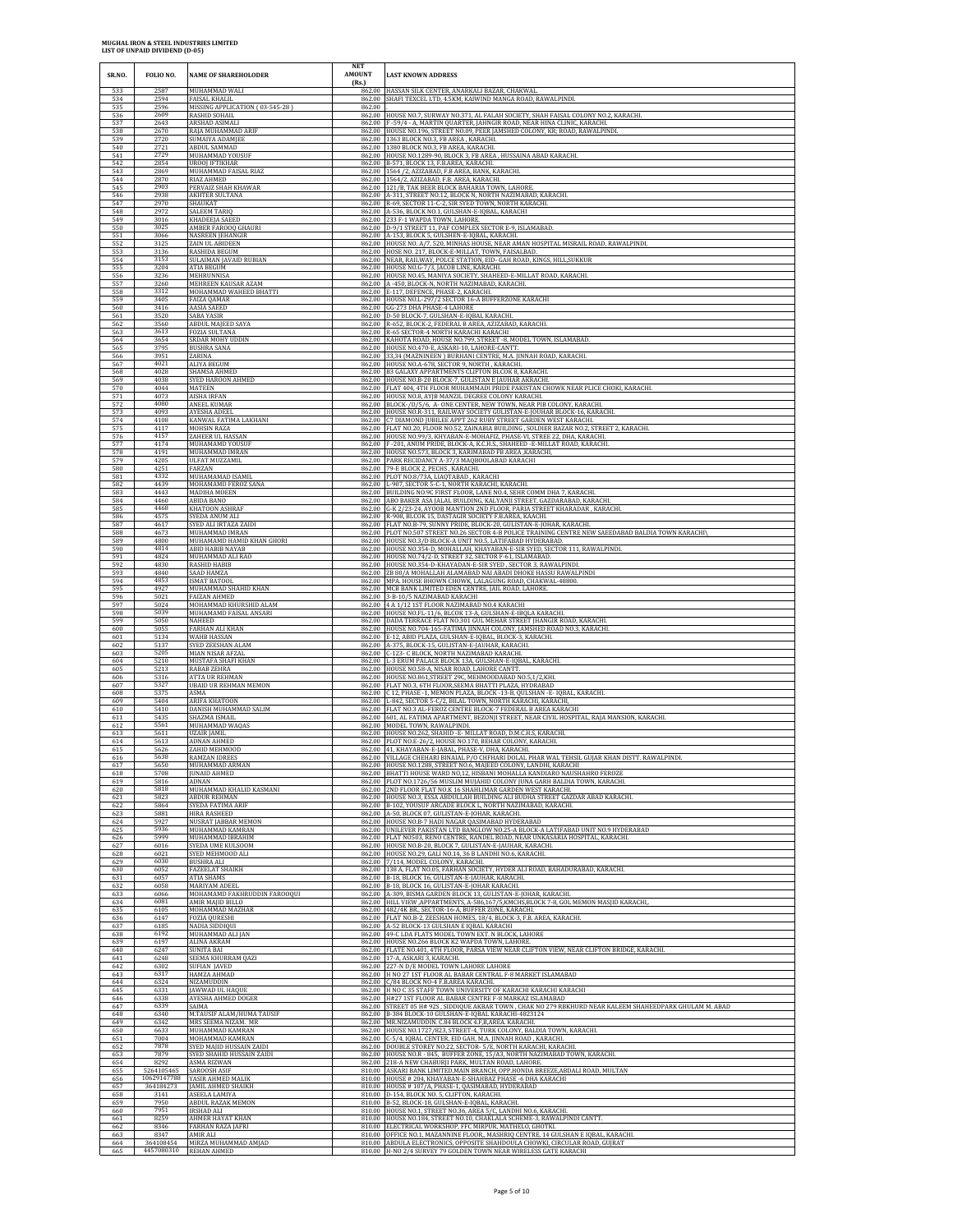| SR.NO.            | FOLIO NO.                                   | <b>NAME OF SHAREHOLODER</b>                                  | <b>NET</b><br><b>AMOUNT</b><br>(Rs.) | <b>LAST KNOWN ADDRESS</b>                                                                                                                                                                                                                          |
|-------------------|---------------------------------------------|--------------------------------------------------------------|--------------------------------------|----------------------------------------------------------------------------------------------------------------------------------------------------------------------------------------------------------------------------------------------------|
| 666               | 6122076539                                  | <b>NELOFER ABBAS</b>                                         | 769.00                               | HOUSE NO. B-329/7, BLOCK 1 GULISTAN-E-JOHAR KARACH                                                                                                                                                                                                 |
| 667               | 6122064626                                  | MUHAMMAD YASIN                                               |                                      | 755.00 MUHAMMAD SHARIF, ACHINI BALA ROAD TAJABAD PESHAWAF                                                                                                                                                                                          |
| 668               | 5116026015                                  | <b>BABAR SAEED</b>                                           |                                      | 755.00 HOUSE NO C/77, AYESHA SALEEM APP # 1ST FLOOR, FLAT NO 2, MOHALLAH 9TH COMM, DHA PHASE 4, KARACHI                                                                                                                                            |
| 669               | 5587075180                                  | <b>RAMZAN IDREES</b>                                         |                                      | 755.00 VILLAGE CHEHARI BANGIAL, P.O. CHEHARI DOLAL PHARWAL, GUJAR KHAN                                                                                                                                                                             |
| 670               | 1165                                        | SHABBIR AHMED                                                |                                      | 755.00 HJOUSE NO.658, GALI-18, WARESIA BALOCH COLONY, SECTOR-11/2, ORANGI TOWN, KARACHI.                                                                                                                                                           |
| 671               | 1485                                        | <b>BILAL</b>                                                 |                                      | 755.00 2ND FLOOR PLOT NO.1409 BLOCK-B SIDDIQABAD FEDERAL B AREA KARACHI                                                                                                                                                                            |
| 672               | 1495                                        | FERHAN AHAMED                                                |                                      | 755.00 ROOM NO.810 BUSINESS FINANCE CENTER I.I. CHUNDRIGAR ROAD KARACHI                                                                                                                                                                            |
| 673               | 2931                                        | MUHAMAMD ANIS HASSAN                                         |                                      | 755.00 B-107, BLOCK N NORTH NAZIMABAD, KARACHI-74700                                                                                                                                                                                               |
| 674               | 4959                                        | UZMA WAHEED                                                  |                                      | 755.00 HOUSE NO.4/02, ANAR KALI BAZAR MIAN CHANNU                                                                                                                                                                                                  |
| 675               | 5643                                        | MUHAMMAD SHOAIB                                              |                                      | 755.00 A - 418, BLOCK-1, GULSHAN-E- IQBAL, KARACHI.                                                                                                                                                                                                |
| 676               | 7136                                        | SHOUKAT JEHAN MOTIWALA                                       |                                      | 755.00 MARIUM DEWAN HEIGHTS, 203, 3RD FLOOR, GARDEN EAST, KARACHI                                                                                                                                                                                  |
| 677               | 7639                                        | SYED ATIQ UR RAHMAN                                          |                                      | 755.00 R-629, SECTOR 11-C/3, SIR SYED TOWN, NORTH KARACHI, KARACHI.                                                                                                                                                                                |
| 678               | 8288                                        | <b>RUBINA YASMIN</b>                                         |                                      | 755.00 HOUSE NO.5-C, ALLAM IQBAL COLLEGE RESDENTIAL COLONY, LAHORI                                                                                                                                                                                 |
| 679               | 5264046339                                  | AHMAD AZIZ                                                   |                                      | 755.00 HOUSE NO.E-07, FAUJI FERTILIZER CO.LTD. GOTH MACHHI, SADIQABAD, DISTT: RAHIM YAR KHAN                                                                                                                                                       |
| 680               | 5728006005                                  | <b>BABAR MUSHTAQ KHAN</b>                                    |                                      | 755.00 7 & 8, 101-W, ADJACENT OLD STOCK--EXCHANGE BUILDING, FAZAL-E-HAQ ROAD, BLUE AREA, ISLAMABAD                                                                                                                                                 |
| 681               | 7527                                        | NOUMAN                                                       |                                      | 689.00 HOUSE NO.4/4, BLOCK 3B, NAZIMABAD NO.3, KARACHI.                                                                                                                                                                                            |
| 682               | 4457071228                                  | <b>ASIF AHMED BAWANY</b>                                     |                                      | 610.00 1726/170 JAMNAGAR MOHALLAH BALDIA TOWN KARACHI                                                                                                                                                                                              |
| 683               | 3244053636                                  | ALEEM YOUNAS MALIK (AYM)                                     |                                      | 534.00 HOUSE NO.153-H, AWAN TOWN, MARAGZAR OFFICERS HOUSING SOCIETY, MULTAN ROAD, LAHORE                                                                                                                                                           |
| 684               | 3277084571                                  | MUHAMMAD ZAHID KHAN                                          |                                      | 528.00 R-308, SECTOR 7D/2, GULSHAN-E-FAROOQ NORTH KARACHI POSTAL CODE 75850 KARACH                                                                                                                                                                 |
| 685               | 3459014302                                  | AMEER ABDULLAH                                               |                                      | 334.00 LT. COL. AMEER ABDULLAH ENT DEPARTMENT, CMH NOWSHERA                                                                                                                                                                                        |
| 686<br>687<br>688 | 8072<br>14233026382 IMRAN ALI<br>4457078116 | <b>ALTAF KHAN</b><br>MUHAMMAD ABBAS                          |                                      | 328.00 CR - 105, PAK SECRETERIATE SADDAR POST OFFICE, ABULLAH HAROON ROAD, KARACHI<br>311.00 FLAT NO.A-29.COSMOS PLAZA, BLOCK-16, F.B. AREA, KARACHI<br>272.00 GK7/60,408,BAGH-E-ZEHRA COMPLEX BAGH-E ZEHRA STREET KHARADAR KARACHI                |
| 689               | 6684132863                                  | MUHAMMAD AYOUB                                               |                                      | 269.00 HOUSE NO.D-103 AL FALAH HOUSING PROJECT MALIR HALT KARACHI                                                                                                                                                                                  |
| 690               | 10629095458                                 | AAMIR                                                        |                                      | 265.00 K2 - 007, KARIMABAD COLONY, BLOCK - 3, FEDERAL B AREA KARACHI                                                                                                                                                                               |
| 691               | 7987                                        | HYDER ALI TEJANI                                             | 265.00                               | B-11, SHAHRAH-E-FAISAL, KDA SCHEME NO-1, KARACHI                                                                                                                                                                                                   |
| 692               | 14233018769                                 | MUHAMMAD AAMIR                                               |                                      | 265.00 HOUSE NO.561, NEW 101, SECTOR-5-E, ORANGI TOWN, KARACHI                                                                                                                                                                                     |
| 693<br>694<br>695 | 4457004948<br>3277073421<br>1826081646      | SALMA BANO<br>(1813)<br>MOHAMMAD ARIF<br>AYOOB KHAN /        |                                      | 264.00 GK 7 / 60 408 BAGH - E - ZEHRA COMPLEX BAGH - E - ZEHR STREET KHARADAR KARACHI<br>258.00 HOUSE #40 BANTVA NAGAR LIAQUATABAD KARACHI<br>258.00 A-305, FL-1, JINNAH VIEW APARTMENTS OPPOSITE JINNAH INT'L AIRPORT MAIN SHARAH FAISAL, KARACHI |
| 696               | 3277020645                                  | <b>NIJESH KUMAR</b>                                          |                                      | 255.00 ROOM NO: 404-T, TOWER-B, 4TH FLOOR, OGDCL HOUSE, BLUE AREA ISLAMABAD                                                                                                                                                                        |
| 697               | 11692018809                                 | ZUBAIR                                                       |                                      | 251.00 1416/3 SIDDIQABAD F.B. AREA KARACHI                                                                                                                                                                                                         |
| 698               | 6684151889                                  | MAJID SAGHEERUDDIN                                           |                                      | 250.00 HOUSE NO.A-36 SECTOR 16 M.C.H.S GULISTAN-E-RASHEED GULZAR-E-HIJRI KARACHI                                                                                                                                                                   |
| 699               | 3277079136                                  | ABDUL RAFI KHAN KHALIL                                       |                                      | 250.00 H.NO.211-A,ROAD NO.6 D.O.H.S,PHASE 1,MALIR CANTT KARACHI                                                                                                                                                                                    |
| 700               | 4002026944                                  | JAFAR RAZA                                                   |                                      | 250.00 DIVECTORATE OF SERVICE NED UNIVERSITY OF ENGINERING & TECHNOLOGY, UNIVERSITY ROAD, KARACHI                                                                                                                                                  |
| 701               | 6684138563                                  | MUHAMMAD IMRAN                                               |                                      | 250.00 HOUSE NO.R-130 14-A SHADMAN TOWN NORTH KARACHI KARACHI                                                                                                                                                                                      |
| 702               | 1020                                        | NAKASH                                                       |                                      | 250.00 FLAT NO.614, MARIUM APPARTMENT, NEAR NASHEMAN CINEMA, TIBET CENTER, M.A. JINNAH ROAD, KARACHI                                                                                                                                               |
| 703               | 1022                                        | RAJESH KUMAR                                                 |                                      | 250.00 FLAT NO.614, MARIUM APPARTMNET, NEAR NASHEMAN CINEMA, TIBET CENTER, M.A. JINNAH ROAD, KARACHI                                                                                                                                               |
| 704               | 5306                                        | <b>MEHDI ABBAS</b>                                           |                                      | 250.00 HEMANI CHEMBERS, 5TH FLOOR , ADAM G DOWOOD ROAD KHARADAR KARACHI.                                                                                                                                                                           |
| 705               | 7888                                        | SYED FAREED UDDIN FRAZ                                       | 242.00                               | SHAHEEN FLAT NO.35, CHACKLALA GARRISON, RAWALPIND!                                                                                                                                                                                                 |
| 706               | 5486                                        | IQBAL YOUSUF                                                 |                                      | 242.00 C4/8, MODERN COLONY, MANGHOPIR ROAD, NEAR CHAMAN CINEMA, KARACHI                                                                                                                                                                            |
| 707               | 1826097097                                  | FARRUKH MAHTAB AHMED                                         |                                      | 242.00 MUHALLAH USMAN TOWN, RAILWAY ROAD, ALI PUR CHATTA GUJRANWALA                                                                                                                                                                                |
| 708               | 4085077303                                  | MUSHTAQUE HAFEEZ                                             |                                      | 231.00 FLAT # E-1 GULBAHAR POLICE STATION GOLIMAR # 1 KARACHI                                                                                                                                                                                      |
| 709               | 1668                                        | FURQAN                                                       |                                      | 229.00 HOUSE NO.430, BLOCK-3, B4 JCHS KARACHL                                                                                                                                                                                                      |
| 710               | 2410                                        | ASHFAQ AHMAD                                                 |                                      | 229.00 STREET NO.6, ALI BLOCK, ISLAM COLONY, PAK PATTAN.                                                                                                                                                                                           |
| 711               | 3121                                        | NABEEL ALI PARACHA                                           |                                      | 229.00 HOUSE NO.1000 BLOCK C, DOUBLE ROAD SECTOR 0-9, NATIONAL POLICE FOUNDATION, ISLAMABAD                                                                                                                                                        |
| 712               | 3183                                        | <b>MOBIN IFTIKHAR</b>                                        |                                      | 229.00 FLAT NO. A-14. JUMMANI ARCADE, GULSHAN-E-JOBAL, BLOCK -14, MAIN UNIVERSITY ROAD                                                                                                                                                             |
| 713               | 4715                                        | ANIKA IQBAL                                                  |                                      | 229.00 HOUSE NO.D - 67, NAVAL HOUSING, SCHEME ZAMZAMA LINK ROAD, CLIFTON, KARACHI                                                                                                                                                                  |
| 714               | 6031                                        | DILSHAD AHMED KHAN                                           |                                      | 229.00 B-307, SHAMIL HEAVEN GULISTAN-E-JOHAR, BLOCK 16, KARACHL                                                                                                                                                                                    |
| 715               | 6537                                        | AGHA ASIF JAWED                                              |                                      | 229.00 108 RIO CENTRE ZABUNISA STREET, ZAINAB MARKET SADDAR, KARACHI.                                                                                                                                                                              |
| 716               | 7131                                        | NAYYAR ABBAS MOHSIN                                          |                                      | 229.00 364, G-III, WAPDA TOWN, LAHORE                                                                                                                                                                                                              |
| 717<br>718        | 8300<br>1470                                | <b>TANZEELA AMIR</b><br>MEHWISH ASHAR                        | 229.00                               | 226.00 42, RAZA BLOCK, AL LAMA IQBAL TOWN, LAHORE                                                                                                                                                                                                  |
| 719               | 3162                                        | KAWISH NADEEM NIZAMI                                         |                                      | 226.00 R-831, SECTOR 15-A-4, BUFFERZONE , NORTH KARACHI. KARACHI.                                                                                                                                                                                  |
| 720               | 5914                                        | MUHAMMAD FURKAN                                              |                                      | 226.00 HOUSE NO.3, BLOCK -B, NEW TOWN, POLICE LINE, UNIVERSITY ROAD, KARACHI                                                                                                                                                                       |
| 721               | 7854                                        | SALMA MAJID                                                  |                                      | 226.00 HOUSE NO.97, STREET 28, KHAYABAN-E-SEHER PHASE-6, DHA KARACHI                                                                                                                                                                               |
| 722               | 4564009406                                  | <b>TANZEELA AMIR</b>                                         |                                      | 225.00 E1,23 TARIQ ROAD LAHORE CANTT LAHORE                                                                                                                                                                                                        |
| 723               | 4234019348                                  | SABEEN AHMED                                                 |                                      | 222.00 CE-5, BLOCK-E, ALFALAH HOUSING SOCIETY, MALIR HALT, KARACHI KARACHI                                                                                                                                                                         |
| 724               | 1552085236                                  | MIRZA SARFARAZ AHMED                                         |                                      | 222.00 504, ASAD CHAMBERS, PASSPORT OFFICE, SADDAR, KARACHI                                                                                                                                                                                        |
| 725               | 6122065235                                  | <b>FARRUKH SHAHZAD</b>                                       |                                      | 221.00 HOUSE # MCB 1/1080, MUHALLAH BUSTI ALLAH WALI CHAKWAI                                                                                                                                                                                       |
| 726               | 5884015420                                  | WAQAR AZEEM                                                  |                                      | 215.00 FLAT# N-2, FL-1, FIVE STAR COMPLEX, BLOCK-02, GULSHAN-E-IQBAL, KARACHI. KARACHI                                                                                                                                                             |
| 727               | 7774                                        | <b>ALI KHAN</b>                                              |                                      | 214.00 VILLAGE & P.O. PARKHO DHERI TEHSIL TAKHT BHAI DISTT. MARDAN                                                                                                                                                                                 |
| 728               | 3350053609                                  | MUHAMMAD JAHANGIR SATTI                                      |                                      | 214.00 OFFICE OF DGADS, KASHMIR ROAD, RAWALPINDI                                                                                                                                                                                                   |
| 729               | 8107                                        | <b>ABUL MANSOOR KHAN</b>                                     |                                      | 214.00 HOUSE NO.M-9, BHABRA MARKET FEROZPUR ROAD LAHORE                                                                                                                                                                                            |
| 730               | 1215                                        | ALI AHMED OZRI                                               |                                      | 214.00 25 MAIL MANSION OUT RAM ROAD 2/4 PAKISTAN CHOWK, KARACHI.                                                                                                                                                                                   |
| 731               | 1386                                        | SYED MUHAMMAD BILAL                                          |                                      | 214.00 111-B 7/6 NAZIMABAD KARACHI                                                                                                                                                                                                                 |
| 732               | 1696                                        | MUHAMAD BABAR                                                |                                      | 214.00 FLAT NO.B-17 ACHAN SHAH SQUARE GULSHAN E IQBAL BLOCK-13 KARACHI                                                                                                                                                                             |
| 733               | 2755                                        | MUHAMMAD RIYAZ PATEL                                         |                                      | 214.00 505, MACHIYARA SQUARE, MULJI STREET, KHARADAR, KARACHI.                                                                                                                                                                                     |
| 734               | 2928                                        | MUHAMMAD NOUMAN                                              |                                      | 214.00 HOUS ENO.1379, BLCOK 15, DASTAGIR SOCIETY, F.B.AREA KARACHI                                                                                                                                                                                 |
| 735               | 3009                                        | SABA IMRAN                                                   |                                      | 214.00 HOUSE NO.448, BLOCK-J 3, JOHAR TOWN, LAHORE.                                                                                                                                                                                                |
| 736               | 3379                                        | MUHAMMAD IMRAN                                               |                                      | 214.00 NOORAM CENTRE, HAMIDABAD, MADNI ROAD, MOOSA LANE, FLAT -2/20, GALI-1, KARACHI                                                                                                                                                               |
| 737               | 3409                                        | SABAH FAIZAN                                                 |                                      | 214.00 155-GG STREET NO.22 PHASE-4 DHA LAHORE                                                                                                                                                                                                      |
| 738               | 3649                                        | ANILA BANO                                                   |                                      | 214.00 AFSHA ARACADE FLAT NO.C-406, BRITTO ROAD, SOLDIER BAZAR BAZAR NO.3 KARACHI                                                                                                                                                                  |
| 739               | 3687                                        | MOHAMMAD ASHARAF                                             |                                      | 214.00 KHATHIWAR BUILDING ADAMJEE NAGAR TIPU SULTAN ROAD, BLCOK A, KARACHI, WEST                                                                                                                                                                   |
| 740               | 3982                                        | ALI MUHAMMAD                                                 |                                      | 214.00 FLAT NO.A-5, CREATIVE APPARTMENT, 2ND FLOOR, BLOCK-A, FATIMA JINNAH COLONY, JAMSHED ROAD NO.3, KARACHI                                                                                                                                      |
| 741               | 4010                                        | <b>AAMIR</b>                                                 |                                      | 214.00 HOUSE NO.14, MASHALLAH BUILDING, 2ND FLOOR, MOOSA LANE KARACHI.                                                                                                                                                                             |
| 742               | 4305                                        | MUHAMMAD ADNAN                                               |                                      | 214.00 ROOM NO. 96-97, KARACHI STOCK EXCHANGE, BUILDING, STOCK EXCHANGE ROAD, KARACHI.                                                                                                                                                             |
| 743               | 4693                                        | SHAIKH ARSHAD AHMED BHINDARI                                 |                                      | 214.00 C-113, BLOCK 5-C, SECTOR NO.11-C-1, FAIZA AVENUE, NORTH KARACHI, KARACHI                                                                                                                                                                    |
| 744               | 4758                                        | KASHIF MEHMOOD                                               |                                      | 214.00 FAISAL COLONY KAHALI SHAH PUR GUJRANWALA                                                                                                                                                                                                    |
| 745               | 4801                                        | <b>AMJAD HUSSIAN</b>                                         |                                      | 214.00 100-B QASIM NAGAR QASIMABAD, HYDERABAD                                                                                                                                                                                                      |
| 746               | 4870                                        | MUHAMMAD ASHRAF SABIR                                        |                                      | 214.00 HOUSE NO.45, STREET NO.13, GUJJER PURA, LAHORE                                                                                                                                                                                              |
| 747               | 5063                                        | <b>ABDUR RASHEED</b>                                         |                                      | 214.00 252-B, SECOND FLOOR DMCHS, BLOCK 3, KARACHI                                                                                                                                                                                                 |
| 748               | 5260                                        | MUHAMMAD ATIF RAZA                                           |                                      | 214.00 106-C ARCHITECT SCOIETY LAHORE                                                                                                                                                                                                              |
| 749               | 5300                                        | MUHAMMAD PARVAIZ                                             |                                      | 214.00 B-315, BRIGHT STAR APPARTMENT MOSIMIYAT, MAIN UNIVERSITY ROAD KARACHI                                                                                                                                                                       |
| 750               | 5389                                        | SHAIROZ VIRANI                                               |                                      | 214.00 B-8 3E 11 GULHAN-E-KARAIM SOCIETY NAZIMABAD KARACHI.                                                                                                                                                                                        |
| 751               | 5871                                        | AHMED RAZA QADRI                                             |                                      | 214.00 MAKAN NO.8, CITY RAILWAY COLONY, BLCOK 253, KARACHI.                                                                                                                                                                                        |
| 752               | 6091                                        | RAFAT DILSHAN                                                |                                      | 214.00 FLAT NO.B-307, SHUMAIL HEAVEN, BLOCK 18, GULISTAN-E-JOUHAR, KHI.                                                                                                                                                                            |
| 753               | 6978                                        | FATIMA BANO                                                  |                                      | 214.00 ROOM NO.101 1ST FLOOR ARFEEN ARCADE NEAR ROUNAQ ISLAM SCHOOL NANAKWARA KARACHI-2                                                                                                                                                            |
| 754               | 7684                                        | MUHAMMAD SHAHZAD                                             |                                      | 214.00   T 4/45, MEMON MANZIL, MITHADAR, KARACHI.                                                                                                                                                                                                  |
| 755               | 7726                                        | SALMAN KHAN                                                  |                                      | 214.00 363/663, FATIMA JINNAH COLONY, JAMSHED ROAD NO.2, KARACHI,                                                                                                                                                                                  |
| 756               | 7800                                        | SYED YOUSUF HASHMI                                           |                                      | 214.00 F-82, 1ST FLOOR, PAKISTAN RAILWAY EMPLOYEES CO-OPERATVIE SOCIETY, GULSHAN E IQBAL, BLOCK-13, KARACHI.                                                                                                                                       |
| 757               | 8176                                        | ABDUL SAMAD                                                  |                                      | 214.00 2ND FLOOR, GHAFFAR BUILDING, OFF MCB, LEA MARKET BRANCH, KARACHI                                                                                                                                                                            |
| 758               | 307104863                                   | MUHAMMAD NAVEED                                              |                                      | 202.00 HOUSE # 2, YOUSUF STREET # 8, USMAN GANJ, SANDACLAN, LAHORE                                                                                                                                                                                 |
| 759               | 10629129570                                 | <b>TARIO ELAHI</b>                                           |                                      | 187.00 TUBEWELL ROAD, HOUSE # 662-CBH POST OFFICE POF SULTAN PUR TEHSIL HAVALLIAN DISTRICT ABBOTTABAD                                                                                                                                              |
| 760               | 6684123847                                  | <b>FARAZ GHAFFAF</b>                                         |                                      | 187.00 HOUSE NO.R-668/9 FEDERAL B AREA KARACHI                                                                                                                                                                                                     |
| 761               | 5587016465                                  | <b>AFSAR KHAN</b>                                            |                                      | 169.00 BANDA QAZIA, POST OFFICE KOKAL BARSEEN, HAVALIA RORAL, TEHSIL AND DISTTRICT, ABBOTTABAD                                                                                                                                                     |
| 762               | 3277058876                                  | MAQBOOL AHMED                                                |                                      | 133.00 B-105, AL NOOR CENTRE, NEAR ANKLE SARYA HOSPITAL, RANDLE ROAD, KARACHI                                                                                                                                                                      |
| 763               | 7560                                        | <b>KARAN KUMAR</b>                                           |                                      | 133.00 FLAT NO.B-109, SHAFIQUE PLAZA, NEAR GUL PLAZA, SADDAR, KARACHI                                                                                                                                                                              |
| 764               | 11940009393                                 | USMAN MASOOD                                                 |                                      | 133.00 51 - A BLOCK B - 2 PUNJAB GOVT. EMPLOYEES COOPERATIVE HOUSING SOCIETY LAHORE                                                                                                                                                                |
| 765               | 3277088639                                  | SHEIKH SAMIULLAF                                             |                                      | 132.00 HOUSE# 103/1, 10TH LANE, PHASE-7, KHAYABAN-E-RAHAT, DHA, KARACHI                                                                                                                                                                            |
| 766               | 4234020536                                  | MUHAMMAD IQBALUDDIN                                          |                                      | 132.00 L-1242, SECTOR - 11- E. MUSLIM TOWN, NORTH KARACHI KARACHI                                                                                                                                                                                  |
| 767               | 3038045819                                  | MUHAMMAD IRFAN DEPUTY                                        |                                      | 131.00 H.NO.9/2 26TH STREET, PHASE-V, EXT DHA., KARACHI                                                                                                                                                                                            |
| 768               | 364009108                                   | SHABANA IQBAL                                                |                                      | 127.00 5TH FLOOR, TRADE CENTRE, LLCHUNDRIGAR ROAD, KARACHI                                                                                                                                                                                         |
| 769               | 3195                                        | <b>AISWARI BAI</b>                                           |                                      | 125.00 B-10 DOULAT ARCADE, CHANDANI CHOWK, GARDEM WEST, KARACHI.                                                                                                                                                                                   |
| 770               | 5883                                        | VIJAY KUMAR                                                  | 125.00                               | HOUSE NO.350-A, MASOOM SHAH COLONY, KALA PUL, KARACHI                                                                                                                                                                                              |
| 771               | 7631                                        | OM PARKASH                                                   |                                      | 125.00 FLAT NO.517, BLOCK-C, PRINCE AVENUE, GARDEN WEST, KARACHI                                                                                                                                                                                   |
| 772               | 307081657                                   | MUMTAZ ALI                                                   |                                      | 125.00 RAZZAQ STREET, AHATA MOOL CHAND, KATCHI ABADI, ICHHRA, LAHORI                                                                                                                                                                               |
| 773               | 4457070436                                  | <b>NASREEN ARIF</b>                                          |                                      | 125.00 FLAT NUM 201 PLOT NUM 106 B.M.C.H.S AL-HARAM TOWER 1 KARACHI                                                                                                                                                                                |
| 774               | 6700024389                                  | <b>IMRAN ALI</b>                                             |                                      | 125.00 MC-571, GREEN TOWN KARACHI                                                                                                                                                                                                                  |
| 775               | 1394                                        | MUHAMAMD RAFIQ                                               |                                      | 121.00 MADINA PALACE PLOT 246, JAIL ROAD HYDRABAD, COLONY KARACHI                                                                                                                                                                                  |
| 776               | 1731                                        | SYED MUHAMMAD SALMAN                                         |                                      | 121.00 60-C DHA, EME SECTOROFF, MULTAN ROAD, LAHORE.                                                                                                                                                                                               |
| 777<br>778<br>779 | 2483<br>5262                                | <b>HINA HARIR</b><br><b>SUNDUS SHAYAN</b>                    |                                      | 121.00 HOUSE NO. 407, STREET NO. 06 SECTOR NO. 1, PHASE NO. 4, HAYAT ABAD, RESHAWAR<br>121.00 HOUSE NO.A-146 BLOCK-3 GULSHAN E IQBAL KARACHI                                                                                                       |
| 780<br>781        | 7781<br>8392<br>5153                        | MUHAMMAD IJAZ SHARIF<br><b>AQEEL ABBAS</b><br>MUHAMMAD IRFAN |                                      | 121.00 259, WEST WOOD, THOKAR NIAZ BAIG, LAHORE<br>121.00 FLAT NO.A6, APPARTMENT GARDEN EAST, KARACHI.<br>119.00 PLOT NO.A-3, FLAT NO.3RD FLOOR MASHOORI CENTER SHANTINAGAR GULSHAN IQBAL KARACHI                                                  |
| 782               | 2973                                        | SYED GHULAM SHOAIB                                           |                                      | 115.00 A-301-YASIR HEIGHTS , BLOCK M, NORTH NAZIMBAD KARACHI.                                                                                                                                                                                      |
| 783               | 1042                                        | NAYYAR IQBAL                                                 |                                      | 115.00 E-21, AL FALAH HOUSEING SOCIETY, MALIR HALT, KARACHI.                                                                                                                                                                                       |
| 784               | 1190                                        | <b>JAMIL AHMED</b>                                           |                                      | 115.00 G-7/3, CENTRAL JACOB LINE, NEAR NIAZI ROAD, KARACHI.                                                                                                                                                                                        |
| 785               | 1232                                        | NUMAN AHMED                                                  |                                      | 115.00 HOUSE NO.171, BLOCK G, JOHAR TOWN LAHORE.                                                                                                                                                                                                   |
| 786               | 1277                                        | MUHAMMAD USMAN                                               |                                      | 115.00 HOUSE NO.60 STREET 12, MOHALA FAREED GANJ FAISALABAD                                                                                                                                                                                        |
| 787               | 1343                                        | OMERA SALEEM                                                 |                                      | 115.00 CENTRAL RESIDINCY APPARTMENT NO.501 A, CECHS GULSHAN-E-IQBAL BLOCK-10A, KARACHI                                                                                                                                                             |
| 788               | 1637                                        | SYED MUDASSIR HUSSIAN                                        |                                      | 115.00 15A WEST STREET DHA PHASE-1, KARACHI.                                                                                                                                                                                                       |
| 789               | 1711                                        | RAFIA SOOMRO                                                 |                                      | 115.00 FLAT NO.107 PIB COLONY NEAR NEW TOWN POLICE STATION KARACHI                                                                                                                                                                                 |
| 790               | 1732                                        | KHALID KHAN                                                  |                                      | 115.00 C - 42, BLOCK-6, GULSHAN - E-IQBAL, KARACHI.                                                                                                                                                                                                |
| 791               | 2258                                        | ZAHID HUSSAIN                                                |                                      | 115.00 HOUSE NO.1727/898, GALI NO.4, MOHALLAH - TARK COLONY, BALDIA TOWN, KARACHI.                                                                                                                                                                 |
| 792               | 2467                                        | <b>UMER SAEED ALVI</b>                                       |                                      | 115.00 HOUSE NO. E-21/2, STREET NO. 30, NOOR FATIMA, BLOCK, AMIN TOWN                                                                                                                                                                              |
| 793               | 2604                                        | SARFARAZ HUSSAIN MAHESAR                                     |                                      | 115.00 FLAT NO.101, BLOCK-I, GOR 2, SMCHS, KARACHI.                                                                                                                                                                                                |
| 794               | 2677                                        | NOOR ALAM                                                    |                                      | 115.00 PLOT 31-C , 10TH STREET TIME TOWER STADIUM LANE 1 DHA , PHASE 5, KARACHI.                                                                                                                                                                   |
| 795               | 2851                                        | SYED AZHAR HASSAN RIZVI                                      |                                      | 115.00 1460/15, DASTAGIR SOCIETY, F.B AREA, KARACHI                                                                                                                                                                                                |
| 796               | 3059                                        | ASHAQ HUSSAIN                                                |                                      | 115.00 D -22, FFC TOWN SHIP, GOTH MACHHI, SADIKABAD, DISTRICT RAHIM YAR KHAN                                                                                                                                                                       |
| 797               | 3134                                        | SHAKEEL AHMAD                                                |                                      | 115.00 12 QUAID-I-AZAM UNIVERSITY, ISLAMABAD.                                                                                                                                                                                                      |
| 798               | 3505                                        | <b>UMER ASHFAQ</b>                                           |                                      | 115.00 HOUSE NO.21-F ASKARI-V, MALIR CANTT KARACHI.                                                                                                                                                                                                |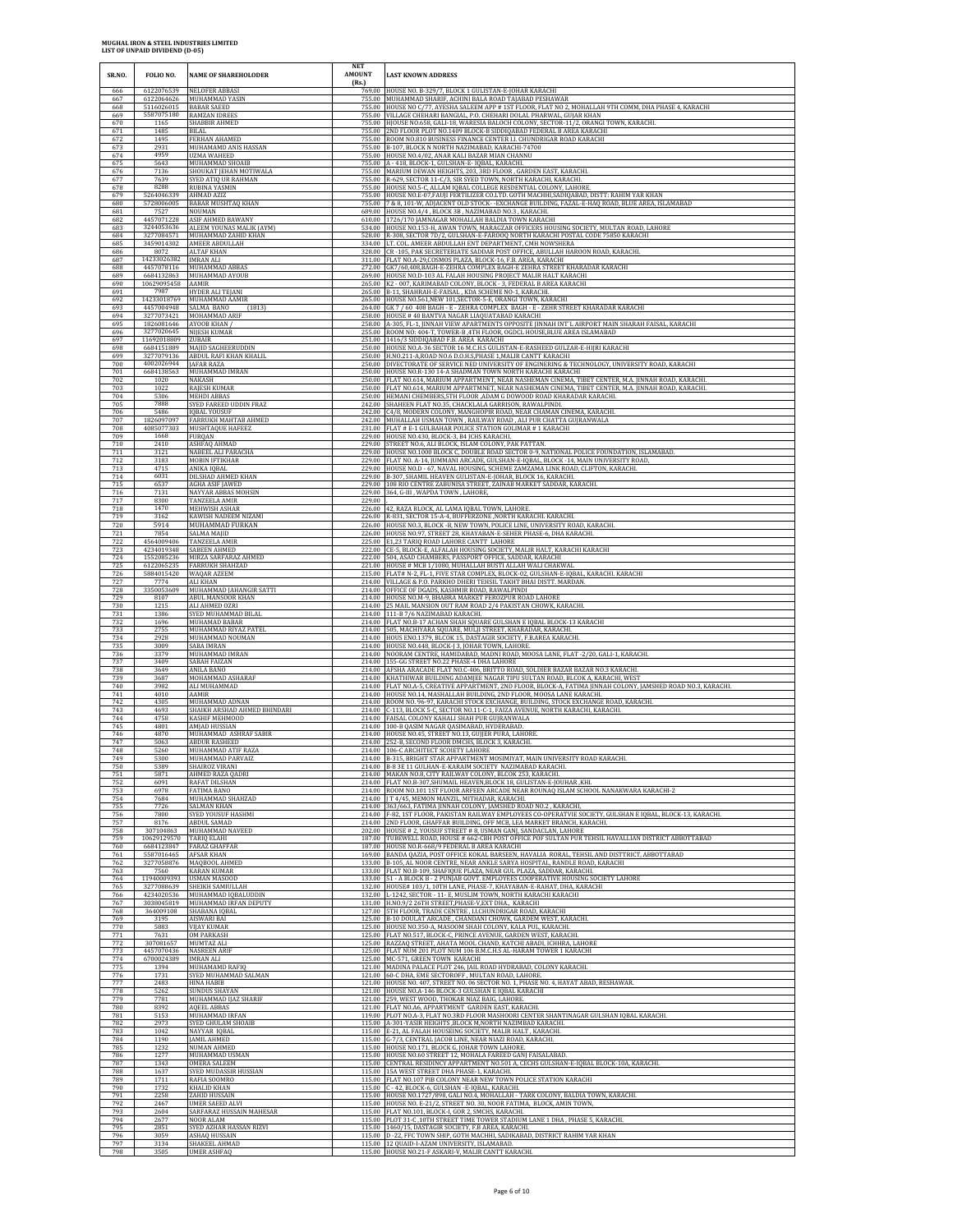| SR.NO.            | FOLIO NO.                  | <b>NAME OF SHAREHOLODER</b>                                     | <b>NET</b><br><b>AMOUNT</b><br>(Rs.) | <b>LAST KNOWN ADDRESS</b>                                                                                                                                                                                        |
|-------------------|----------------------------|-----------------------------------------------------------------|--------------------------------------|------------------------------------------------------------------------------------------------------------------------------------------------------------------------------------------------------------------|
| 799               | 3643                       | MUHAMMAD AMIN ANSARI                                            |                                      | 115.00 5-G71/5. SAEEDABAD. BALDIA TOWN, KARACHI                                                                                                                                                                  |
| 800               | 3708                       | FEHMIDA SOHAIL                                                  |                                      | 115.00 31-A, BLOCK-A, ADAMJEE NAGAR, KCHS, KARACHI                                                                                                                                                               |
| 801               | 4118                       | MAAZ AHMED                                                      |                                      | 115.00 R-A-35 RIZWAN HOUSING SOCIETY, KARACHI,                                                                                                                                                                   |
| 802               | 4120                       | AYUB MUSHTAQ                                                    |                                      | 115.00 FLAT NO.7 HUSSAINABAD FEDERAL B AREA BLOCK-3 KARACHI                                                                                                                                                      |
| 803               | 4193                       | SIDIQA YASMEEN                                                  |                                      | 115.00 PLOT NO.143, FLAT NO.3, PIB COLONY , KARACHI                                                                                                                                                              |
| 804               | 4470                       | TAYYAB AFTAB                                                    |                                      | 115.00 HOUSE NO.13, STREET NO.32-A, DHA PHASE 5, EXT., KARACHI.                                                                                                                                                  |
| 805               | 4550                       | <b>BADAR UL HUDA KHAN</b>                                       |                                      | 115.00 51/2, MAIN 26TH STREET, PHASE 5, DHA, KARACHI,                                                                                                                                                            |
| 806               | 4703                       | MUHAMMAD SAEED                                                  |                                      | 115.00 C-77, AYESHA SALEEM , APPATMENT, 9TH , COMMERCIAL , STREET, PHSE 4, DHA, KARACHI                                                                                                                          |
| 807               | 4950                       | <b>IQBAL QASIM</b>                                              |                                      | 115.00 HOSUE NO1, STREET NO.1, MOHALLA MAHMOOD SHAHEED RD, ITFAQ COLONY, SHAHDARA LAHORE.                                                                                                                        |
| 808               | 4951                       | <b>REHMAN ALI</b>                                               |                                      | 115.00 PO BOX. NASIR PUR, KALAN THE BHALWAL, DIST SARGHODA.                                                                                                                                                      |
| 809               | 5347                       | <b>ABIDA AWAIS</b>                                              |                                      | 115.00 HOUSE NO.A-753, SECTOR 11-A, GULSHAN-E-USMAN, NORTH KARACHI, KARACHI.                                                                                                                                     |
| 810               | 5577                       | ANUM FASIH                                                      |                                      | 115.00 169-A, BLOCK 8, K.A.E.C.H.S., BALOCH COLONY, KARACHI.<br>115.00 JAMSHED ROAD NO.3, ASHFAQ PLAZA, FLAT NO.31, KARACHI.                                                                                     |
| 811<br>812        | 5688<br>5828               | ADNAN<br>ANWAR                                                  |                                      | 115.00 A-399 BLOCK 4, NORTH NAZIMABAD KARACHI.                                                                                                                                                                   |
| 813               | 5832                       | SYED SAFDAR ALI                                                 |                                      | 115.00 D-79 BLOCK-B, NORTH NAZIMABAD KARACHI.                                                                                                                                                                    |
| 814               | 6036                       | SYED SHUA HUSSAIN                                               |                                      | 115.00 FLAT NO.C-6, ZEHRA SQUARE, BLOCK NO.6, GULSHAN-E-IQBAL, KARACHI.                                                                                                                                          |
| 815               | 6039                       | MUHAMMAD RIAZ AHMED                                             |                                      | 115.00 HOUSE NO.L-571, NORTH KARACHI, SECTOR 5-L, KARACHI.                                                                                                                                                       |
| 816               | 6085                       | SARA KHAN                                                       |                                      | 115.00 64 BAHADURYARJANG ,CO OPRATIVE SOCIETY SOCIETY, BLOCK 7,8, KARACHI.                                                                                                                                       |
| 817               | 6114                       | MUHAMMAD ZIA UL QAMAR KHAN                                      |                                      | 115.00 R-1201, BLOCK-16, FEDERAL B AREA, KARACHL.                                                                                                                                                                |
| 818               | 6277                       | YOUSIF SHAIKH                                                   |                                      | 115.00 HOUSE NO-63-B, ALAMGIR SOCIETY MODEL COLONY KARACHI.                                                                                                                                                      |
| 819               | 7585                       | <b>IFTIKHAR AHMED</b>                                           |                                      | 115.00 FLAT NO.208/1, GULISTAN-E-JOUHAR, KARACHI.                                                                                                                                                                |
| 820               | 7686                       | SHAMIMA SHAHID                                                  |                                      | 115.00 HOUSE NO.E - 14, 3RD FLOOR, AL HAMRA PALACE, NORTH KARACHI, SECTOR - 14 - B, KARACHI.                                                                                                                     |
| 821               | 7707                       | LAIQ AHMED JABBAR                                               |                                      | 115.00 C - 2, GRACE CENTRE, DHA., PHASE - V, GIZRI, KARACHI.                                                                                                                                                     |
| 822               | 7723                       | MUHAMMAD SHAKEEL                                                |                                      | 115.00 ROOM NL521-522, 5TH FLOOR, KARACHI STOCK EXCHANGE. KARACHI.                                                                                                                                               |
| 823               | 7832                       | ASAD MANZOOR                                                    |                                      | 115.00 HOUSE NO.11, BLOCK-1, DINN MARKET, NORTH NAZIMABAD, KARACHI.                                                                                                                                              |
| 824               | 8015                       | ARSHAD ALI                                                      |                                      | 115.00 HOUSE NO.2, SECTOR NO.36, AREA 5/C LANDHI NO.6, KARACHI.                                                                                                                                                  |
| 825               | 8057                       | SYED FEHAM ALI                                                  |                                      | 115.00 B-130, RUPALI PESIDENCY, GULSHAN, BLOCK-19, KARACHI.                                                                                                                                                      |
| 826<br>827        | 8299<br>8404               | <b>AKHTAR HUSSAIN</b><br>MUHAMMAD TAHIR KHAN                    | 115.00                               | 115.00 A-454, BLOCK-N, NORTH NAZIMABAD, KARACHI.                                                                                                                                                                 |
| 828               | 7459                       | SYED MUHAMMAD FARRUKH AZEEM                                     |                                      | 113.00 R-200, SECTOR 11-L, NORTH KARACHI.                                                                                                                                                                        |
| 829               | 1367                       | SAJJAD AHMAD KHAN                                               |                                      | 113.00 A7/18, ITTEHAD PARK BANK, STOP FEROZPUR ROAD, LAHORE                                                                                                                                                      |
| 830               | 1862                       | <b>BILAL TANWEER</b>                                            |                                      | 113.00 S-22/II, 16TH EAST STREET, DHA, PHASE-1, KARACHI.                                                                                                                                                         |
| 831               | 2485                       | <b>KHALID HABIB</b>                                             |                                      | 113.00 HOUSE NO. 407, STREET NO. 6, SECTOR NO. 1, PHASE NO. 4, HAYATABAD, PESHAWAR                                                                                                                               |
| 832               | 2803                       | WAHIDULLAH                                                      |                                      | 113.00 G-3, ANARKALI APT., BLOCK 7, F.B.AREA, KARACHI.                                                                                                                                                           |
| 833               | 3163                       | <b>HUSNA JAHAN</b>                                              |                                      | 113.00 R-156, SECTOR 11-C-1, BUFFERZONE, NORTH KARACHI. KARACHI.                                                                                                                                                 |
| 834               | 4449                       | ATIQ AHMED                                                      |                                      | 113.00 HOUSE NO.C19, IQBAL COMPLEX NORTH KARACHI, KARACHI.                                                                                                                                                       |
| 835               | 4571                       | MUHAMMAD YOUSAF                                                 |                                      | 113.00 ST.42, HIJARAT COLONY NO.MAAZ WELFARE CLINIC SEC 0/2 SADDAR KARACHI                                                                                                                                       |
| 836               | 4702                       | SALMAN SHAKOOR ABBASI                                           |                                      | 113.00 15/B1, KHAYABAN-E- MUHAFAZ, PHASE 8.DHA, KARACHI.                                                                                                                                                         |
| 837               | 4713                       | <b>NOMAN KHAN</b>                                               |                                      | 113.00 BRIDGE VIEW, APPARTMENT, BLOCK 2, 5TH FLOR ,501, FERER TOWN, CLIFTON KARACHI                                                                                                                              |
| 838               | 4938                       | <b>UMER DIN</b>                                                 |                                      | 113.00 134-, ABU BAKAR, BLOCK NEW GARDEN TOWN, LAHORE                                                                                                                                                            |
| 839               | 5257                       | AMEERA ISMAIL                                                   |                                      | 113.00 HOUSE NO.A 14/1, BLOCK -20, LATIFEE CO OPERATIVE SOCIETY, GULISTAN -E-JOHAR, KARACHI                                                                                                                      |
| 840               | 5859                       | SOHAIL SHAKEEL                                                  |                                      | 113.00 HOUSE NO.L-883, SECTOR 5A2, NORTH KARACHI, KARACHI.                                                                                                                                                       |
| 841               | 6255                       | SHAHIDA PERVEEN                                                 |                                      | 113.00 54B/II, OLD SUNSET BOOLEVARD PHASE 2, DHA KARACHI.                                                                                                                                                        |
| 842               | 7020                       | <b>GUL HUSSAIN</b>                                              |                                      | 113.00 POST OFFICE BANGUL DERO, TALUKA RATO DERO, DISTT. LARKANA                                                                                                                                                 |
| 843               | 7767                       | MUHAMMAD ABID                                                   |                                      | 113.00 F-204, AL-REHMAN ARCADE, BANTVA GALI, LEA MARKET, KARACHI.                                                                                                                                                |
| 844               | 11387035454                | SHEIKH AMANAT ALI                                               |                                      | 113.00 B-240/11, F B AREA, KARACHI                                                                                                                                                                               |
| 845               | 6445044489                 | MUHAMMAD AYUB BHATTI                                            |                                      | 112.00 HOUSE NO.2-B, ALLAMA IQBAL STREET, GHOUSIA COLONY, NEAR WAHDAT COLONY, LAHORE                                                                                                                             |
| 846               | 4564009372                 | <b>AKHTAR HUSSAIN</b>                                           |                                      | 111.00 HOUSE # E-1, 23 TARIQ ROAD LAHORE CANTT LAHORE                                                                                                                                                            |
| 847               | 6742051069                 | ABDUL AZIZ                                                      |                                      | 110.00 QADIR DURG AGENCY ADAVNI LINE HYDERABAD                                                                                                                                                                   |
| 848               | 364134088                  | <b>IKRAM ZAHUR</b>                                              |                                      | 108.00 3-A, 6TH CENTRAL LANE, PHASE# 2, DHA, KARACHI                                                                                                                                                             |
| 849               | 307091300                  | MAQSOOD AHMED KAYANI                                            |                                      | 107.00 HOUSE # M-1582, STREET # 77, AMARPURA, RAWALPINDI                                                                                                                                                         |
| 850               | 6122073668                 | MUHAMMAD AWAIS ASHRAF                                           |                                      | 107.00 FLAT NO. 7, PLOT 50C, 10TH BADAR COMMERC IAL, DHA PHASE V EXT KARACHI                                                                                                                                     |
| 851               | 2874                       | SHAKEEL AHMED                                                   |                                      | 107.00 HOUSE NO.1082, BLOCK-16, F.B AREA, KARACHI.                                                                                                                                                               |
| 852<br>853<br>854 | 6684170152<br>8184<br>7861 | MOINUDDIN<br>SAAD AHMED                                         |                                      | 107.00 1379/15 DASTAGIR COLONY FEDERAL B AREA KARACHI<br>107.00 FLAT NO.F - 29, HASSAN LODGE, BLOCK - 7, FEDERAL B AREA, KARACHI.<br>107.00 SHOP NO.E-5, IQRA CENTRE, M.A. JINNAH ROAD, KARACHI.                 |
| 855<br>856        | 1029<br>1038               | <b>GHULAM NABI</b><br>MUNIRA JABEEN<br>MUHAMMAD RAFIQ           |                                      | 107.00 FLAT NO.01, ZAIN PLAZA, FATIMA JINNAH COLONY, JAMSHED ROAD NO.3, KARACHI<br>107.00 QASR-E-SHAISTA, 1ST FLOOR, A-3/ST-51, SECTOR 7D-1, NORTH KARACHI, KARACHI.                                             |
| 857               | 1176                       | <b>UZHA BILAL ATARA</b>                                         |                                      | 107.00 32/3C, HUSSAINI, CO OPERATIVE HOUSING- SOCIETY, KARACHI                                                                                                                                                   |
| 858               | 1186                       | <b>ZOHAIB ALI KHAN</b>                                          |                                      | 107.00 FLAT NO.HA2/504, HARMAIN TOWER, NEAR JOHARMOR, KARACHI.                                                                                                                                                   |
| 859               | 1214                       | MUHAMMAD RAFIQ                                                  |                                      | 107.00 10TH COMMERCIAL STREET NO.25 PHASE-4, DHA KARACHI.                                                                                                                                                        |
| 860               | 1233                       | <b>AWAD MAJEED</b>                                              |                                      | 107.00 H NO.79/P HASSAN TOWN MULTAN ROAD LAHORE.                                                                                                                                                                 |
| 861               | 1235                       | TASMIA SAIF                                                     |                                      | 107.00 HOUSE NO.10 STREET 7 BLOCKC EDEN VALUE HOMES LAHORE                                                                                                                                                       |
| 862               | 1266                       | RANA AMANAT ALI                                                 |                                      | 107.00 DEFFENCE ROAD, DAIDH PINIDI BHATTA, KOHAR, LAHORE CANTT                                                                                                                                                   |
| 863               | 1400                       | ABDUL MATEEN MANDVIA                                            |                                      | 107.00 PLOT NO.690, J.M ML GARDEN. FATIMA JINNAH COLONY KARACHI.                                                                                                                                                 |
| 864               | 1458                       | MUHAMMAD HARIS SHAFIQ                                           |                                      | 107.00 551 21 LANE KHAYABAN-E-BADBAN, DHA PHASE 7, KARACHI.                                                                                                                                                      |
| 865               | 1520                       | NIGHAT SHABANA                                                  |                                      | 107.00 A-174, GROUND FLOOR , STREET NO.10, BLOCK L, NORTH NAZIMABAD, KARACHI.                                                                                                                                    |
| 866               | 1608                       | ADIL ALI                                                        |                                      | 107.00 HOUSE NO.R-584, BAFERZON, NEAR- ASGHAR SCHOOL KARACHI, TEHSIL & DISTT, KARACHI CENTRAL PAKISTAN.                                                                                                          |
| 867               | 1615                       | <b>ABDUL GHANI</b>                                              |                                      | 107.00 SHOP NO.1, AJMARI MARKET, OPP QAID S, QAIDS BIRTH PLACE, KHARADAR, KARACHI.                                                                                                                               |
| 868               | 1645                       | FAHAD AHMED                                                     |                                      | 107.00 A-9 ST-3 RIZWAN BANGLOWS SECTOR 7D/2 NORTH KARACHI.                                                                                                                                                       |
| 869<br>870        | 1693<br>1694<br>1697       | MUHAMMAD NAEEM<br>MANSOOR AHMED                                 |                                      | 107.00 A-25 BLOCK 13-D GULSHAN E IQBAL NEAR PTCL EXCHANGE KARACHI<br>107.00 FLAT NO.414/B2 HARMAIN TOWERS GULISTAN E JOHAR BLOCK-19 KARACHI                                                                      |
| 871<br>872<br>873 | 1788<br>1855               | AFSHEEN SADAQAT<br>MARYUM FATIMA<br>ABDULLAH KHAN               |                                      | 107.00 HOUSE NO.55/1 STREET LANE NO.21 KHAYABAN E BADBAN PHASE-7 DHA KARACHI<br>107.00 AL KARIM CENTRE PLOT SC 4, FLAT NO.408, BLOCK-D, NORTH NAZIMABAD KARACHI.<br>107.00 A-249 GULSHAN E IQBAL 10-A KARACHI    |
| 874<br>875        | 2007<br>2008               | <b>SIDRA</b><br>AHMED ALI KHAN<br><b>AMIR IEHAN</b>             |                                      | 107.00 507, FIDOI APPARTMENT, 5TH FLOOR, NASAQ WANJI ROAD, GARDEN KARACHI.<br>107.00 HOUSE NO.84-A, BLCOK 13-D-II, GULSHAN-E-IQBAL, KARACHI                                                                      |
| 876<br>877<br>878 | 2016<br>2034<br>2057       | MUHAMMAD TARIQ<br>SAMI ABDUL AZIZ                               |                                      | 107.00 HOUSE NO.K41, FIRDOUS COLONY, NAZIMABAD, KARACHI.<br>107.00 B/14, INDUS MEHRAN HOUSING, SOCIETY, MALIR KARACHI.<br>107.00 FATIMA JINNAH ROAD, MADINA CENTRE, KARACHI.                                     |
| 879               | 2287                       | MOHAMAMD IMRAN                                                  |                                      | 107.00 M HASAN CIVIL LINE, E -1289, SARAFA BAZAR, HYDERBAD.                                                                                                                                                      |
| 880               | 2402                       | KHURRAM ISRAR                                                   |                                      | 107.00 HOUSE NO.17 JALAL STREET NO.84 ISLAMPURA LAHORE                                                                                                                                                           |
| 881               | 2501                       | NIZAM UD DIN                                                    |                                      | 107.00 VILLAGE AND POST OFFICE KATTI GARHI,                                                                                                                                                                      |
| 882               | 2619                       | <b>ABIDA PERVEEN</b>                                            |                                      | 107.00 A - 273, GULSHAN-E-HADEED, P- 1, BIN QASIM, KARACHI.                                                                                                                                                      |
| 883               | 2636                       | <b>ABDUL REHMAN</b>                                             |                                      | 107.00 ST NO.9 D ROAD BIHAR COLONY KARACHI                                                                                                                                                                       |
| 884               | 2646                       | SYED KAMIL MURTAZA NAQVI                                        |                                      | 107.00 HOUSE NO.A - 618, BLOCK-3, GULSHAN-E-IQBAL, KARACHI.                                                                                                                                                      |
| 885               | 2712                       | PARVEZ AHMED KHAN                                               |                                      | 107.00 HOUSE NO.261, USMANIA COLONY, NAZIMABAD NO.1, KARACHI                                                                                                                                                     |
| 886<br>887<br>888 | 2797<br>2893<br>2920       | AMEEN MIRZA<br>MUHAMMAD ANWER SHAHZAD QURESHI<br><b>SHAHIDA</b> |                                      | 107.00 JUBILEE LIFE INSURANCE 74/1-A, LALAZAR M.T. KHAN ROAD, KARACHI.<br>107.00 HOUSE NO K-41, FIRDOUS COLONY NAZIMABAD KARACHI.                                                                                |
| 889<br>890        | 2933<br>2943               | MOHAMMAD IBRAHIM KHAN<br>SYED FARAZ ABBAS JAFFRI                |                                      | 107.00 QASR E SHAISTA 1ST FLOOR, A-3/ST-5, SECTOR 7-D-1, NORTH KARACHI, KARACHI.75850<br>107.00 HOUSE NO. PL13 ARFAT TOWN BLOCK 1 NORTH NAZIMABAD KARACHI.<br>107.00 HOUSE NO.B-254, SECTOR 11-A, NORTH KARACHI. |
| 891               | 2955                       | NAEEMA SIDDIQUI                                                 |                                      | 107.00 HOUSE NO.R-491, SECTOR 15-B,BUFFER ZONE KARACHI.                                                                                                                                                          |
| 892               | 2999                       | SUMBUL FATIMA                                                   |                                      | 107.00 HOUSE NO.50 OFFICERS COLONY, CIVIL COLONY, RAWALPINDI                                                                                                                                                     |
| 893<br>894<br>895 | 3084<br>3094<br>3167       | MRS. MARIA REHAN<br>MUHAMMAD HASNAIN<br>MUHAMMAD IMTIAZ KHAN    |                                      | 107.00 HOUSE NO.119/II, 29TH STREET, KHAYABAN-E-BADAR, PHASE-VI, DHA. KARACHI.<br>107.00 HOUSE NO.H22, SECTOR 51C KORANGI NO.6, KARACHI.<br>107.00 HOUSE NO.C-157, BLOCK I, NORTH NAZIMABAD, KARACHI.            |
| 896               | 3275                       | MUHAMMAD MUSTAFA UMAIR                                          |                                      | 107.00 OT 1/16, KAUSAR PALACE, KHARADAR, KARACHI.                                                                                                                                                                |
| 897               | 3290                       | MOHAMMAD FEROZ ALAM                                             |                                      | 107.00 HOUSE NO.561-A, SECTOR-11 1/2, MANSOOR NAGAR, ORANGI TOWN, KARACHI.                                                                                                                                       |
| 898               | 3317                       | HASNAIN ARZA                                                    |                                      | 107.00 FLAT NO.5, 3RD FLOOR, HANIFA HAJINANI MANZIL, KHARADAR, KARAHCI.                                                                                                                                          |
| 899               | 3404                       | NUDRAT ARIF                                                     |                                      | 107.00 5/17 YAYAH CHEMBER FLAT NO.B-2 1ST FLOOR FIRDOS COLONY NAZIMABAD BEHIND TOTAL PUMP KARACHI                                                                                                                |
| 900               | 3419                       | MUHAMMAD NAEEM                                                  |                                      | 107.00 F/83-4 MARTON ROAD TEEN HATTY KARACHI                                                                                                                                                                     |
| 901               | 3437                       | <b>KHAWAR MAJEED</b>                                            |                                      | 107.00 E-2 DHA OFFICERS RESIDENCE 9TH GIZRI LANE PHASE-4 KARACHI                                                                                                                                                 |
| 902               | 3642                       | ZUBAIDA KHATOON                                                 |                                      | 107.00 5-G-71/5, SAEEDABAD, BALDIA TOWN, KARACHI.                                                                                                                                                                |
| 903<br>904        | 3767<br>3789               | SALLAHUDDIN<br>EJAZ AHMED                                       |                                      | 107.00 HOUSE NO.R C200 STREET NO.4 HAZARA COLONY KARACHI<br>107.00 D-43/1, QAYYUMABAD, KARACHI.                                                                                                                  |
| 905               | 3850                       | MALIK JAWAD AHMED                                               |                                      | 107.00 HOUSE NO.456, STREET-2, DOHS-1, MALIR CANTT, KARACHI.                                                                                                                                                     |
| 906               | 3920                       | ABDUL QADIR SHIWANI                                             |                                      | 107.00 HAJIANI ZAINAB MANZIL MEMON SOCIETY TAYYAB ALI ALVI ROAD, KARACHI.                                                                                                                                        |
| 907               | 3985                       | <b>ABDUL REHMAN</b>                                             |                                      | 107.00 HANIFA TERRAC KHARADAR KARACHI.                                                                                                                                                                           |
| 908               | 4102                       | ARSHAD ALI                                                      |                                      | 107.00 708 7TH FLOOR PROGRESSIVE PLAZA NEAR PIDC HOUSE CIVIL LINES KARACHI.                                                                                                                                      |
| 909               | 4349                       | SAMAD                                                           |                                      | 107.00 A502, OXFORD RISE, 13/D-2, GULSHAN-E-IQBAL, KARACHI.                                                                                                                                                      |
| 910               | 4590                       | MOHAMMAD AMIN                                                   |                                      | 107.00 5-C, LOHANA BUILDING, ROOM NO.17, NANAKWADA, KARACHI                                                                                                                                                      |
| 911               | 4599                       | YOUNUS KHAN                                                     |                                      | 107.00 DARIYABAD KHADA LYARI, KARACHI.                                                                                                                                                                           |
| 912               | 4605                       | MUHAMMAD HANIF KHATRI                                           |                                      | 107.00 HOUSE NO.R-929, BLOCK-2, AZIZABAD, FEDERAL B AREA, KARACHI.                                                                                                                                               |
| 913               | 4786                       | AMIN MUHAMMAD MUGHAL                                            |                                      | 107.00 HOUSE NO.925, SEHWANI PARA KOTRI                                                                                                                                                                          |
| 914               | 4841                       | SARA KANWAL                                                     |                                      | 107.00 ZB 80/A MOHALLAH ALAMABAD NAI ABADI DHOKE HASSU RAWALPINDI                                                                                                                                                |
| 915<br>916        | 4921<br>4931               | ZAHIDA ASGHAR ALI<br>SYED ALI ASIM KIRMANI                      |                                      | 107.00 HOUSE NO.644, 8-B/5, KHAN STREET, BANK ROAD, ISLAMPURA, LAHORE<br>107.00 86-F, MOHAFIZ TOWN, MULTAN ROAD, LAHORE.<br>107.00 QASR E SHAISTA 1ST FLOOR A-3 SECTOR 7/D-1 STREET NO.5 NORTH KARACHI           |
| 917<br>918<br>919 | 4992<br>4993<br>4994       | MUHAMMADI BEGUM<br><b>KAUSER PERVEEN</b><br>MUHAMMAD ANIS       |                                      | 107.00 QASR E SHAISTA 1ST FLOOR A-3 SCTOR 7/D-1 STREE NO.5 NORTH KARACHI KARACHI-75850<br>107.00 QASR E SHAISTA 1ST FLOOR A-3 SECTOR 7/D-1 STREET NO.5 NORTH KARACHI KARACHI-75850                               |
| 920               | 5056                       | SHAMSHAD AKHTAR                                                 |                                      | 107.00 C-404/5, AL RAUF ROYAL CITY BLK -19, GULISTAN-E-JOHAR KARACHI.                                                                                                                                            |
| 921               | 5067                       | NASEEM                                                          |                                      | 107.00 PLOT NO.Z/212, FLAT NO-4, BLOCK 7/8, AL HAMRA SOCIETY KARACHI.                                                                                                                                            |
| 922               | 5185                       | SYED MUHAMMAD ABBAS RAZA                                        |                                      | 107.00 3RD FLOOR ALI PRIDE, F.B. AREA BLOCK-20, KARACHI.                                                                                                                                                         |
| 923               | 5190                       | AHMED RAZA KAZI                                                 |                                      | 107.00 5TH FLOOR SIDCO AVENUE CENTRE MAULANA DEEN MUHAMMAD WAFAI ROAD, SADDAR KARACHI.                                                                                                                           |
| 924               | 5221                       | MAJEED AHMED                                                    |                                      | 107.00 KOT SHIEKH, ALLAH DIN, NEAR CANAL REST, HOUSE KHUDIAN KHAS, TEHSIL AND DISTRICT, KASUR                                                                                                                    |
| 925               | 5351                       | FATIMA                                                          |                                      | 107.00 FLAT-F-20, LAKHANI PALAZA, F.B.AREA, BLOCK-7, KARACHI.                                                                                                                                                    |
| 926               | 5383                       | SHEIKH ALI SAEED                                                |                                      | 107.00 HOUSE NO.S-20/II, 16EAST STREET, PHASE -1, DHA, KARACHI                                                                                                                                                   |
| 927<br>928<br>929 | 5393<br>5395<br>5441       | <b>BASHIR AHMED</b><br>ZEESHAN ANWER                            |                                      | 107.00 R-2003, KARIMABAD COLONY, FEDERAL B AREA, BLOCK -3, KARACHI.<br>107.00 HOUSE NO.5 PLOT NO.73/C 11TH COMMERCIAL STREET DHA KARACHI<br>107.00 HOUSE NO. A273 GULSHAN-E-HADEED BIN QASIM P-1, KARACHI.       |
| 930<br>931        | 5500<br>5631               | <b>GHULAM SAFDAR</b><br><b>RIZWAN NISAR</b><br>MUHAMMAD ASLAM   |                                      | 107.00 9/1, 19-STREET, KHAYABAN-E-TAUHEED, DHA, V KARACHI.<br>107.00 H NO.43, STREET - 2, KHYBER COLONY, ZARAR SHAHEED ROAD, LAHORE CANTT.                                                                       |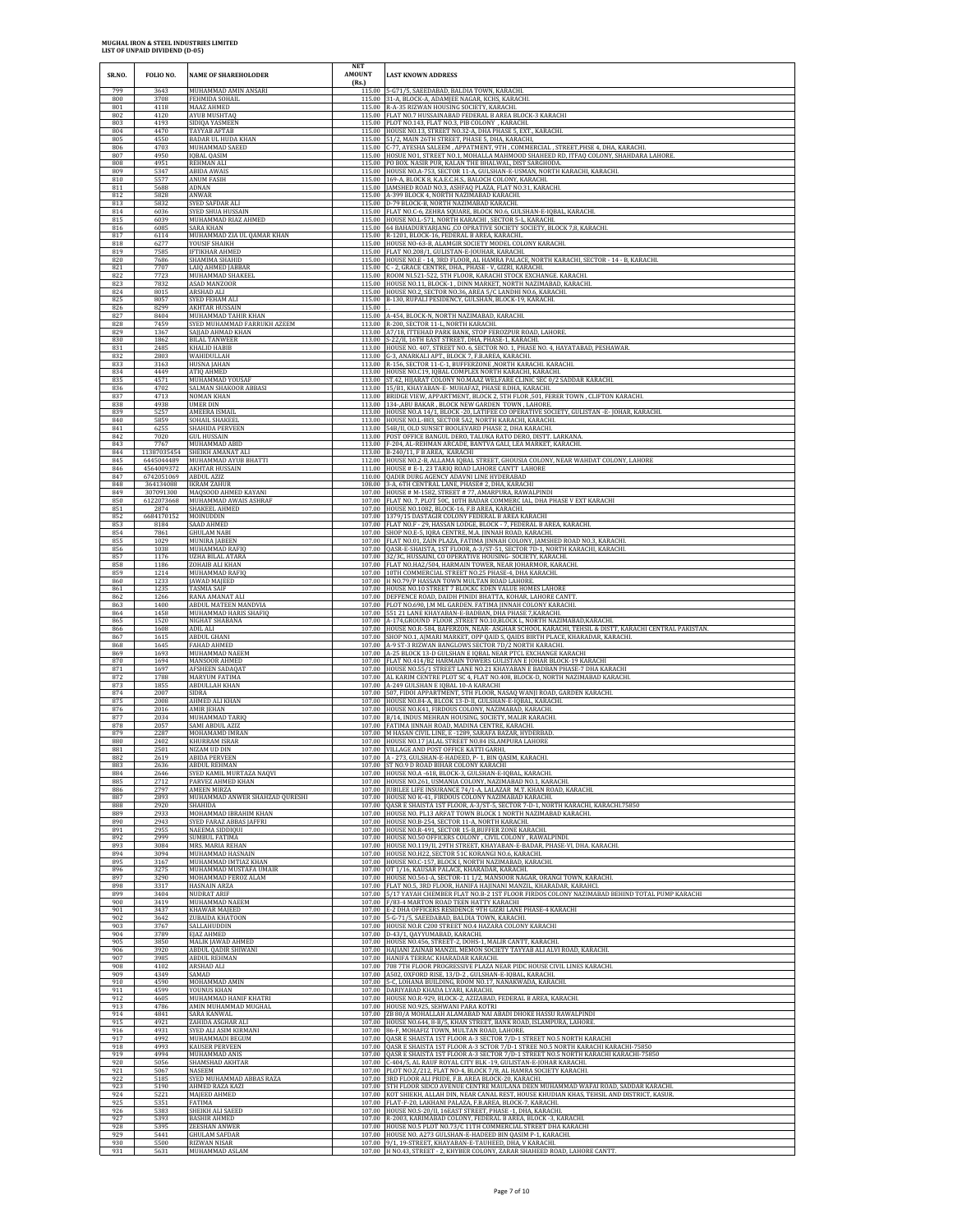$\overline{1}$ 

| SR.NO.               | FOLIO NO.                        | <b>NAME OF SHAREHOLODER</b>                                           | <b>NET</b><br><b>AMOUNT</b><br>(Rs.) | <b>LAST KNOWN ADDRESS</b>                                                                                                                                                                                                                 |
|----------------------|----------------------------------|-----------------------------------------------------------------------|--------------------------------------|-------------------------------------------------------------------------------------------------------------------------------------------------------------------------------------------------------------------------------------------|
| 932                  | 5703                             | HAFIZ MUHAMMAD FAROOQ                                                 |                                      | 107.00 BASTI DABADEWANMARALI DARKABPUR SHARQI DAKHANA KHAN BELA MULTAN                                                                                                                                                                    |
| 933                  | 5714                             | MUHAMMAD IRFAN JAVED                                                  |                                      | 107.00 HOUSE NO.47, OFFICERS ENCLAVE, KORAL CHOWK, ISLAMABAD.                                                                                                                                                                             |
| 934                  | 5777                             | FAHAD RASHID AHMED KHAN                                               | 107.00                               | 107.00 HOUSE NO.93/2, OFFICERS MESS, PAF BASE, MUSHAF, SARGODHA                                                                                                                                                                           |
| 935                  | 5812                             | RANA TALIB HUSSIAN TALIB                                              |                                      | QAID AZAM PARK NEAR JAMIA SADDIQUE NAQSH BANDI KOT LAKH PAT, LAHORE                                                                                                                                                                       |
| 936                  | 5912                             | SYED HASSAMUDDIN SHAH                                                 |                                      | 107.00 FLAT NO.D - 21, SAFARI BLESSING, BLOCK-12, GULISTAN -E- JOUHAR, KARACHI.                                                                                                                                                           |
| 937                  | 5913                             | MUHAMMAD SULTAN                                                       |                                      | 107.00 PLOT NO, C -537, FLOOR-4, BLOCK-2, COMMERCIAL AREA, P.E.C.H.S., KARACHI.                                                                                                                                                           |
| 938                  | 5921                             | MIRZA ZAFAR BAIG                                                      |                                      | 107.00 HOUSE NO.A /901, SHAH FAISAL COLONY, KARACHI.                                                                                                                                                                                      |
| 939                  | 5976                             | SAMINA BANO                                                           |                                      | 107.00 FLAT NO.402, 4TH FLOOR, HAJIANI MANSION, KHARADAR, KARACHI.                                                                                                                                                                        |
| 940                  | 5989                             | <b>UBEDA KHALID</b>                                                   |                                      | 107.00 HOUSE NO.7/4, NAZIMABAD NO.1, BLOCK -1-E, KARACHI.                                                                                                                                                                                 |
| 941<br>942<br>943    | 6064<br>6070<br>6071             | MOHSIN ABBAS HAIDERY<br>MARYAM EJAZ<br>SUMRANA PERVAIZ                | 107.00<br>107.00                     | 107.00 FLAT NO.2048, RUFI GREEN CITY BLOCK 18, GULISTAN-E-JOHAR, KARACHI.<br>FLAT NO.103, FOUR SQUARE, RESIDENCY BLOCK 4, NEAR MEHMIL CNG PUMP, MAIN UNIVERSITY ROAD, JOHAR, KARACHI.<br>FLAT NO.D-4, BLOCK 4, SAIMA PLAZA SB 4, KARACHI. |
| 944                  | 6124                             | <b>NASREEN SABA</b>                                                   |                                      | 107.00 HOUSE NO.R-905/9-F, BAREA, KARACHI.                                                                                                                                                                                                |
| 945                  | 6142                             | SHABEEN ASHRAF                                                        |                                      | 107.00 HOUSE NO.269-15, DASTAGIR GOUHRABAD, F.B. AREA, KARACHI.                                                                                                                                                                           |
| 946                  | 6321                             | MOHSIN ALI SHAH                                                       |                                      | 107.00 A 1073 GUL SHAME HAHEED PH II KARACHI                                                                                                                                                                                              |
| 947                  | 6873                             | HASNAIN RAZA MERCHANT                                                 |                                      | 107.00 73 - G, BLOCK - 2, P.E.C.H.S., KARACHI.                                                                                                                                                                                            |
| 948                  | 7450                             | SANA                                                                  |                                      | 107.00 C-503 AL RAMZAN TERRACE GARDEN EAST, KARACHI.                                                                                                                                                                                      |
| 949                  | 7562                             | MIRZA OWAIS SAEED AHMED                                               |                                      | 107.00 51-A, PECHS, BLOCK-2, KARACHI.                                                                                                                                                                                                     |
| 950                  | 7592                             | MUHAMMAD YASEEN                                                       |                                      | 107.00   M. MUNIR M. AHMED KHANANI- SEC PVT. LTD., ROOM NO.624-627, K.S.E. BUILDING, K.S.E. ROAD, KARACHI                                                                                                                                 |
| 951                  | 7738                             | <b>REHAN SHAH</b>                                                     |                                      | 107.00 HOUSE NO.C-45, IQBAL CENTRE, M.A. JINNAH ROAD, EID GAH, KARACHI.                                                                                                                                                                   |
| 952                  | 7748                             | NOMII MUHAMMAD QASIM                                                  |                                      | 107.00 HAT NO.28, STREET NO.7, AREA NAYABAD, FAROOQ MANSION. KARACHI.                                                                                                                                                                     |
| 953                  | 7782                             | MUHAMMAD SADIQ                                                        | 107.00                               | RAFIA MANZIL, FLAT NO.GK 2/36, MOHALLAH JAFFAR, KHARADAR, KARACHI.                                                                                                                                                                        |
| 954                  | 7783                             | MUHAMMAD ZAFAR                                                        |                                      | 107.00 HOUSE NO.3/8, AL-HAMRA CENTRE, RADIO PAKISTAN, KARACHI.                                                                                                                                                                            |
| 955<br>956<br>957    | 7785<br>7808<br>7857             | NADEEM AKHTAR SIDDIQUI<br><b>SHEREEN</b>                              |                                      | 107.00 C/O NAVEED AKHTAR HOUSE NO.7-D, STREET NO.1, BLOCK-2, GULSHAN E IQBAL, DISTT. RAHIM YAR KHAN<br>107.00 HOUSE NO.R - 25, SECTOR -2 - VI, GULSHAN - E - IQBAL, MAYMAR, KARACHI.                                                      |
| 958<br>959           | 7915<br>8095                     | ABDUL SHAKOOR SHAIKH<br>SULEMAN<br>ZIKRA SIDDIQUI                     |                                      | 107.00 FLAT NO.5, BLOCK-30, DEFENCE GARDEN APPARTMENT, DHA, PHASE-1, KARACHI.<br>107.00 UZMA APARTMENT, 4TH FLOOR, FLAT NO.401, CIVIL LINES, KARACHI.<br>107.00 R-560, BUFFERZONE, SECTOR 15-A/4, KARACHI.                                |
| 960                  | 8135                             | <b>TAZEEN SHAHID</b>                                                  | 107.00                               | 12-A, STREET-1, ASKARI-4, RASHID MINHAS ROAD, KARACHI                                                                                                                                                                                     |
| 961                  | 8225                             | FAHAD AHMED                                                           |                                      | 107.00 HOUSE NO.B-172, BLOCK-2, GULISTAN-E-JOHAR, KARACHI.                                                                                                                                                                                |
| 962                  | 8293                             | MUHAMMAD YASEEN                                                       |                                      | 107.00 QASR-E-SHAISTA 1ST FLOOR A-3/3 STREET NO.5, SECTOR TD-1 NORTH KARACHI -75850                                                                                                                                                       |
| 963                  | 8329                             | ATTIQ UR REHMAN                                                       |                                      | 107.00 245-B-1, BLOCK-6, PECHS, KARACHI.                                                                                                                                                                                                  |
| 964                  | 10629090186                      | AARISH                                                                |                                      | 107.00 FLAT # B-12, AL-MOMIN SOCIETY, PEDRO D'SOUZA ROAD, 383 - GARDEN EAST KARACHI                                                                                                                                                       |
| 965                  | 3459016513                       | <b>SARA SADDAM</b>                                                    |                                      | 86.00 MOHALLAH PIR JAN GUL SHAH, HAKEEMABAD, NOWSHERA                                                                                                                                                                                     |
| 966                  | 8387                             | <b>AAMER SAEED</b>                                                    |                                      | 80.00 FLAT NO.2, BLOCK-1, KRL OFFICERS COLONY, RAWALPINDI.                                                                                                                                                                                |
| 967                  | 364163772                        | MUHAMMAD USMAN MAZHAR                                                 | 75.00                                | HOUSE # 81, DC COLONY, BLOCK INDUS, GUJRANWALA CANTT, GUJRANWALA                                                                                                                                                                          |
| 968                  | 10629112477                      | WAQAR AHMED                                                           | 75.00                                | HOUSE # 26-H, GULBERG III LAHORE                                                                                                                                                                                                          |
| 969                  | 10629136179                      | <b>FAISAL BASHIR</b>                                                  | 40.00                                | 75.00 HOUSE NO: 26 STREET NO: 1 LINK 2 CAVALRY GROUND LAHORE                                                                                                                                                                              |
| 970                  | 5587050100                       | ADNAN YOUSUF                                                          |                                      | HOUSE NO. 802/17, MOHALLAH NAYA QILLA, JOGAN LINK ROAD, NAWA SHER ABBOTTABAD                                                                                                                                                              |
| 971                  | 3277088278                       | <b>NOMAN AHMED</b>                                                    | 39.00                                | 2ND FLOOR, STATE LIFE BUILDING # 1 I.I.CHUNDRIGAR ROAD, KARACHI                                                                                                                                                                           |
| 972                  | 3277058065                       | <b>ABDUL RAHIM</b>                                                    |                                      | 35.00 FLAT NO. 302, PLOT NO. 363 SUMAYA PALACE, BLOCK 7&8 C.P. BERAR SOCIETY, KARACHI                                                                                                                                                     |
| 973                  | 10629047376                      | MATIULLAH                                                             |                                      | 30.00 HOUSE # 683 STREET 77, SECTOR I-8/3 ISLAMABAD                                                                                                                                                                                       |
| 974                  | 6122066217                       | MUHAMMAD USMAN MAZHAR                                                 | 26.00                                | H. NO.81, BLOCK INDUS STREET 28 DC COLONY GUJRANWALA                                                                                                                                                                                      |
| 975                  | 3244100890                       | <b>JAHAN ZEIB BURIRO</b>                                              | 19.00                                | HOUSE NO.288, NEAR AHSAN PALACE, NORTH AMIL COLONY, HYDERABAD                                                                                                                                                                             |
| 976<br>977<br>978    | 7591<br>7777                     | <b>IMRAN</b><br>ABDUL QADIR MEMON                                     | 13.00<br>13.00                       | SINDH BANK LIMITED, LEA MARKET BRANCH, LEA MARKET, LYARI, KARACHI<br>13.00 ROOM NO.206, 2ND FLOOR, BUSINESS ARCADE, SHAHRAH E FAISAL, KARACHI.                                                                                            |
| 979<br>980           | 7995<br>7910<br>3724             | ASHFAQ AHMED SIDDIQUI<br>ABDUL HAMID<br>ABDUL JABABR                  |                                      | 281-HYDERABAD COLONY, B.Y.J , ROAD, KARACHI<br>12.00 D-13 CENTRAL GOVT SOCIETY BLOCK 10-A, GULSHAN-E-IQBAL, KARACHI.<br>12.00 G-8115, POONA WALA VEIW, FLAT NO.402, BOHRI ROAD, NEAR CUSTOM HOUSE, KHARADAR, KARACHI.                     |
| 981                  | 7572                             | MUHAMMAD OMAR                                                         |                                      | 12.00 FLAT NO.302, POUNAWALA TERRACE, JAMSHED ROAD NO.2, FATIMA JINNAH COLONY, KARACHI.                                                                                                                                                   |
| 982                  | 3277052782                       | ABDUL SHAKOOR KHATRI                                                  |                                      | 9.00 ASHRAF TRADING CORPORATION 5TH FLOOR, ROOM NO. 33, TEXTILE PLAZA M.A. JINNAH ROAD, KARACHI                                                                                                                                           |
| 983                  | 3939021316                       | MUHAMMAD IAWED AHMED                                                  |                                      | 8.00 44-USMAN CHAMBER.WEAVER LANE, JODIA BAZAR, KARACHI                                                                                                                                                                                   |
| 984                  | 13417042123                      | MIAN ARIF MASOOD MAKHDUMI                                             |                                      | 8.00 214-F, JOHAR TOWN CAMPUS VIEW TOWN LAHORE                                                                                                                                                                                            |
| 985                  | 7914                             | <b>OAISAR IRFAN</b>                                                   | 7.00                                 | HOUSE NO.25, STREET NO.75, BLOCK-J, PHASE-I, DHA, LAHORE                                                                                                                                                                                  |
| 986                  | 1366                             | MANNAN WAHEED                                                         |                                      | 7.00 116-B, MODEL TOWN, LAHORE.                                                                                                                                                                                                           |
| 987                  | 1744                             | AMNA RAHMAN                                                           |                                      | 7.00 20, GULSHAN PARK, OPPOSITE, MANSOORA, MULTAN ROAD, LAHORE                                                                                                                                                                            |
| 988                  | 2304                             | NAZIA NADEEM                                                          |                                      | 7.00 A/8, GULSHAN-E-HABIB, QASIMABAD, HYDERABAD.                                                                                                                                                                                          |
| 989                  | 2526                             | <b>KASHAN ALI</b>                                                     |                                      | 7.00 FLAT NO.2, AKBER ARCADE, BLOCK-13-B, GULSHAN-E-IQBAL, KARACHI.                                                                                                                                                                       |
| 990                  | 2921                             | SYED IMTIAZ UL HUDA                                                   |                                      | 7.00 HOUSE NO. 1736, BLOCK 2, AZIZABAD, KARACHI.                                                                                                                                                                                          |
| 991                  | 4929                             | SM ASIF NAZIR                                                         |                                      | 7.00 81-P, M.A. JOHAR TOWN, LAHORE.                                                                                                                                                                                                       |
| 992<br>993<br>994    | 5748<br>6316<br>7521             | MOIZ IQBAL HUSSAIN<br><b>FOUZAN ASAD</b><br>SHANAZ ZUBAIR             | 7.00<br>7.00                         | ADAMJEE BUDHA ROAD, MUSTAFA MARKET, FLAT NO.26, LIGHT HOUSE, KARACHI<br>H NO E-28 1ST FLOOR RIZVIA SOCIETY NAZIMABAD NO 1<br>7.00 PLOT NO.31, SYED GHAFFAR SHAHEED ROAD, ADAM G NAGAR, BLOCK-A, KARACHI                                   |
| 995                  | 7627                             | MUHAMMAD AKRAM SHAD                                                   | 7.00                                 | 68-B, POUNCH HOUSE COLONY, MULTAN ROAD, LAHORE.                                                                                                                                                                                           |
| 996                  | 7757                             | MUHAMMAD ADIL NAZIR                                                   | 7.00                                 | ASKARI BANK LTD. SADPUR ROAD, BRANCH, RAWALPINDI                                                                                                                                                                                          |
| 997                  | 7870                             | ADEEL AHMED KHAN                                                      |                                      | 7.00 1139, BLOCK-9, FB AREA, KARACHI.                                                                                                                                                                                                     |
| 998                  | 8030                             | SHAMIM AHMED ALLAWALA                                                 |                                      | 7.00 HOUSE NO.78, JINNAH CO-OP. SOCIETY, BLOCK 7/8, KARACHI.                                                                                                                                                                              |
| 999                  | 8297                             | CHAUDHARY JAWED ALI                                                   | 7.00                                 | HOUSE NO.1091 SHAH FAISAL COLONY KARACHI.                                                                                                                                                                                                 |
| 1000                 | 3277089988                       | KHURRAM AHMED                                                         | 7.00                                 | SEND VIEW HOME, FLOOR 8TH, NO-09, FLAT# 804-A CLIFTON CANTT, KARACHI                                                                                                                                                                      |
| 1001                 | 5479                             | ZOHAIB AMIN                                                           | 6.00                                 | R-14, BLOCK-5, F.B.AREA, KARACHI.                                                                                                                                                                                                         |
| 1002                 | 7831                             | SHOAIB                                                                | 6.00                                 | 6.00 FLAT NO.16, 4TH FLOOR, SHER BANO MANZIL, LYARI, KARACHI.                                                                                                                                                                             |
| 1003                 | 1521                             | SABAH UR REHMAN SIDDIQUI                                              |                                      | HOUSE NO.K-560, SECTOR 15, A/4 MOH,BABERZONE, NORTH NAZIMABAD, KARACHI.                                                                                                                                                                   |
| 1004                 | 1888                             | AMIR                                                                  |                                      | 6.00 HOUSE NO.3/16 HASHMAT RAY ROAD , KALI CENTER RB5/7, KARACHI.                                                                                                                                                                         |
| 1005                 | 2525                             | AMAN ULLAH                                                            |                                      | 6.00 FLAT NO.2, AKBER ARCADE, BLOCK-13-B, GULSHAN-E-IQBAL, KARACHI.                                                                                                                                                                       |
| 1006                 | 2530                             | ZEESHAN ALI                                                           |                                      | 6.00 FLAT NO.2, AKBER ARCADE, BLOCK-13-B, GULSHAN-E-IQBAL, KARACHI.                                                                                                                                                                       |
| 1007                 | 2668                             | MADIHA BASHARAT                                                       |                                      | 6.00 HOUSE NO.254/4 A, STREET NO.11, TENCH BHATTA, RAWALPINDI.                                                                                                                                                                            |
| 1008                 | 2669                             | MOHAMAMD BASHARAT                                                     |                                      | 6.00 HPUSE NO.254/4-A, STREET NO.11, TENCH KHATTA, RAWALPINDI                                                                                                                                                                             |
| 1009                 | 3417                             | YASMEEN                                                               | 6.00                                 | FLAT NO.303 ALPHINE CENTRE 3RD FLOOR BMCHS SHARFABAD KARACHI                                                                                                                                                                              |
| 1010                 | 3475                             | SAQIB GULZAR                                                          | 6.00                                 | SHOP NO.3, IQBAL AUTO MARKET, MA JINNAH RAOD , KARACHI.                                                                                                                                                                                   |
| 1011<br>1012         | 3562<br>4214<br>4304             | ZULIFQAR ALI<br><b>ABDUL HASEEE</b>                                   | 6.00                                 | SCHON CENTRE, LI CHUDRIGAR ROAD, KARACHI.<br>6.00 FLAT NO.C-208 ASHIANA HILL G-7/A GULSHAN E IQBAL BLOCK-17 KARACHI                                                                                                                       |
| 1013<br>1014<br>1015 | 4577<br>4684                     | MUHAMMAD KALEEM<br><b>HARIS DEAN</b><br>SHAIKH NAWAB DIN              |                                      | 6.00 HOUSE NO.1091, SHAH FAISAL COLONY, KARACHI.<br>6.00 HOUS ENO.251, STREET NO.18, PUNJAB COLONY, KARACHI<br>6.00 N-249 MOHALLAH N-AREA KORANGI NO.3 1/2 KARACHI                                                                        |
| 1016                 | 5581                             | MUHAMMAD IRFAN                                                        | 6.00                                 | 6.00 HOUSE NO.698. PRINCIPAL BANGLOW DR. ZIA UDDIN ROAD. AREAM BAGH KARACHI                                                                                                                                                               |
| 1017                 | 5675                             | <b>NEELAM KHAN</b>                                                    |                                      | HOUSE NO.6, 1ST FLOOR, STREET 9, SECTOR-B, QAYYMABAD KARACHI.                                                                                                                                                                             |
| 1018<br>1019         | 5725<br>6951<br>6990             | SHAHZAD ASHAF<br>MUHAMMAD HAROON KHAN                                 |                                      | 6.00 DEPTT OF ,EE ,NFC ,IET, PO FERTILIZER, PROJECT KHANEWAL, ROAD MULTAN<br>6.00 1-B, 9/10 NAZIMABAD NO.1, KARACHI.<br>6.00 A-201 SAND VIEW HOMES FRERE TOWN, CLIFTON, KARACHI.                                                          |
| 1020<br>1021<br>1022 | 7390<br>7848                     | AQIB<br>MUHAMMAD WASIM JAVED<br>SHAHID MANZOOR                        |                                      | 6.00 ASKARI BANK LIMITED SHOP NO.2 & 3, SHABBIR PLAZA, OPPSIT BLESS MARRIAGE HALL, SAID PUR ROAD, RAWALPINDI<br>6.00 HOUSE NO.1205, BLOCK NO.07, MADAN SHAH NEAR REHMANIA MASJID, JHANG CITY.                                             |
| 1023                 | 364187698                        | SAIMA IRFAN                                                           |                                      | 6.00 HOUSE #468, P.I.B COLONY, KARACHI                                                                                                                                                                                                    |
| 1024                 | 4952015190                       | SYED AIJAZ AHMED                                                      |                                      | 4.00 FLAT NO. 14, FAROOQ TERRACE, N.J. MODI STREET, NEAR JANG PRESS, OFF LL CHUNDRIGAR ROAD, KARACHI                                                                                                                                      |
| 1025                 | 364162139                        | MADIHA JEELANI                                                        |                                      | 3.00 HOUSE NO. 33/1/1, SABA AVENUE, PHASE-V EXT. D.H.A. KARACHI                                                                                                                                                                           |
| 1026                 | 14639007334                      | SAIMA JABEEN                                                          |                                      | 3.00 80-A BEACON HOUSE ESTATE ADDA PLOT JATTI UMRA OFF RAIWIND ROAD LAHORE                                                                                                                                                                |
| 1027                 | 208029484                        | NOMAN                                                                 |                                      | 2.00 STH FLOOR, FLAT # 09, MACHYARA MANSION, G.K 2/46, PARIA STREET, KHARADHAR, KARACHI                                                                                                                                                   |
| 1028                 | 11940016042                      | ZEESHAN MUNIR                                                         | 2.00                                 | 80 NAEEM BLOCK CANAL SCHEME FATAH GARDH LAHORE                                                                                                                                                                                            |
| 1029                 | 3525089019                       | AOURANGZAIB                                                           |                                      | 2.00 HOUSE# 18-A, ST# 85/1A, ISMAIEL PARK, DAROGHAWALA, SHALIMAR TOWN, LAHORE                                                                                                                                                             |
| 1030                 | 6700020346                       | ADIL PERVAIZ                                                          |                                      | 2.00 J 613 AL-REHMAN GARDEN LAHORE                                                                                                                                                                                                        |
| 1031                 | 6700021690                       | <b>ADIL PERVAIZ</b>                                                   |                                      | 2.00 70-G MARAGZAR COLONY LAHORE                                                                                                                                                                                                          |
| 1032                 | 3277083822                       | MUHAMMAD JAHANZEB KHAN                                                |                                      | 2.00 R-738, SECTOR 16-A, BUFFERZONE, NORTH KARACHI KARACHI                                                                                                                                                                                |
| 1033                 | 3277071797                       | <b>TANVEER AHMED</b>                                                  |                                      | 2.00 SANA TOWER, FLAT NO. 103, FIRST FLOOR, PLOT NO. GRW-126, GARDEN WEST, KARACHI.                                                                                                                                                       |
| 1034                 | 6700025287                       | SHAHINA YASMIN                                                        |                                      | 2.00 HOUSE # 8, STREET # 19 ASIF COLONY MULTAN ROAD LAHORE                                                                                                                                                                                |
| 1035                 | 6122101618                       | SAFEER HUSSAIN NAJAM                                                  | 2.00                                 | HOUSE # 947-AB.A CIVIL LINES JHANG                                                                                                                                                                                                        |
| 1036                 | 3228047234                       | <b>NAVEED EHSAN SHEIKH</b>                                            |                                      | 2.00 QADIR MANZAL, 71 - UMAR DIN ROAD, WASSAN PUR, LAHORE                                                                                                                                                                                 |
| 1037                 | 3277085297                       | MUHAMMAD ARSALAN KHAN                                                 |                                      | 2.00 HOUSE NO.Y-379, KORANGI # 2 1/2, KARACHI                                                                                                                                                                                             |
| 1038                 | 6684082969                       | SYED FARMAN ALI                                                       |                                      | 2.00 HOUSE NO.64 A/3 STREET NO.171 AL QADIR HOUSING SCHEME NEAR ALI FOUNDATION SCHOL BAGHBAN PURA LAHORE                                                                                                                                  |
| 1039                 | 12484007807                      | BRAVISTO (PVT) LIMITED                                                |                                      | 2.00 SUIT NO. 312, 3RD FLOOR TRADE CENTRE ALAMGIR ROAD KARACHI                                                                                                                                                                            |
| 1040                 | 12674008116                      | <b>ABDUL MAJID</b>                                                    |                                      | 2.00 FLAT-04, BLOCK-3, PLOT 84/3, YOUSUF MANSION D.A.C.H.S, KARACHI                                                                                                                                                                       |
| 1041                 | 13417036828                      | SHEIKH ABDUL QAYYUM                                                   |                                      | 2.00 HOUSE # 290-G HAWELI MIAN SULTAN INSIDE DEHLI GATE LAHORE                                                                                                                                                                            |
| 1042                 | 14282007940                      | MUHAMMAD FAROOQ                                                       | 2.00                                 | HOUSE#248/A STREET#188/S, DEPUTY YAQUB COLONY BAGHBAN PURA, LAHORE                                                                                                                                                                        |
| 1043                 | 4283020762                       | <b>KHALID RAFIQ</b>                                                   |                                      | 74,800.00 HOUSE NO.6-K, BLOCK - H, GULBERG - II, LAHORE                                                                                                                                                                                   |
| 1044                 | 5264108279                       | MARIAM BAKAR GOKAL                                                    |                                      | 40,500.00 HOUSE NO.A-29, KDA SCHEME 1, KARACHI                                                                                                                                                                                            |
| 1045                 | 4085093003                       | SYED FARHAT HUSSAIN                                                   |                                      | 24,257.00 367-6-D UNIT # 6 LATIFABAD HYDERABAD                                                                                                                                                                                            |
| 1046                 | 3038033559                       | <b>IMRAN KHALIL</b>                                                   | 15.840.00                            | WORLD NO. 12, MOHALLAH BILAL PURA SHAHKOT NEAR BILAL MOSQUE SHAHKOT NANKANA SAHIB                                                                                                                                                         |
| 1047                 | 4184072021                       | TARIQ MAHMOOD QADRI                                                   |                                      | 8,800.00 A-101, RADO TOWER, BLOCK-12, PLOT SA-5, GULISTAN-E-JAUHAR, KARACHI                                                                                                                                                               |
| 1048                 | 3988017608                       | MALIK ZUNAIR JAVED                                                    |                                      | 8,100.00 HOUSE NO 32-C, MUSLIM BLOCK ALLAMA IQBAL TOWN LAHORE                                                                                                                                                                             |
| 1049                 | 3038044416                       | MEHRAN                                                                |                                      | 7,920.00 MR DADA MANZIL, HOUSE NO 63-64-65-14 KHORI GARDEN, KARACHI                                                                                                                                                                       |
| 1050                 | 3350067310                       | MUHAMMAD IQBAL                                                        |                                      | 7,040.00 HOUSE NO. CB-536,STREET NO. 17, MOHALLAH SHAH FAISAL , KAMAL ABAD, RAWALPINDI                                                                                                                                                    |
| 1051                 | 5587079216                       | MALIK NOUMAN ALI                                                      |                                      | 5,499.00 HOUSE # L 1670, ST # 03, QASIM ABAD, RAWALPINDI                                                                                                                                                                                  |
| 1052                 | 935045979                        | SYED FARHAN ALI                                                       |                                      | 4,860.00 52 KAMRAN BLOCK, ALLAMA IQBAL TOWN, LAHORE LAHORE                                                                                                                                                                                |
| 1053<br>1054<br>1055 | 992003287<br>4457083462<br>7569  | PARWEEN MODY SAEED<br>SYED FAISAL HASNAIN<br>VISTASP HOSHANG RABADI   | 4,537.00<br>4.400.00                 | 10 Q / II, 10TH EAST STREET PHASE I, D H A KARACHI<br>3C 14/3 NAZIMABAD NO 3 KARACHI<br>4,238.00 12-KATRAK PARSI COLONY, OFF M.A. JINNAH ROAD, KARACHI.                                                                                   |
| 1056                 | 1552082357                       | MUHAMMAD SHOAIB                                                       |                                      | 4,174.00 FIRST FLOOR, PLOT # 5-E, JAMI COMMERCIAL STREET, 4-A, PHASE 7, D.H.A., KARACHI                                                                                                                                                   |
| 1057                 | 6684104797                       | RUKHSANA YAYA                                                         |                                      | 4,020.00 HOUSE NO.88J-2 BLOCK 6 P.E.C.H.S KARACHI                                                                                                                                                                                         |
| 1058                 | 5884012708                       | YAHYA AAMIR                                                           |                                      | 3,740.00 APT,503, SERENA PRIDE, P.E.C.H.S., BLOCK-6, NURSERY ABOVE KFC, KARACHI                                                                                                                                                           |
| 1059                 | 6684144850                       | SHAHAB UDDIN                                                          |                                      | 3,740.00 HOUSE NO.G-8 GULSHAN KARIM SOCIETY NAZIMABAD NO.3 KARACHI                                                                                                                                                                        |
| 1060<br>1061<br>1062 | 8406<br>4143022020<br>4457058282 | <b>IFTIKHAR UL HAQ</b><br>FAISAL MUHAMMAD JAFFAR<br><b>REHAN SHAH</b> | 3,702.00<br>3.520.00                 | HOUSE NO.14, STREET-8, SECTOR F, DHA-2, ISLAMABAD.<br>SILANI SQUARE FLAT # 408, KCHS GHAZI SALAHUDDIN ROAD KARACHI<br>3,520.00 C-4/5 IQBAL CENTER M.A JINNAH ROAD KARACHI                                                                 |
| 1063                 | 6445018830                       | MUHAMMAD ZAHID KABIR                                                  |                                      | 3,520.00 HOUSE NO.1/105, REHMAN STREET, SHAHI BAZAR, BAHAWAL BAHAWALPUR                                                                                                                                                                   |
| 1064                 | 8210                             | <b>MANSOOR</b>                                                        |                                      | 3,482.00 FLAT NO.A-6/4, SIDCO AVENUE APARTMENT, SADDAR STRACHEN ROAD, KARACHI.                                                                                                                                                            |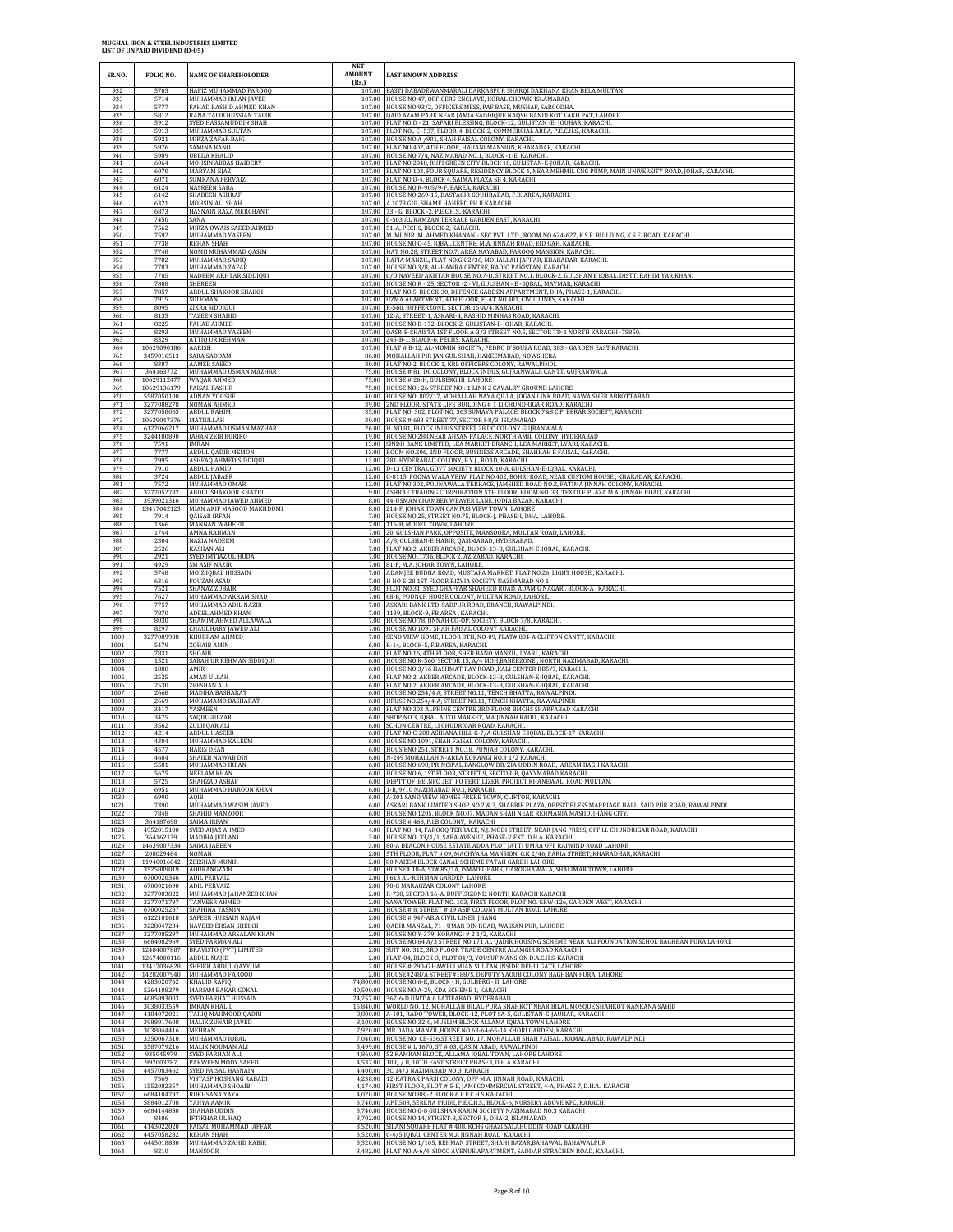| SR.NO.               | FOLIO NO.                                | <b>NAME OF SHAREHOLODER</b>                                        | <b>NET</b><br><b>AMOUNT</b><br>(Rs.) | <b>LAST KNOWN ADDRESS</b>                                                                                                                                                                                                      |
|----------------------|------------------------------------------|--------------------------------------------------------------------|--------------------------------------|--------------------------------------------------------------------------------------------------------------------------------------------------------------------------------------------------------------------------------|
| 1065                 | 364092823                                | MUHAMMAD IJAZ KHAN                                                 | 3,240.00                             | HOUSE # 8, STREET # 6-A, AL-NOOR COLONY, SECTOR # 3, KHANNA ROAD, RAWALPINDI                                                                                                                                                   |
| 1066                 | 935025351                                | <b>FARHAN ATEEQ</b>                                                |                                      | 3,185.00 374-E, JOHAR TOWN, LAHORE                                                                                                                                                                                             |
| 1067                 | 364205748                                | <b>TABASSAM SHAB KHAIS</b>                                         |                                      | 3,020.00 KHAN STREET, DEFENCE ROAD, NOORABAD, FATEHGAR, SIALKOT                                                                                                                                                                |
| 1068                 | 935039865                                | MUHAMMAD ISHTIAQ                                                   |                                      | 3,020.00 HOUSE # 887, STREET # 49, SEC D/2, AHMED RAZA KHAN ROAD, HIJRAT COLONY, KARACHI                                                                                                                                       |
| 1069                 | 10629093123                              | <b>FURQAN KHAN</b>                                                 |                                      | 2,805.00 HOUSE # 143, STREET # 42 PHASE 1, D2 - HAYATABAD PESHAWAR                                                                                                                                                             |
| 1070                 | 3038047484                               | QAISAR MEHMOOD                                                     |                                      | 2,805.00 RABI CENTRE, WALLAYAT COMPLEX, BAHRIA TOWN, PHASE-7, RAWALPINDI                                                                                                                                                       |
| 1071<br>1072<br>1073 | 6700022219<br>14282016230<br>10629132517 | <b>FAHAD SHAFIQ</b><br>MUHAMMAD FAROOQ ADIL<br><b>BUSHRA NAEEM</b> | 2.430.00<br>2,265.00                 | 2,695.00 HOUSE # 02, STREET # 20 NASIRA ABAD, SANDA KALAN LAHORE<br>139-FAISAL STREET, DILKUSHA PARK, NEAR FALCON SECONDARY SCHOOL, SANDA KHURD, LAHORE<br>HOUSE # 14 MANIYA CHS JAMAL UD DIN AFGHANI ROAD KARACHI             |
| 1074                 | 364171825                                | <b>IQRAR HUSSAIN KHANZADA</b>                                      |                                      | 2,265.00 HOUSE # L-756, NORTH KARACHI, SECTOR # 5-C/2, BILAL TOWN, KARACHI                                                                                                                                                     |
| 1075                 | 1552021678                               | ZIA-UL-HAQ(LHR)                                                    |                                      | 2,265.00 260 S BLOCK IMPEARIAL GARDEN BARKI ROAD. LAHORE                                                                                                                                                                       |
| 1076                 | 7005005796                               | MUHAMMAD RAMZAN                                                    |                                      | 2,150.00 HOUSE NO. 471, GALI NO. 16, SECTOR I-10/2 ISLAMABAD                                                                                                                                                                   |
| 1077                 | 3277088403                               | MUHAMMAD YOUSUF                                                    |                                      | 2,073.00 FLAT # 210/A, PLOT # 103, IQBAL GARDEN, NEAR GARDEN MEDICAL CENTRE GARDEN WEST, KARACHI                                                                                                                               |
| 1078                 | 3277085902                               | <b>MAZHAR MUNEER JAFRI</b>                                         | 2.024.00                             | 2,024.00 118, HINA TERRACE, 1ST FLOOR, BLOCK-13/D-3, GULSHAN-E-IQBAL, POSTAL CODE-75300, KARACHI                                                                                                                               |
| 1079                 | 4482                                     | RAMAN DAS                                                          |                                      | FLAT NO.192-A, OLD BLCOK SWAMI NARYAN MANDIR M.A. JINNAH ROAD, KARACHI.                                                                                                                                                        |
| 1080<br>1081<br>1082 | 4150017904<br>6452034976                 | <b>MANSOOR</b><br>FAHAD<br>MUHAMMAD ASIF AKHTAR (KHI)              | 2,011.00                             | FLAT NO-62, HAJI SATTAR HOUSE, DHORAJI COLONY, KARACHI<br>2,010.00 FLAT # 218, 2ND FLOOR, NOBLE HEIGHTS NEAR NEW TOWN POLICE STATION CHANDNI CHOWK KARACHI<br>2,010.00 FLAT # 02, SHAHEEN TOWER # 1, JAMSHED ROAD # 3, KARACHI |
| 1083<br>1084         | 1552065675<br>1552076979<br>6445052706   | MUHAMMAD FEROZ AKHTAR<br><b>RAMESH KUMAR</b>                       |                                      | 2,010.00 FLAT NO. 02, TOWER NO.1, SHAHEEN TOWER, NEW M.A. JINNAH ROAD, JAMSHED ROAD, KARACHI<br>1,940.00 KARMANI MOHALLAH, MITTHI, DISTT THARPARKAR, MITHI                                                                     |
| 1085                 | 4424004446                               | <b>MOMIN YOUSUF</b>                                                |                                      | 1,870.00 HOUSE # 54 - A ADAMIEE NAGAR, K.C.H.S. KARACHI                                                                                                                                                                        |
| 1086                 | 364192433                                | <b>ADNAN KHAN TANOLI</b>                                           |                                      | 1,870.00 HOUSE # R-23, MALIR HOMES, MAIN NATIONAL HIGHWAY, MALIR CITY, KARACHI                                                                                                                                                 |
| 1087                 | 307082226                                | USMAN ALAM                                                         |                                      | 1,870.00 ALAM AND SONS, 66 BEADON ROAD, LAHORE                                                                                                                                                                                 |
| 1088                 | 6270005333                               | <b>IQBAL HUSSAIN JIVANI</b>                                        |                                      | 1,870.00 2B, GROUND FLOOR, FALCON CENTRE CLIFTON, BLOCK # 7, KARACHI                                                                                                                                                           |
| 1089                 | 12401000503                              | ZAHID AHSAN                                                        | 1.862.00                             | 1,870.00 HOUSE #11, GOLF ROAD RAWALPINDI                                                                                                                                                                                       |
| 1090                 | 1073                                     | TAYYABA IDREES                                                     |                                      | 3 SAFARI AVENUE SAFARI VILLAS 1 BAHARIA TOWN, RAWALPINDI                                                                                                                                                                       |
| 1091                 | 4066                                     | MUHAMMAD TAIF DOJKY                                                |                                      | 1,862.00 COLF COURSE ROAD NO.3, HOUSE A-7-2/2, PHASE4 DHA KARACHI.                                                                                                                                                             |
| 1092                 | 8245                                     | KALEEMULLAH                                                        |                                      | 1,862.00 HOUSE NO.61, STREET NO.36, SECTOR F-6/1, ISLAMABAD                                                                                                                                                                    |
| 1093                 | 7659                                     | <b>MUNESH KUMAR</b>                                                |                                      | 1,849.00 UNITED TR. CO. KASHMORE.                                                                                                                                                                                              |
| 1094                 | 1552085608                               | MUHAMMAD IRFAN KHUHRO                                              |                                      | 1,849.00 BLOCK NO 17, FLAT NO 2, CAT V, I-9/4. ISLAMABAD                                                                                                                                                                       |
| 1095                 | 1698                                     | ANEELA NADEEM                                                      |                                      | 1,849.00 SS-23 KHAYABAN E JAMI PHASE-II EXT. DHA KARACHI                                                                                                                                                                       |
| 1096                 | 3451                                     | SHAHZAD IQBAL                                                      | 1.849.00                             | 1,849.00 FLAT NO.202 PLOT NO.192 HAMIDA TERRACE CP BERAR SOCIETY DHORAJI COLONY KARACHI                                                                                                                                        |
| 1097                 | 5512                                     | MAIRAJ UL HAQ SIDDIQI                                              |                                      | HOUSE NO.54/2, 9TH COMMERCIAL STREET, D.H.A., KARACHI                                                                                                                                                                          |
| 1098                 | 6375                                     | OSAMA SALEEM                                                       |                                      | 1,849.00 HOUSE NO 4 A/II 4TH NORTH STREET PHASE I DHA KARACHI                                                                                                                                                                  |
| 1099                 | 8403                                     | <b>DANISH WAHEED</b>                                               |                                      | 1,849.00 V32/I, 17 EXT. STREET DHA, PHASE- I, KARACHI                                                                                                                                                                          |
| 1100                 | 4184103354                               | MUHAMMAD USMAN JAMEEL                                              |                                      | 1,760.00 A-23, SAIMA VILLAS, BLOCK-B, N.NAZIMABAD KARACHI                                                                                                                                                                      |
| 1101                 | 3277090086                               | SYED AHSAN ALI                                                     |                                      | 1,760.00 A-537, BLOCK-12, FEDERAL B.AREA, GULBERG, KARACHI                                                                                                                                                                     |
| 1102                 | 12005008488                              | <b>SUAIL BASHIR TAHIR</b>                                          |                                      | 1,760.00 245 - MEHRAN BLOCK ALLAMA IQBAL TOWN LAHORE LAHORE                                                                                                                                                                    |
| 1103                 | 6684156011                               | <b>JALEEL UR REHMAN</b>                                            | 1.760.00                             | 1,760.00 HOUSE NO.531 STREET NO.10 SECTOR G-10/1 ISLAMABAD                                                                                                                                                                     |
| 1104                 | 11387040801                              | <b>NAGHMA NAZ</b>                                                  |                                      | HOUSE # 186, BLOCK C-II, KDA EMPLOYEES, KORANGI CROSSING KARACHI                                                                                                                                                               |
| 1105                 | 14233027935                              | MUHAMMAD YASIR                                                     |                                      | 1,760.00 HOUSE NO.352-A,BLOCK-2, LIAQUATABAD, KARACHI                                                                                                                                                                          |
| 1106                 | 1704                                     | <b>WAHAJ SAEED</b>                                                 |                                      | 1,736.00 HOUSE NO.46-G BLOCK-2 PECHS SOCIETY KARACHI                                                                                                                                                                           |
| 1107                 | 6222                                     | ADEEBA SAJID                                                       | 1.724.00                             | 1,736.00 HOUSE NO.835, STREET NO.13, SECTOR G-11-1, ISLAMABAD.                                                                                                                                                                 |
| 1108                 | 4877                                     | ABDUL QAYYUM KHAN                                                  |                                      | 209-G MODEL TOWN LAHORE                                                                                                                                                                                                        |
| 1109                 | 1365                                     | <b>AIMEN ASRAR</b>                                                 |                                      | 1,724.00 HOUSE NO.69-A, BLOCK-M, GULBERG-III, LAHORE.                                                                                                                                                                          |
| 1110                 | 1528                                     | SADIA                                                              |                                      | 1,724.00 FLAT NO.47/1, BLOCK-F, HYDERI, NORTH NAZIMABAD, KARACHI.                                                                                                                                                              |
| 1111                 | 1875                                     | NAZIA                                                              |                                      | 1,724.00 HOUSE NO.195, BLOCK-3, FEDERAL B. AREA, KARACHI.                                                                                                                                                                      |
| 1112                 | 1918                                     | <b>BILQIS BANO</b>                                                 |                                      | 1,724.00 FLAT NO.205, IMPERIAL HEIGHTS, PLOT-437, GARDEN EAST, NEAR LASBELA CHOWK, KARACHI                                                                                                                                     |
| 1113                 | 2015                                     | ZAFAR IQBAL SIDDIQUI                                               |                                      | 1,724.00 1-B 6/9, BHIND SIR SYED COLLEGE NAZIMABAD NO.1, KARACHI.                                                                                                                                                              |
| 1114<br>1115         | 2186<br>2830                             | ERUM<br><b>IMRAN FEROZ</b><br>HAMEEDA FAROOC                       | 1,724.00                             | 1,724.00 FLAT NO.402 AL NOOR HEIGHTS KAREEM STREET SOLDIER BAZAR KARACHI<br>R-189, BLK-C, BAGH-E-MALIR, KARACHL                                                                                                                |
| 1116<br>1117<br>1118 | 4337<br>4730<br>5244                     | ABRAR HUSSAIN<br><b>FARHAT ARA</b>                                 |                                      | 1,724.00 AL MAERYUM ARCADE, G -4, GROUND FLOOR, NISHTAR ROAD, KARACHI.<br>1,724.00 MODEL TOWN , STREET GIRLS COLLEGE, HARI PURA MAILSI.<br>1,724.00 B-146/11 FEDERAL B AREA KARACHI                                            |
| 1119                 | 5972                                     | MUHAMMAD DANISH                                                    |                                      | 1,724.00 BLOCK -C -3, SHAMA PLAZA, FLAT NO.503, G. ALLANA ROAD, KHARADAR, KARACHI.                                                                                                                                             |
| 1120                 | 8418                                     | SHEHZADI ANDALEEB                                                  |                                      | 1,724.00 QAFILA VELLEY OPPOSITE KFC, TEHKAL PAYAN MAIN UNIVERSITY ROAD, PESHAWAR                                                                                                                                               |
| 1121                 | 3228035296                               | AKHTAR EHSAN QURESHI                                               | 1.658.00                             | 1,724.00 HOUSE #420, BLOCK - R - 1, JOHAR TOWN, LAHORE                                                                                                                                                                         |
| 1122                 | 5587014056                               | <b>ABID JEHANGIR</b>                                               |                                      | HOUSE NO. 206A/47, NEAR POLICE STATION HAVELIAN DISTT, ABBOTTABAD                                                                                                                                                              |
| 1123                 | 364206753                                | ASAD MOHI UD DIN KHALIL                                            |                                      | 1,620.00 202-C-3, SECTOR-A, ENGINEERS TOWN, DEFENCE ROAD, LAHORE                                                                                                                                                               |
| 1124                 | 1552084015                               | <b>ABDUL LATIF SHAIKH</b>                                          |                                      | 1,620.00 C-634/8, MAKKI SHAH COLONY, QUDSI MASJID GALI, LOCAL BOARD, SUKKUR                                                                                                                                                    |
| 1125                 | 3939020516                               | AZMAT JAMIL KHAN BANGASH                                           |                                      | 1,620.00 HOUSE NO.492 STREET NO.47 SECTOR, G-10/4. ISLAMABAD                                                                                                                                                                   |
| 1126                 | 9563003099                               | SHEIKH HAMID UMAR                                                  |                                      | 1,620.00 H#86 P PHASE 1 DHA LAHORE LAHORE                                                                                                                                                                                      |
| 1127                 | 935032894                                | MUSAB-UR-REHMAN KHAN BURKI                                         |                                      | 1,565.00 COMDT 505, ELECTRONICS BASE WORKSHOP EME EME COMPLEX, PESHAWAR ROAD, RAWALPINDI                                                                                                                                       |
| 1128                 | 7450019935                               | KHALIL AHMED                                                       | 1.565.00                             | 1,565.00 A-1497, GULSHAN-E-HADEED, PHASE-1, KARACHI                                                                                                                                                                            |
| 1129                 | 10629156896                              | SYED MUFAZZAL SAJID                                                |                                      | A-138, SINDH BALOCH CO-OP HOUSING SOCIETY BLOCK-12, GULISTAN-E-JOHAR KARACHI                                                                                                                                                   |
| 1130                 | 3350072195                               | KHALID AMJID KIYANI                                                | 1,565.00                             | HOUSE NO. 104, STREET NO. 10, DEFENCE VILLAH, SECTOR-F, DHA-I RAWALPINDI                                                                                                                                                       |
| 1131                 | 5264089107                               | SHARJEEL AHMAD KHAN                                                |                                      | 1,510.00 HOUSE #.BB-654, MOHALLAH EID GHA ROAD, RAWALPINDI                                                                                                                                                                     |
| 1132                 | 6452031394                               | SALMAN                                                             |                                      | 1,510.00 JILANI CENTRE, FLAT # 704 BAGH-E-ZEHRA STREET, KHARADAR KARACHI                                                                                                                                                       |
| 1133                 | 8216                                     | MUHAMMAD FAROOQ                                                    | 1,510.00                             | FLAT NO.G-3, PLOT NO.445, TAQWA RESIDENCY, AMIL COLONY NO.2, JAMSHEED ROAD, KARACHI.                                                                                                                                           |
| 1134                 | 1552089139                               | AZUM UL HAQ                                                        |                                      | 1,510.00 260-BLOCK S, STREET NO 21, IMPERIAL GARDEN BARKI ROAD. LAHORE                                                                                                                                                         |
| 1135<br>1136<br>1137 | 5116023749<br>5660007654<br>4184091351   | MUHAMMAD BILAL ATARA<br><b>FEROZ DIN</b><br>DILSHAD SHUJA KHAN     | 1.510.00<br>1,482.00                 | 1,510.00 32/3C, HUSSAINI CO HOUSING, SOCITY KARACHI<br>C/O ABDULLAH ELECTRIC STORE, BAZARTA LINE, KARACHI<br>R-711/15-A-1, BUFFERZONE, NORTH NAZIMABAD, KARACHI                                                                |
| 1138                 | 3350094165                               | ADEEL JAVED KHOKHAR                                                |                                      | 1,283.00 HOUSE NO. D-293/3 LALA RUKH WAH CANTT                                                                                                                                                                                 |
| 1139                 | 6684139694                               | MUHAMMAD ZUBAIR                                                    |                                      | 1,153.00 FLAT NO.405 4TH FLOOR SHERETON TOWER GARDEN EAST KARACHI                                                                                                                                                              |
| 1140                 | 935038842                                | <b>ABDUL KHALIQ</b>                                                | 1.077.00                             | FLAT # 05, BLOCK-30, DEFENCE GARDEN APPARTMENT DHA, PHASE-1, KARACHI                                                                                                                                                           |
| 1141                 | 5116021974                               | SALEEM RAZA QURESHI                                                |                                      | 1,075.00 HOUSE # D-80 SACHALABAD QASIMABAD HYDERABAD                                                                                                                                                                           |
| 1142                 | 5660015319                               | MAQSOOD MOTIWALA                                                   |                                      | 1,068.00 B-11, SULEMAN TERRACE, PLOT-278-3/4, NEAR FATMID FOUNDATION, GARDEN EAST KARACHI                                                                                                                                      |
| 1143                 | 7450020834                               | MUHAMMAD HANIF                                                     |                                      | 1,006.00 HOUSE #105/3, F.B. AREA, KARACHI                                                                                                                                                                                      |
| 1144                 | 1552088701                               | SHOAIB GOHAR                                                       |                                      | 1,005.00 KOT KHADIM ALI SUB DIVISION MEPCO WAPDA. NEAR GRID STATION TARIO BIN ZAID COLONY. SAHIWAL                                                                                                                             |
| 1145                 | 3277057509                               | MUHAMMAD SOHAIL                                                    |                                      | 1,005.00 F-8, MEHRAN EXTENSION BLOCK-16, GULSHAN-E-IQBAL POST CODE-75300 KARACHI                                                                                                                                               |
| 1146                 | 7310027793                               | FAYYAZ MAHMOOD                                                     |                                      | 1,005.00 HOUSE NO.248, A, STREET NO.32, F-10/1, NEAR KHURSHID MARKT ISLAMABAD                                                                                                                                                  |
| 1147<br>1148         |                                          | 10629132244 TANVEER FAIZAN<br>6122100875 SYED ABID HUSSAIN RIZVI   |                                      | 935.00 38/II FAISAL STREET 2. PHASE VIII B D.H.A KARACHI<br>935.00 HOUSE # C-30 ABBAS TOWN GULSHAN-E-IQBAL KARACHI                                                                                                             |
| 1149                 | 935044600                                | <b>SUMEET KHETPAI</b>                                              |                                      | 935.00 FLAT # 203, 2ND FLOOR, CENTURY RESIDENCY, FRAMROZE ROAD, BATH ISLAND CLIFTON, KARACHI                                                                                                                                   |
| 1150                 | 5660018305                               | <b>LAIQUE AHMED</b>                                                |                                      | 935.00 FLAT NO.24, BASHIR PLAZA, PLOT NO.SC-33 NORTH KARACHI KARACHI                                                                                                                                                           |
| 1151                 | 935024164                                | ARSLAN ALI QURESHI                                                 |                                      | 935.00 14-G KHAWAJA ARCADE-17, WAHDAT ROAD LAHORE                                                                                                                                                                              |
| 1152                 | 935042208                                | ABDUR RASHID                                                       |                                      | 935.00 G-49, CANTT BAZAR, AREA MALIR CANTT, KARACHI                                                                                                                                                                            |
| 1153                 | 6228                                     | <b>FEROZE KHAN MALIK</b>                                           |                                      | 931.00 HOUSE NO.516 ST F 10/2, ISLAMABAD.                                                                                                                                                                                      |
| 1154                 | 6298                                     | MUHAMMAD ASAD ULLAH                                                | 931.00                               | A/1270 TEHSIL BAZAR INSIDE BHETTI GATE LAHORE                                                                                                                                                                                  |
| 1155                 | 8425                                     | SOHAIL ALAM                                                        | 925.00                               | R-70, A ONE COTTAGES, F.B. AREA DASTAGER NO.9, KARACHI.                                                                                                                                                                        |
| 1156<br>1157<br>1158 | 1701<br>2023<br>2343                     | WAQAS ANWER SHAMSI<br>SHAUKAT HUSSAIN<br>SHAHEED ASLAM JAURAH      | 925.00<br>925.00<br>925.00           | R-39 BLOCK-W NORTH NAZIMABAD KARACHI<br>60-A, SATELLITE TOWN,                                                                                                                                                                  |
| 1159                 | 3011                                     | SYED MOEEN UDDIN BOKHARI                                           |                                      | 925.00 191 KASHMIR BLOCK ALLAMA IQBAL TOWN LAHORE.                                                                                                                                                                             |
| 1160                 | 3684                                     | AHMED MUNIB ULLAH BAIG                                             |                                      | 925.00 R-568, SECTOR 15-B, BUFFER ZONE, NORTH NAZIMABAD KARACHI.                                                                                                                                                               |
| 1161                 | 4083                                     | <b>WANHER BILAL</b>                                                | 925.00                               | PLOT NO.28, FLAT NO.203- A, SAIF ARCADE, BAHADURABAD, KARACHI.                                                                                                                                                                 |
| 1162                 | 8400                                     | KALEEM ULLAH                                                       | 925.00                               | HOUSE NO.61, STREET NO.36, F-6/1, ISLAMABAD.                                                                                                                                                                                   |
| 1163                 | 7039021261                               | MUHAMMAD HANIF                                                     | 880.00                               | 910.00 HOUSE-438, NAWAB ISMAIL KHAN ROAD, BEHIND NEW TOWN MASJID, AAMIL COLONY, KARACHI                                                                                                                                        |
| 1164                 | 4184105722                               | <b>RASHID KHAN</b>                                                 |                                      | 899.00 B-457, BLOCK-13, F.B AREA, KARACHI                                                                                                                                                                                      |
| 1165                 | 6700023191                               | MUBASHIR ALI                                                       |                                      | 56-PAK BLOCK ALLAMA IQBAL TOWN LAHORE                                                                                                                                                                                          |
| 1166                 | 6452042177                               | ADNAN ZAHID BHATTI                                                 |                                      | 880.00 FLAT NO. 6, PLOT 56, 3RD FLOOR 10TH COMMERCIAL STREET, DHA, PHASE IV KARACHI                                                                                                                                            |
| 1167                 | 6122100800                               | <b>ANIS FATIMAH</b>                                                |                                      | 880.00 HOUSE # 27/4 BLOCK # Z SATTELITE TOWN JHANG                                                                                                                                                                             |
| 1168<br>1169<br>1170 | 1826096453<br>1826095489<br>11387040561  | ZAIBUNNISA<br>HINA AHMED QURESHI<br>MUHAMMAD HUZAIFA               |                                      | 880.00 1ST FLOOR, FLAT# 01, HANIF CLOTH MARKET, JAMA CLOTH, ARAM BAGH, KARACHI<br>880.00 FLAT# C-206, BLOCK ""A"" ,SECTOR# 15-A/1, HAROON HEAVEN, NORTH NAZIMABAD, KARACHI                                                     |
| 1171<br>1172         | 3038048615<br>5348025382                 | KARAN<br>ZOHRA BAI                                                 | 880.00                               | 880.00 R-72, NORTH KARACHI SECTOR 11/C-3 KARACHI<br>880.00 B-10, DAULAT ARCADE, CHANDNI CHOWK, GARDEN WEST, KARACHI<br>FLATE NO.605, BILAL VIEW G.H.QASSIM ROAD GARDEN WEST KARACHI                                            |
| 1173                 | 4481011197                               | <b>NAJIA IRFAN</b>                                                 |                                      | 880.00 HOUSE # 25, BLOCK - C, HBFC, HOUSING SOCIETY, DHA, LAHORE                                                                                                                                                               |
| 1174                 | 5264102272                               | SAIM AHMED SHAHAB                                                  |                                      | 880.00 R-486, SECTOR-10, SHADMAN TOWN, KARACHI                                                                                                                                                                                 |
| 1175<br>1176<br>1177 | 6684154719<br>6684176290                 | <b>OWAIS KHALIL</b><br>MUHAMMAD SULTAN                             |                                      | 880.00 BANGLOW NO.226 M.E.S COLONY MANORA KARACHI<br>880.00 HOUSE NO.N-607 MUHALLAH KORANGI 3-1/2 35-C KARACHI                                                                                                                 |
| 1178<br>1179         | 7294003509<br>14381003152<br>14381020651 | HAMID MASOOD<br>SHABAN ABDUL MANNAN FAROOQUI<br>MUHAMMAD IMRAN     |                                      | 880.00 HOUSE#24 STREET# 9 MUHAMMAD NAGAR ALLAMA IQBAL TOWN LAHORE<br>880.00 D/47 M.A.C.H.S KARACHI<br>880.00 HOUSE # A-120, RIZVIA SOCIETY PHASE II, SCHEME 33, KARACHI KARACHI                                                |
| 1180                 | 14712001949                              | <b>UMAR IDREES</b>                                                 |                                      | 880.00 HOUSE NO. 673, PIB COLONY KARACHI KARACHI                                                                                                                                                                               |
| 1181                 | 6125                                     | MUHAMMAD FAISAL SIDDIQUI                                           |                                      | 868.00 FALT NO.2/B-61, BLOCK-N, NORTH NAZIMABAD, KARACHI                                                                                                                                                                       |
| 1182                 | 935030880                                | QAZI NADIR                                                         | 862.00                               | 868.00 A-348, SECTOR 14/B, SHADMAN TOWN, KARACHI                                                                                                                                                                               |
| 1183                 | 7900                                     | <b>NAJEEB KHAN</b>                                                 |                                      | OFFICE NO.1001-1002, PARK AVENUE BUILDING LAL KOTHI MIAN SHAHRA-E-FAISAL, KARACHI                                                                                                                                              |
| 1184                 | 2256                                     | <b>GHULAM HAIDER LASHARI</b>                                       |                                      | 862.00 HOSUE NO.142, LASHARI MUHALLA, TAHANABAD, MEVASHS ROAD, KARACHI.                                                                                                                                                        |
| 1185                 | 2774                                     | <b>GHAZAL FIDA HUSSAIN</b>                                         |                                      | 862.00 AL BARAKA BANK PAKISTAN LTD 95-B HALI ROAD GULBERG-III LAHORE                                                                                                                                                           |
| 1186                 | 4552                                     | ARFA SIDDIQUI                                                      |                                      | 862.00 B-41-1, BLOCK 13-D-2, GULSHAN-E-IQBAL KARACHI.                                                                                                                                                                          |
| 1187                 | 5655                                     | SYED FAHAD ALI                                                     |                                      | 862.00 HOUSE NO.1-H 4/20 NAZIMABAD NO.1 KARACHI                                                                                                                                                                                |
| 1188                 | 5807                                     | <b>OMER EJAZ</b>                                                   |                                      | 862.00 HOUSE NO. 5/A ST NO.4, NADEEM PARK BUND ROAD LAHORE.                                                                                                                                                                    |
| 1189                 | 8229                                     | <b>GHULAM SARWAR</b>                                               | 862.00                               | 862.00 HOUSE NO.796, MEHMOODABAD GATE, KARACHI.                                                                                                                                                                                |
| 1190                 | 8386                                     | <b>RAZIA BEGUM</b>                                                 |                                      | HOUSE NO.E-216/B, NADIRABAD NO.1, BEDAIN ROAD, LAHORE CANTT.                                                                                                                                                                   |
| 1191                 | 935038693                                | MUHAMMAD FAROOQ                                                    |                                      | 818.00 FLAT # 102, KIRAN ARCADE, BLK-7/8 353, CP BERAR SOCIETY, DHORAJI COLONY, KARACHI                                                                                                                                        |
| 1192                 | 364191526                                | ASIM RIAZ                                                          |                                      | 810.00 OFFICE #19, 3RD FLOOR, MAJEED PLAZA, BANK ROAD, SADDAR, RAWALPINDI                                                                                                                                                      |
| 1193                 | 935028173                                | <b>NOMAN AHMED</b>                                                 |                                      | 810.00 201, ZOHRA HOME, PARSI COLONY, SOLDIER BAZAR, KARACHI                                                                                                                                                                   |
| 1194                 | 8365                                     | <b>GHULAM HUSSAIN</b>                                              |                                      | 810.00 O.T. 2-9/10, HAJI ABDULLAH LANE, NEAR MADINA MASJID, MITHADER, KARACHI.                                                                                                                                                 |
| 1195                 | 5348028550                               | MUHAMMAD HAMMAD                                                    |                                      | 810.00 PLOT NO.A8 COSMOPOLITON SOCIETY NEAR MAZAR QUAID KARACHI                                                                                                                                                                |
| 1196                 | 6122112847                               | MUHAMMAD KASHIF HANIF                                              |                                      | 810.00 HOUSE NO. 106/B-I, JALIL ABAD COLONY MULTAN                                                                                                                                                                             |
| 1197                 | 364087369                                | MUHAMMAD ASHIQ                                                     |                                      | 809.00 M. ASHIQ C/O IFTIKHAR AHMED GHUMMAN, HOUSE # 553, STREET # 120, SECTOR G-9/3, ISLAMABAD                                                                                                                                 |